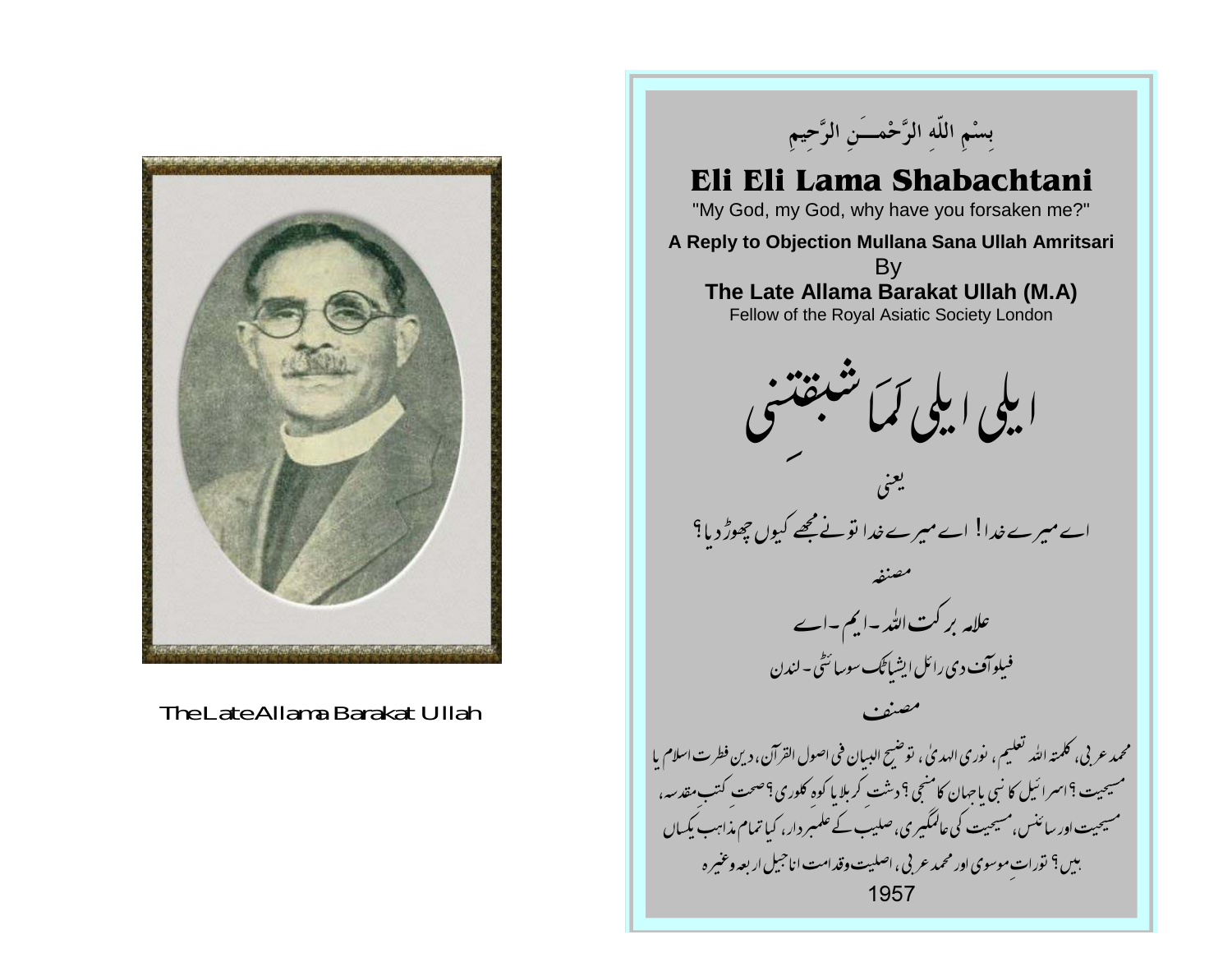صفحه فهرست مضاملين ديباجه طبع اول ۵ | دیباچه طبع ثانی ۷ | پاب اول-مخالفین کے اعتراضات  $\ddot{\mathsf{q}}$ مولوی ثناءاللہ توہین مسح کے مرْتکب  $\mathsf{I} \mathsf{r}$ مولوی ثناءالله صاحب کامناظرا نه رنگ  $12$ | واقعه صليب مسح اور قرآن  $\overline{1\Lambda}$ یاب دوم ۔ مولوی ثناء اللہ صاحب کے اعتراضات کی خامی  $r \cdot$ | مولوی صاحب کی تفسیر  $r \cdot$ مولوی صاحب کی اخفائے حق کی کوشش  $r<sub>1</sub>$ مولوی صاحب کی تفسیر صحیح اصول کے خلاف  $r2$ مولوی صاحب کی تفسیر اناجی<u>ل کے نقیض ہے</u>  $\mathsf{r}\wedge$ سید نامسح کے اقوال r٩ الله تعالیٰ کی شہادت  $r \cdot$ ا بن الله كاطرز عمل  $r<sub>1</sub>$ ا انجیل جلیل کی قطعی نص  $\gamma$ مولوی صاحب کی تفسیر قرآن کے مخالف  $r_{\angle}$ باب سوم-آبه زیر بحث کامفهوم ا ۵

باد کار برادر خورد نعمت الله میدنیجد اخبار اخوت-لاہور کی باد گارمیں آپ نے اپنی عمر گرانما یہ حق اور خدمت خلق خاطر وقف کردی اور ۲۴ فروی ۲۰ و ۱۹ مخداوند کے دن علےالصبح خداو ند میں آرام سے سوگئے ۔

بركت التبد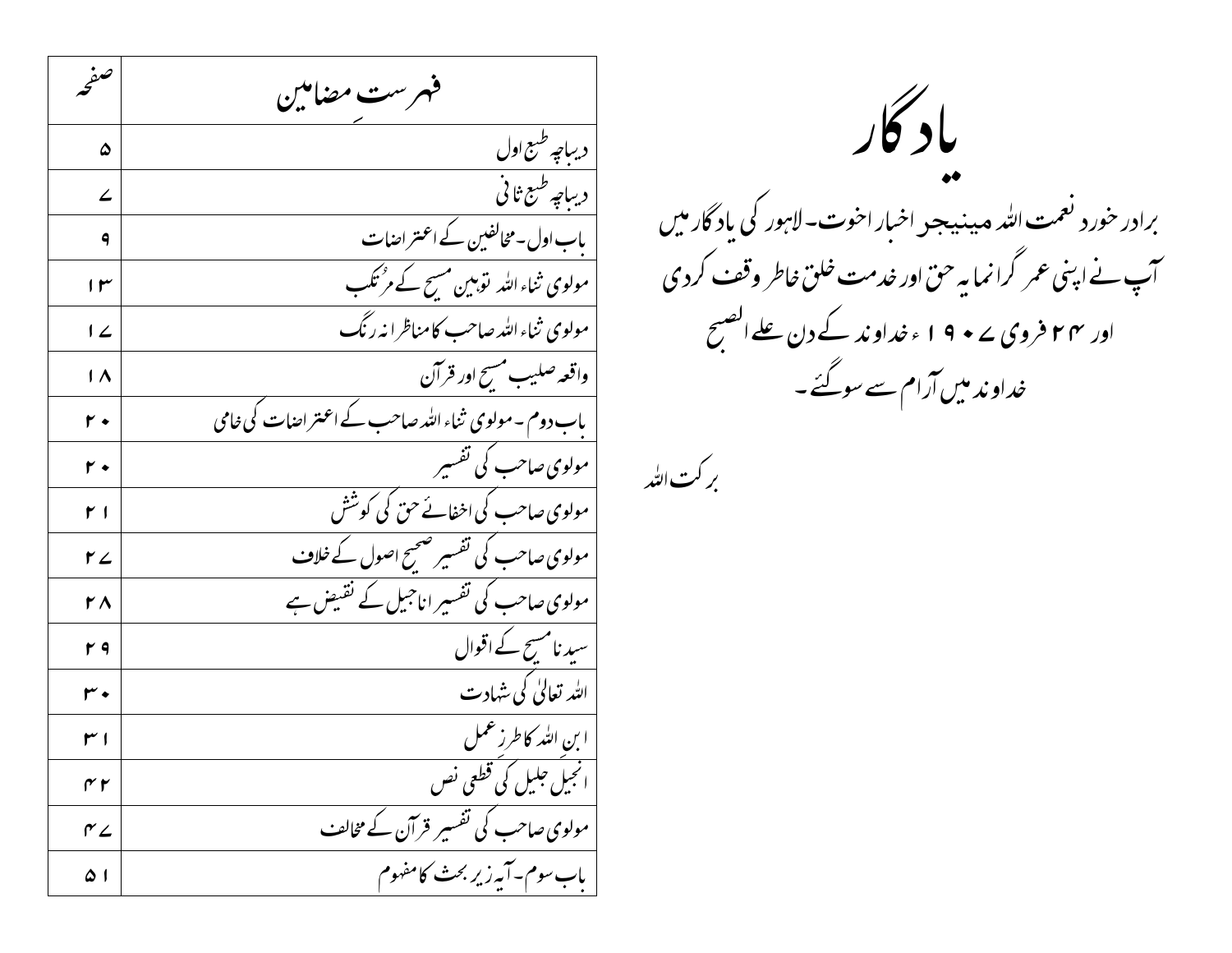دیباچه طبع اول

آبہ سٹریفہ ایلی ایلی لماشبقتنی (اے میرے خدا! اے میرے خدا! تونے مجھے کیوں چھوڑ دیا ؟ ) انجیل جلیل کی ان معدودہ چند آیات میں سے ہے جن پر مخالفین عموماً اعتراض کیا کرتے تھے۔ پس ہم نے اس رسالہ میں اس آیت پر مفصل بحث کی ہے تا کہ ان معترضین کی تشفی خاطر ہوجائے حوصدق نیت سے اس کا صحیح مفہوم صمجھنے سے قاصر ہیں۔ ہمیں امید ہے کہ ایسے ناظرین عور سے اس رسالہ کو پڑھ کران تمام حوالہ جات کامطالعہ کرینگے حن کا ذکر دوران بحث میں کیا گیا ہے۔

ہم نےمولوی ثناء اللہ صاحب امر تسری کواس رسالہ میں اپنا مخاطب بنایا ہے کیونکہ آپ کو شمالی ہند کے مسلما نوں میں خاص شہرت حاصل ہے اور پچاس سال سےزائد عرصہ سے میدان مناظرہ میں نبر دارائی کرتے رہے ہیں۔ چنانچہ وہ خود فرماتے ہیں ۔" کہ میری عمر پچیس سال سے متحاوز تھی جب میں تحصیل علم سے فارغ ہو کر بالغ العلم ہوا اور ۱۸۹۲ء میں میری دستار بندی ہوئی تھی"۔ (اہل حدیث ۲۹ جنوری ۱۹۲۴ء)۔ ہم نے ایک شخص کو اپنا مخاطب بنا ما ہے۔ جس کومسلمان اپنا نمائندہ سنجھتے ہیں ۔ ہمیں افسوس سے کھنا پڑتا ہے کہ ہم مولوی صاحب موصوف کومتلاشیان حق کے زمرہ میں نہیں پاتے کیونکہ ان کی کتاب "مسیحیت اور اسلام" میں حس کا اس رسالہ میں جا بجا حوالہ دیا گیا ہے) ہم کو تلاش حق کی ترکپ نظر نہیں سمق - پس اگرچہ وہ متلاشیان حق کی صحیح معنی میں ترحما فی نہیں کرتے اور نہ کرسکتے ہیں تاہم وہ مناظرا نہ رنگ میں آیہ کریمہ پر مختلف پہلوؤں سے اعتراض کرتے بیں اوران کے اعتراضات کا تسلی بخش حواب حق کے متلاشی کے لئے کارآمد ہوسکتاہے۔ پس گو ظاہر اطور پر ہمارے مخاطب مولوی صاحب موصوف بیں تاہم ہمارا روئے سخن در حقیقت ایسے احباب کی طرف ہے جو جسٹجو ئے حق میں سمر گرداں ہیں۔

| ا ۵         | ں اول۔<br>نيسوال زيور                       |
|-------------|---------------------------------------------|
| ا ۵         | <b>پائیسویں زبور کی شان نزول</b>            |
| ۵۲          | بائیسویں زیور کامطلہ                        |
| ۵۵          | صيغه واحد كااستعمال                         |
| 58          | ايلي ايلي لماشبقتني كامفهوم                 |
| 75          | فصل دوم – آیه زیر بحث اور ابن الله          |
| 75          | سید نامسح نے اس کی تلاوت کیوں کی ؟          |
| ۷۸          | اختلاف قرات                                 |
| ۸۰          | كفاره<br>به زیر بحث اور<br>مئا              |
| $\Lambda$ 1 | بحث ا<br>آبه زیر                            |
| ۸۵          | مولوی صاحبان سے ابسل                        |
| ۹           | مولوی ثناء الله اور مسح کی دعا<br>ئے مغفر ت |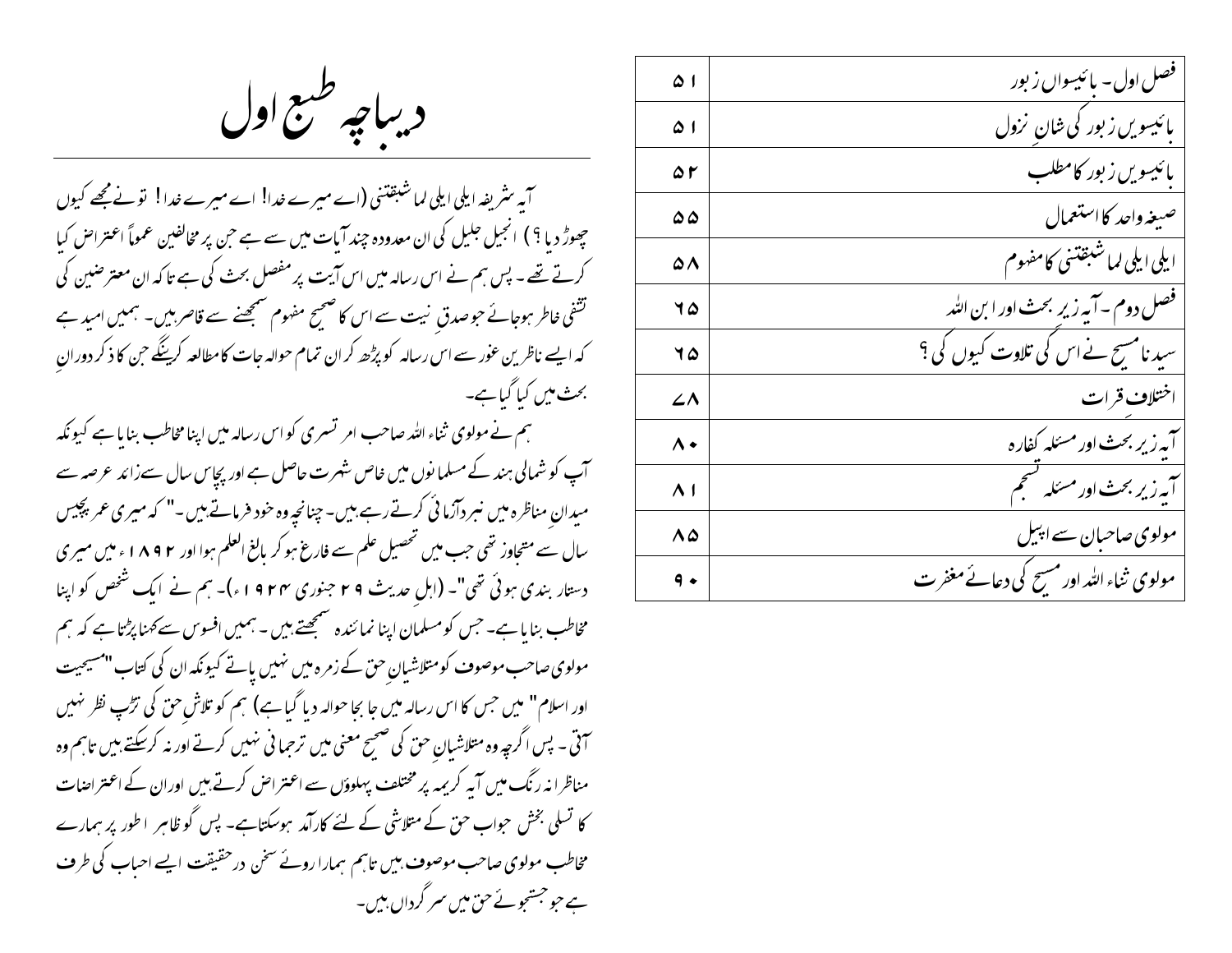دیباچه طبع ثانی

مولوی ثناء الله صاحب کی کتاب " اسلام اور مسیحیت " • ۴ م ا ء میں شائع ہوئی -ہم نے اخبار احنوت لاہور میں اس کا حواب ۱۹۴۱ ء میں لکھا اور اس کے حواب الحواب کا انتظار کرتے رہے لیکن مولوی صاحب نے مرتے دم تک حیپ سادھ لی۔ چار سال تک انتظار کرنے کے بعد ہم نے اس رسالہ میں وہ تمام مصامین شائع کردیئے حن کا تعلق مرقس ۱۵ : س<del>ماما</del>سے تعا- مولوی صاحب ابھی زندہ تھے لیکن ان سے اس رسالہ کا کوئی حواب نہ بن پڑا۔ اب ے 4 9 ا ء میں اس کی دوسمری ایڈیشن شائع کی جاتی ہے ۔ اس ایڈیشن سے وہ تمام مقامات خارج کردئے گئے ہیں حن کا تعلق مرحوم کی شخصیت سے تھا۔ میری دعاہے کہ بیررسالہ ان سب کوا بن اللہ کی صلیب کے نزدیک لےآئے جوحق کی تلاش میں سمر گرداں بیں تا کہ وہ بھی میری طرح نجات ابدی سے بہرور ہوجائیں۔ ہنری مار ٹن اسکول - علی گڑھہ

بركت التٰد

۱۹۵۷ کارچ ۲۹۵۷

ہم دست بدُعا بیں کہ مولوی صاحب بھی اس زمرہ میں شامل ہوجائیں۔ یہی وجہ ہے کہ ہم درد دل سے بار بار ان کو نوبہ کی دعوت دیتے ہیں تا کہ ع زاں پیشتر کہ پاَنگ برآید ثنانماند مولوی صاحب حق کی جانب رحوع کریں اور منجئی عالمین کے قدموں میں آئیں حبو"راہ حق اور زند گی ہے اور خا کسار کی طرح نجات ابدی سے بہر مند ہوں۔ احقر العياد ا نارر کلی – بٹالہ بر کت الله ۱۵ نومبر ۱۹۴۵ء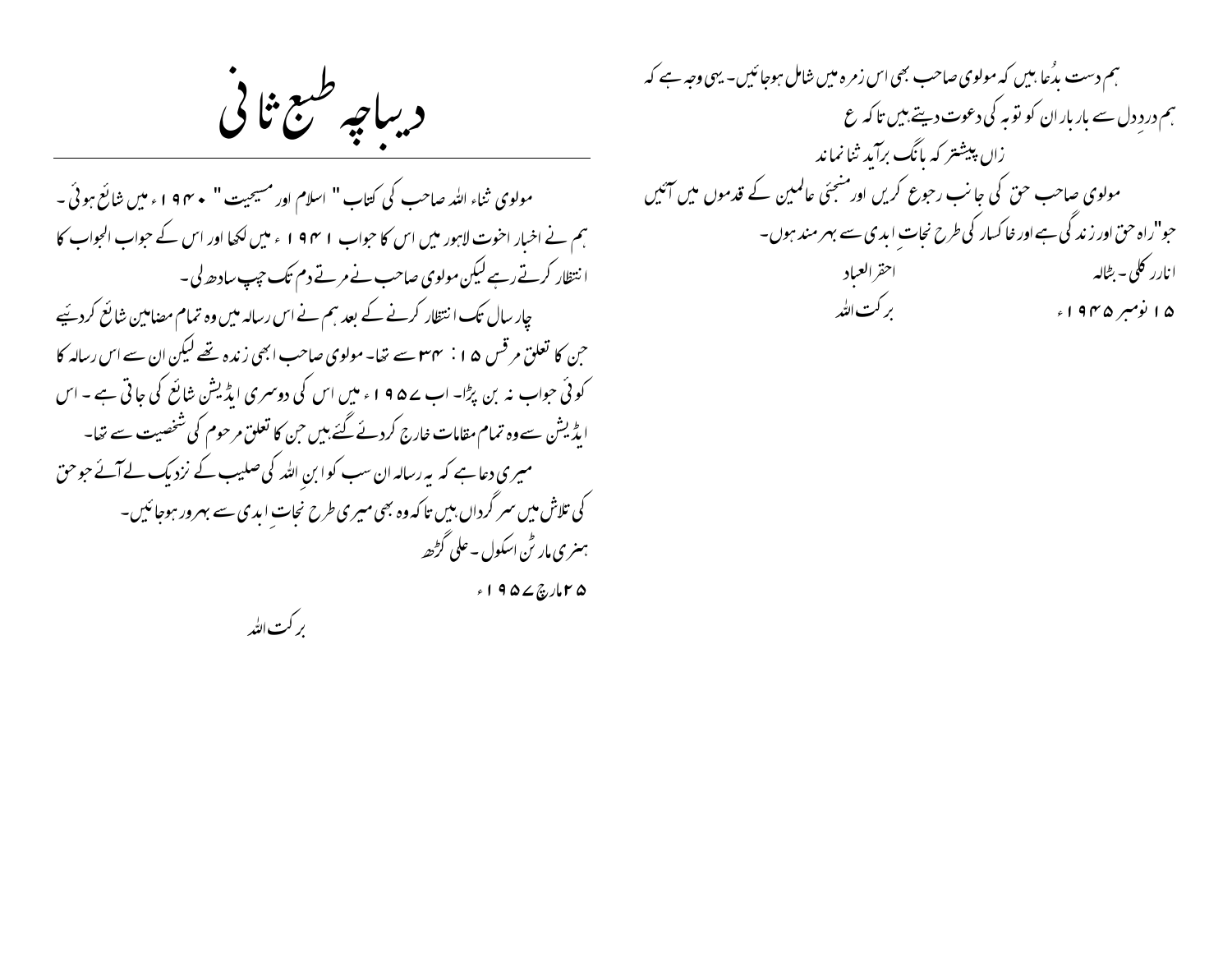مذ کورہ بالاآبات کی بنا پر انجیل جلیل کے بعض مخالفین اعتراض کرکے ان آبات سے یہ نتیجہ اخذ کرتے ہیں کہ ٖ نعوذ پالٹد سید نامسیح کو خدا نے صلیب پر چھوڑ دیا تھا اورآپ جانگنی کی حالت میں الہیٰ رفاقت سے محروم تھے۔ ایک اور اعتراض په کیا جاتاہے که حپونکه منجئی کونین کوخود آخری دم قرُبت خداوندی حاصل نه تھی آپ کی مبارک موت بنی آدم کی نجات کاوسیلہ نہیں ہوسکتی اور نہ آپ خدا کامظہر ہوسکتے ہیں ۔ پس مسیحی مسئلہ نحات اور مسئلہ تجسم پاطل ہیں۔ مولوی ثناء اللہ صاحب مرحوم نے مذکورہ بالا اعتراضات اپنی کتاب" اسلام اور مسیحیت" میں نہایت گستاخانہ الفاظ میں بڑی بے پاکی سے کئے ہیں۔ بمصداق" نقل گُرُ گُر نہ باشند" ہم ان کےعامبانہ اور سوقیانہ الفاظ کو ذیل میں نقل کرتے بیں : "ایک طرف نومسح کی شخصیت کو خدائے مجسم بتایاجاتا ہے۔ جس کے معنی بہ بیں کہ وہ سب قدر نوں اور طاقنوں کا مالک ہے اُدھر اس کو دشمنوں کے باتھوں حیوروں اور ڈا کوؤں کی طرح سولی پر جڑھا باجاتا ہے جس پر بہ صادق آتا ہے کہ سپنے اندر راجہ بھئوجا گت بھئو کنگال-مسیح اس عاجزا نہ حالت میں صلیب پرلٹکے گویا پہ شعر پڑھ رہے ہیں۔ صَعِبَ نے غالب نکما کردیا ہے ۔ ورنہ ہم بھی آدمی تھے کام کے"(صفحہ ۱**۰**۳) " غالب على الكل ہو نا خدا تعالىٰ كا خاصہ ہے اور عنير منفك ہے يعني كسى وقت يا كسى آن میں یہ غلیہ اس کی ذات سے علیحدہ نہیں ہوسکتا - پھر کیاوجہ ہے کہ وہ دشمنوں کے باتھوں مغلوب ہو کر اسپر ہوا۔ کا نٹوں کا تاج پہنا یا گیا ۔اس کی پسلی میں پھالامارا گیا۔آخر اس نے ایلی اپلی لماشبقتنی کھتے ہوئے سولی پر چلا کرجان دی۔" (صفحہ ٢٨)۔ " د نیا کی تاریخی کُٹب اور مسیحی اناجیل بالاتفاق شہادت دیتی ہیں کہ یہود مسح کےساتھ بڑی سختی سے پیش آتے رہے یہاں تک کہ انہوں نے آپ کے سمر پر کا نٹول کا تاج ر کھ کرآپ کوصلیب پر جپڑھادیااور باتھوں میں میخیں گاڑ دیں-اس حالت میں یسوع مسح کی بہ



مقد س مرقس کی انجیل میں وارد ہے :

جب دو پهر ہوئی تو تمام ملک میں اندھیرا جپا گیا اور تیسرے پہر تک رہا تیسرے پہر کو سید ناعیسیٰ بڑی آواز سے چلائے کہ الوہی الوہی کما شبقتنی ؟ جس کا ترجمہ ہے اے میرے خدا اے میرے خدا آپ نے مجھے کیوں چھوڑ دیا؟ حبو پاس *کھڑے تھے* ان میں سے بعض نے ہہ سن کر <sub>ک</sub>ہا دیکھووہ الیاس کو بلاتے ہیں۔ ایک نے دوڑ کر سپنیج کو سمر کہ میں ڈبویا اور سمر کنڈے پر رکھ کرآپ کو حیایا اور کہا ٹھہر جاؤ- دیکھیں تو الباس انہیں اتارنے آتا بیں یا نہیں۔ پھر سید ناعیسیٰ نے بڑی آواز سے چلا کر دم دے دیا۔ بیت اللہ کا پردہ اوپر سے نیچے تک پھٹ کر دو گڑ ہے ہو گیا۔صوبہ دار آپ کے سامنے کھڑا تھا اس نے آپ کو یوں دم دیتے ہوئے دیکھ کر کہا ہے ینک به آدمی خدا کا بیٹا ہے۔ ( مرقس ۱۵ : ۳۳ تا ۳۹)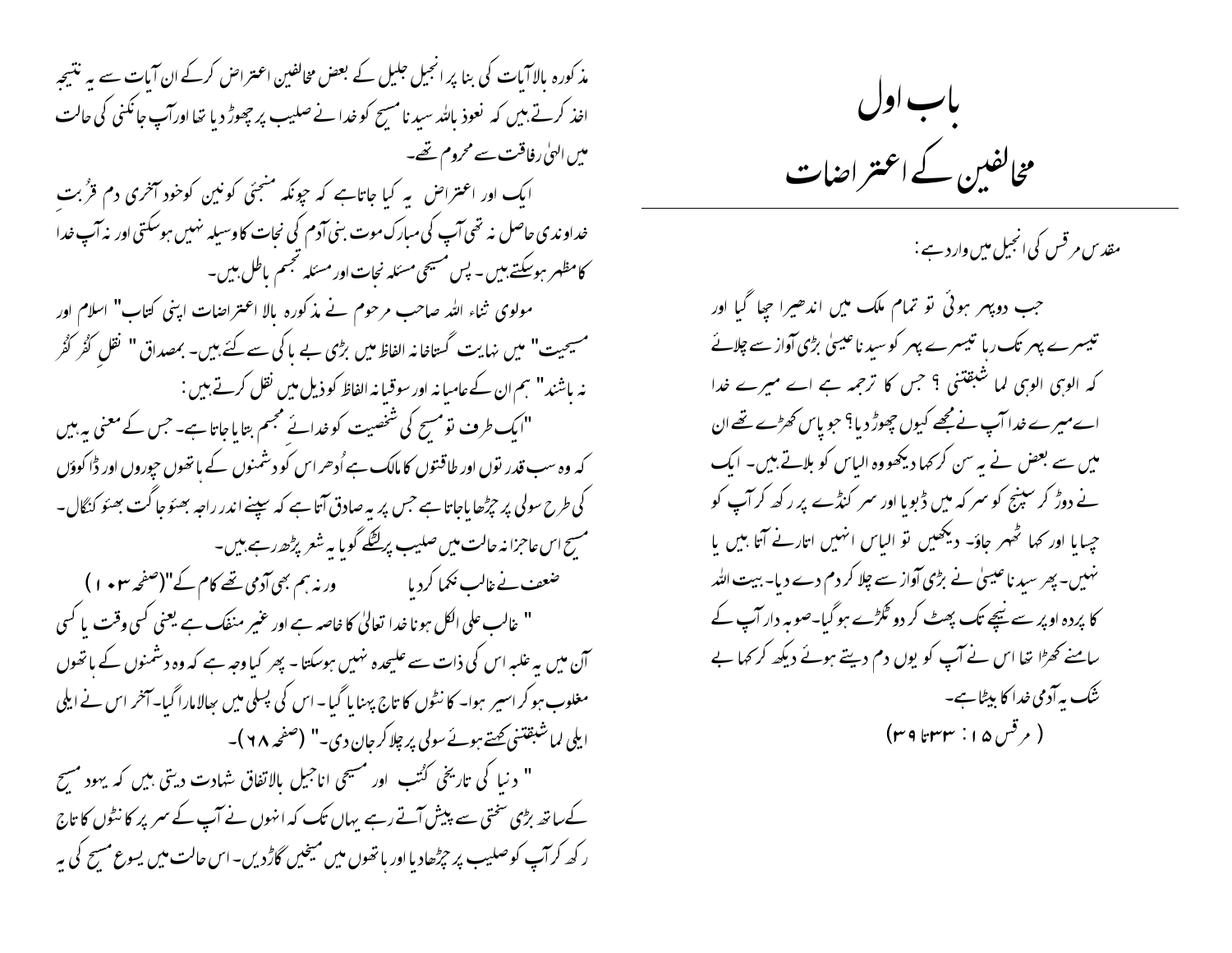شخصیت کوخدائی کے لئے پسند نہیں کرسکتے بلکہ ہمارا یقین ہے کہ کوئی بھی اہل بصیرت اس کو پسند نہیں کریگا۔" (اسلام اور مسیحیت صفحہ ۱۳۱۱، ۱۳۵۵، ۲۰۷۷)۔ ' ہم نے اپنی کتاب اسلام اور مسیحیت میں مسیح کی تصویر کے اُوپر حبو فقرہ نقل کیا تھا اس سے ہماری حوغرض تھی اسے ہم منطقی اصلاح میں بتاتے ہیں -عیسا ئیوں کامسلمہ عقیدہ پہ ہے کہ خدا اور مسیح میں عنیر منفک انصال چلاآبا ہے۔ یہ مقهوم قصبیہ دائمہ مطلقہ ہے ۔ ہم نے یہ فقرہ نقل کرکے قضبہ دائمہ مطلقہ عامہ کا ثبوت دیا تھاحودائمہ مطلقہ کی نقیض ہے۔آپ کومعلوم ہوجا ئیگا کہ ذات الوہیت سے مسح کا اتصال دائمہ مطلقہ کی صورت میں ثابت نہیں ہے اس کے برعکس قضبہ مطلقہ عامہ کی شکل میں ثابت ہے حوپہلے قضبہ کی نقیض ہے"(اہل حدیث بابت،اه حون ۱۹۴۲ء) " مسح کے اس مقولہ سے صاف ثابت ہو تاہے کہ الوہیت اور ذات مسح میں لزوم کی نسبت نه تھی بلکہ ذات الوہیت معاذ اللہ اس شعر کی مصداق تھی۔ سباہ بختی میں کب کوئی کسی کاساتھ دیتا ہے کہ تاریخی میں سا ہیے بھی جدارہتا ہے انسان سے (ابل ِحدیث ۶ فروری ۱۹۴۲ء) مولوی ثناءاللہ توہین مسح کے مرْتکب مولوی صاحب کے مندرجہ بالا الفاظ سے ظاہر ہے کہ اُن کے زعم میں اس آیہ سٹریفہ سے ابن اللہ کی " عاجزی وزاری" (اسلام اور مسیحیت صفحہ ۸ • ۱ وعنیرہ) ثابت ہوتی ہے ۔ اس آیت کی آڑ میں آپ آنخداوند مسح کی نوبین اور تضحیک کرنے سے ذرا نہیں جھجکے۔ (صفحہ ے • ۱ تا ۱۱۳ )۔ آپ کے اس اوچھے ہتھیار پر مرزائی تک ( حن کو مولوی صاحب ہمیشہ ٹحمران کن اورٹھراہ شدہ مانتےرہے) انگشت بد نداں بیں۔چنانچہ ایڈیٹر صاحب اردور یو یوآف ریلجنس قادیان آپ کی کتاب پرریویو کرکے لکھتے ہیں :

فریا کہ اے میرے خدااے میرے خدا نونے مجھے کیوں چھوڑ دیاآپ کا ضحیح مقام عبودیت منتعین کرنے کے لئےایک فیصلہ کن حملہ ہے"۔ " مسیحیت نے دنبا کے بہت بڑے معزز اور خدا کے مقرب اور معصوم نا کردہ گناہ بندے کو بیانسی پر چڑھا کر گنہگاروں کی نحات ک ذریعہ سمجیا- ایسا کرتے ہوئے اس کو نہ نو عدل وا نصاف کا اصول مانع آیا اور نہ خدا کے رحم نے اس کو اس ظلم سے باز رکھا۔" "ہمارے دل میں یہ بات آئی ہے کہ ہم یسوع مسح کے الہیٰ اوصاف کا نمونہ تصویر کی شکل میں دکھائیں ۔ شاعر لوگ اپنے دلی جذبہ اور محبت ا کنٹر اوقات لفظوں میں بیان کرتے ہیں۔ گُر گاہے گاہےمصوروں سے تصویر کشی کی درخواست کرتے ہوئے کہا کرتے ہیں :۔ مصور تھینیچ وہ نقشہ جس میں بیررسا ئی ہو اد حر تلوار خینیچی ہواد حر گردن حصکا ئی ہو اسی بنا پر ہم بادل ناخواستہ بقول نصاریٰ مسح کی شخصیت الهیٰہ کا خوفناک انجام نصویر میں دکھاتے ہیں۔مسلمان ناظرین ہمیں معاف رکھیں کیونکہ مکروہ فعل کا ار نکاب کررہے ہیں۔ انجیل متی میں لکھاہے کہ یسوع مسیح کو صلیب پر حچڑھا پا گیا۔ اس کے باتھوں کوتختے کے بالائی حصہ کے ساتھ ملا کر مینجیں گاڑی گئیں اوراس کے سمر پر کا نٹوں کا تاج پہنا پا گیا۔اس حالت میں اس نے نہایت عاجزی وزاری کے ساتھ چلا کر جان دی ۔ جس کا نقشہ اگلے صفحے کی تصویر دیکھنے سے بخو بی معلوم ہوسکتا ہے۔" اس عبارت کے بعد مولوی صاحب نے ایک نہایت کریہہ النظر تصویر ٹھینچ کراس کے اوپرلکھاہے" اے میرے خدا ! اے میرے خدا ! نونے مجھے کیوں چھوڑ دیا (مقولہ درانجیل) " اور تصویر کے نیچے مصرعہ لکھاہے۔ ع دیکھےمجھے حودیدہ عبرت لگاہ ہے اور پھر لکھتے ہیں کہ " یا انصاف ناظرین اگراس تصویر کو عور سے ملاحظہ فرمائینگے تو ہماری اس آواز سے متفق ہوگگے کہ ہم حسب مصنمون آیہ کریمہ لااحب الا افلین ایسی تھرور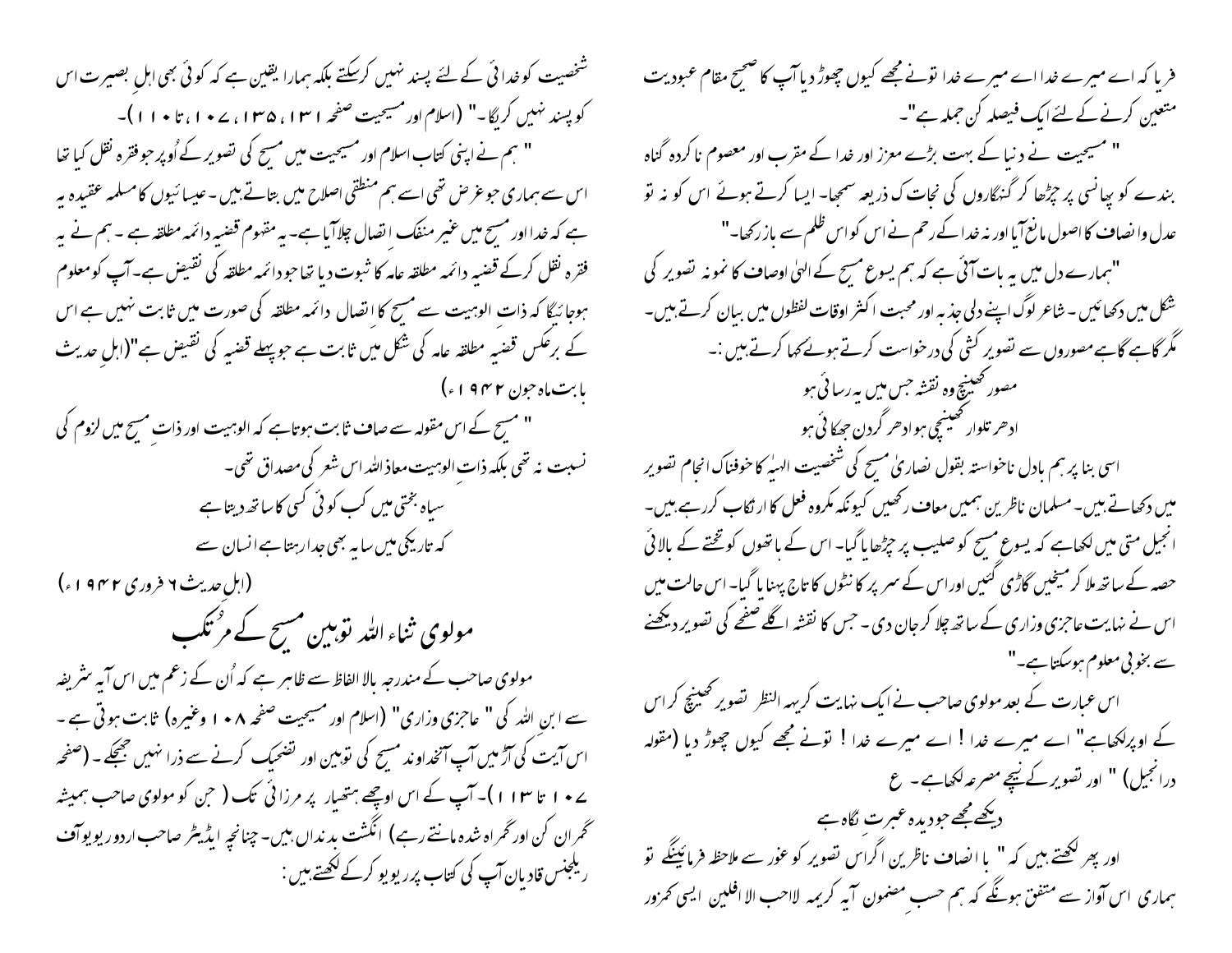گیکن جہاں تک توہین ، گفنحیک اور تمنخر کا تعلق ہے مرحوم کی کتاب اس رسوائے عالم کتاب" رنگیلارسول" سے تھم نہیں ہے۔ فرق صرف بیہ ہے کہ مولویوں نے ایک مصنف پر " شاتم رسول" کا فتویٰ دے کر مسلمانوں کو اس قدر برافر دختہ کردیا کہ وہ قتل کردیا گیا۔ لیکن مسیحی کلیسا کلمته املّٰہ کی تعلیم اور نمو نہ پر چل کراس قسم کا وطیرہ اختیار نہیں کرتی۔ آپ جیسے مولویوں کی ناپاک کوششوں نے مسلمانوں اور عیسائیوں میں (جن کی بموجب آیہ قرآنی ولتجدي اقرب همه مودة للذين آمنوا الذين قالو انا نصارى - روستى کے لحاظ سے قریب ترین ہونا چاہیے تھا۔ سورہ مائدہ صفحہ ۵۸)۔ ایسا افتراق پیدا کردیا ہے کہ مسلمان حصرت روح اللہ کی شان کے خلاف نوہین و تمنحر کے کلمات سن کر نہ صرف ٹس سے مس نہیں ہوتے بلکہ الٹا خوش ہو کر ایسے ایمان فروش مولویوں کوقائد مانتے ہیں۔اس قسم کے حصرات دعوے کرتے ہیں " تائید قرآن" کا حو فرماتاہے -" اے مسلمانو! تم کھو کہ ہم تو الله پر ایمان لائے بیں اور قرآن حوہم پر اترا - اوراس پر حوا براہیم اورا سماعیل اور اسحاق اور یعقوب اوراس کے مارہ بیٹوں پر نازل ہوا اوراس کتاب پر حبو موسیٰ اور عیسیٰ کوملی اور حبو دوسرے نبیوں کو ان کے پرورد گار کی طرف سے ملا۔ ہم ان کے درمیان کسی بھی کسی طرح کا فرق نہیں کرتے اور ہم اسی ایک خدا کے مطبیع ہیں۔"( بقرہ • ۱۳۰، ۵۸ می عمران ۷۷)۔ان کو یہ خیال نہیں آتا کہ وہ مسح کی توہین کرنے سے محمد کی تعظیم نہیں کرتے بلکہ اس کی ، اس کے اللہ کی اور اس کی کتاب کی بھی توہین کرتے ہیں؟ مرحوم اپنی کتاب کے سمرورق کو قرآنی آیت لا تحادلو احل الکتاب الا بالتی احسن سے مزین کرکے اپنی تمہید میں ککھتے ہیں کہ " خدا نے بدایت فرمائی ہے کہ اہل کتاب کے ساتھ بہترین طریق سے مناظرہ کیا کرو"(صفحہ ۱۲) لیکن ان کے نوبین و تضحیک آمیز الفاظ اس قرآنی آبہ کے صد بیں۔ اس قسم کے علماء حصرت روح اللہ کی توہین کرکےقرآن اور اسوہ حسنہ کو ترک کرنے اور اہل یہود کی جمعیت العلما کے زمرہ میں شامل ہونے کے حِرُم کے مرتکب ہوتے ہیں ۔(متی ۲۷٪ ۔ ۳۹تا ۴۵)۔ حق تو ہہ ہے کہ

" حصرت مسح موعود عليه الصلواة والسلام ( يعني آنجها في مرزا صاحب قاديا في ) نے دریدہ دہن یادر یوں اور عیسائی مناظرین کے اسلام اور آنٹھنرت کے اچھیلنے پرناپاک اعتراضات کا الزامی حواب دینے کے لئے حو پائبل اور عیسائیوں کی دیگر تصانیف سے سید ناعیسیٰ مسح کی سخت قابل اعتراض شخصیت کو پیش کیا تومولوی ثناء اللہ صاحب اوران کی قماش کے دیگر مولو یوں نے آسمان پر اٹھا لیا کہ دیکھو مرزا صاحب نے حصرت عیسیٰ عیلِحَلا کی نومین کردی۔ لیکن آج مولوی صاحب ایک عیسا ئی کی کتابوں کا حواب لکھنا پڑا توآپ نے وہی رنگ اختیار کیا حو حصرت مسح موعود عليه الصلوا السلام( يعني مرزا صاحب) نے اختیار فرمایا تھا۔ چنانچہ سید نا عیسیٰ مسح کے اوصاف کا نمونہ الفاظ کی شکل میں آپ نے کتاب کےصفحہ ۵۵ سے صفحہ ۱۱۲ تک حنوب دکھا یا ہے پھر اسی پر بس نہ کرتے ہوئے آپ نے اسے تصویر کی شکل میں دکھانا بھی صروری سمجا- اور صفحه ۹ • ۱ پر حصرت سید ناعیسیٰ مسح کوصلیب پر لٹکتا ہوا دکھا یا ہے اور <u>نی</u>جے کسی قدر تصرف کرکے غالب کا بہ مصرعہ لکھاہے۔ دیکھےمجھے دیدہ عبرت لگاہ ہو اور اس طرح بقول خود" ایک مکروه فعل کا ار نکاب کیا"۔ (صفحه ۵۵ بابت فروری

 $\overline{\phantom{a}}$  . I gr  $\overline{\phantom{a}}$ 

ہم ان کریہہ النظر شت رو تصویر بنانے والے وبا بی مولوی صاحب کی ذہبینیت پر حسیران بیں۔آپ اپنی کتاب پر نازاں ہو کر کھتے بیں "۔میں اپنے دلی خیال کا اظہار کرتا ہوں کہ اپنی حملہ تصنیفات میں سے دو کتابوں کی نسبت مجھے زیادہ یقین ہے کہ خداان کومبیری نجات کا ذریعہ بنا ئیگا- ان میں سے ایک کتاب" مقدس رسول" ہے جو رنگیلارسول" کے حواب میں ہے۔دوسری کتاب یہی" اسلام اور مسیحیت" ہے۔اس لئے میں کہہ سکتا ہوں۔ روز قیامت ہر کسے دردست گیر دیناہ من نیز حاصر ہے شوم تا ئید قرآل در بغل (صفحه الف)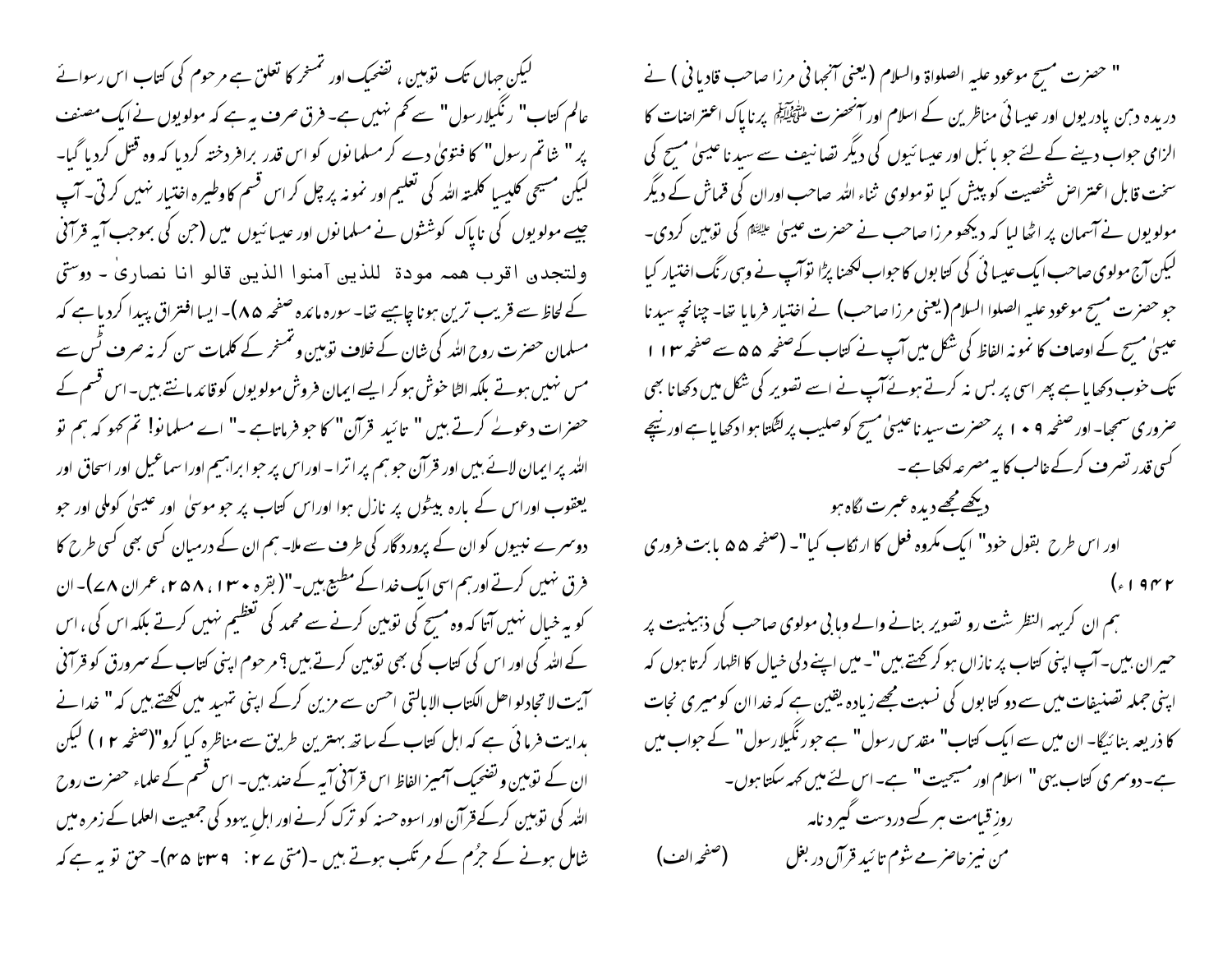ان کے حبواب میں بھی اسی انداز کو اختیار کیاجاتا۔ لیکن مولوی صاحب کا انداز وہی قدیم مناظرا نہ ہے جس کے بیان میں کوئی ندرت نہیں"۔ (فروری ۲ ۶۴ و ، صفحہ ۲ ۵)۔ دربس آئيينه طوطي صفتم داشته اند آنحیه استاد ازل گفت ہماں میگو ئم واقعه صليب مسح اور قرآن لیکن اس سے قبل کہ ہم مولوی صاحب کے اعتراضات کا حواب دیں ہم مولوی صاحب سے ایک سوال پوچھنا چاہتے ہیں جس کے حواب پران کے اپنے دین وایمان کا مدار ہے۔ آپ نے بالکل سچ فرمایا ہے کہ " دنیا کی تاریخی کتب اور مسیحی اناجیل بالاتفاق شہادت دیتی بیں کہ یہود مسیح کے ساتھ بڑی سختی سے پیش آتے رہے۔ یہاں تک کہ انہوں نے آپ کے سمر پر کا نٹوں کا تاج رکھ کرآپ کوصلیب پر چڑھادیا"(اسلام اور مسیحیت صفحہ ۱۳۱)۔ بہ الفاظ ثابت کرتے ہیں کہ آپ کو اس بات کا اقبال ہے کہ مسح کاصلیب پر حِرْحایا

جانا ایک حقیقی اور سچا تاریخی واقعہ ہے کیونکہ بالفاظ شما" دنیا کی تاریخی کٹتب اور مسیحی اناجیل بالاتفاق شہادت دیتی بیں " کہ یہ واقعہ کوئی من گھڑت افسا نہ نہیں اور اس امر میں ان لوگوں کو حوواقعہ صلیب کےموقعہ پر حاصر تھے نہ تو قوت متخیلہ نے فریب دیا تھا اور نہ کوئی شخص وہم اورشیہ میں گرفتار ہوا تھا- بلکہ یہ ایک تاریخی واقعہ ہے جس کو ماننے والے گھان اورظن کی پیروی نہیں کرتے بلکہ حق بات کھتے ہیں ۔لیکن قرآن " دنیا کی تاریخی " کُتُب اور مسیحی اناحبیل کی متفقہ شہادت " کے خلاف کھتاہے " یہود کھتے ہیں کہ ہم نے عیسیٰ بن مریم رسول اللہ کو قتل کرد یا حالانکہ نہ اسے قتل کیا اور نہ اسےصلیب دی۔ لیکن وہ شبہ میں پڑگئے اور وہ حواس کے بارے میں اختلاف رکھتے بیں ان کی نسبت شک میں بیں کہ ان کو اس کا علم نہیں لیکن وہ ٹحمان کی پیروی کرتے ہیں اور یقیناً اس کوقتل نہیں بلکہ اسے خدا نے اپنی طرف اٹھالیا اور اللہ غالب صحمت والاہے "۔(سورہ نساءآیت ۷ ۵ ۱ )۔

آنخداوند کا تمسخر اور مضحکہ کرکے وہ مومنین کے گروہ سے لکل کریہودی کاہنوں ، فقیہوں ، مجرم مصلوبوں بلکہ بُت برست رومی سیاہیوں کے زمرہ میں جاشامل ہوتے ہیں۔فاعتبرو یا الوالالباب ع کے پاسباں مل گئے کعبہ کو صنم خانے سے اس قسم کے بے باک معتر ص بھول جاتے ہیں کہ " اہل یہود پر اُن کے گٹر کی وجہ سے خدا کی پھٹکار اور لعنت ہے"۔ ( نساء آیت ۲۴ ) اور کہ " اللہ نے ان پر لعنت کی اور ان پر اپنا عضب نازل کیا اور ان میں سے بعض کو بندر اور سور بنادیا"۔(مائدہ ۲۵ ) وہ ایسوں کی پیروی كركَ " قسى القلب " (مائده آيت ٢ ا ) ہوجاتے ہيں- اوران "ناحلف" (مريم ٢٠، اعراف ۱ ۶۸ ) یهود کے زمرہ میں داخل ہو کر وجسےاً فی الد نیا والاخرۃ کی تو بین کرکے اپنی آخرت کو خراب کرلیتے ہیں۔ اس قماش کے لوگ حسٹر کے روز اس قسم کی نومین آمیز کتاب" بغل" میں لے کرایک عادل داور کے حصنور حاصر ہونے کی حرات کس طرح کرسکینگے ؟ مولوی ثناء الله صاحب کامناظرا نه رنگ

مولوی صاحب کی کتاب" اسلام اور مسیحیت " کا مطالعہ ثابت کردیتا ہے کہ آپ مناظرہ کو تلاش حنّ کا وسیلہ خیال نہیں فرماتے تھے۔ ہاں چند اعتراضات اوردلائل آپ نے رٹ رکھے تھے۔ حبووقت بے وقت ، جا اور بے جاآپ اپنی نقر پروتحریر میں پڑھ کر سنا یا کرتے تھے۔ مرحوم کو اقبال بھی ہے کہ خاکسار کتابوں میں بحث " نرالے طرز" پر " بصورت جدید" کی کئی ہے بقول حصرت حوش

ع ہے منزالی بحث چھڑی تھی نیامقابلہ تھا لیکن حب آپ حواب لکھنے بیٹھے تو وہی پرانے ملانوں کے دقیانوسی اعتراضات حو آپ نے ایام حوا**نی می**ں سیکھے تھے طوطے کی طرح پڑھ سنائے - چنانچہ قادیا فی ریویو بھی اس بات کا شا کی ہےاور کھتا ہے کہ " یادری صاحب انداز بیان مختلف تھا اس لئے صروری تھا کہ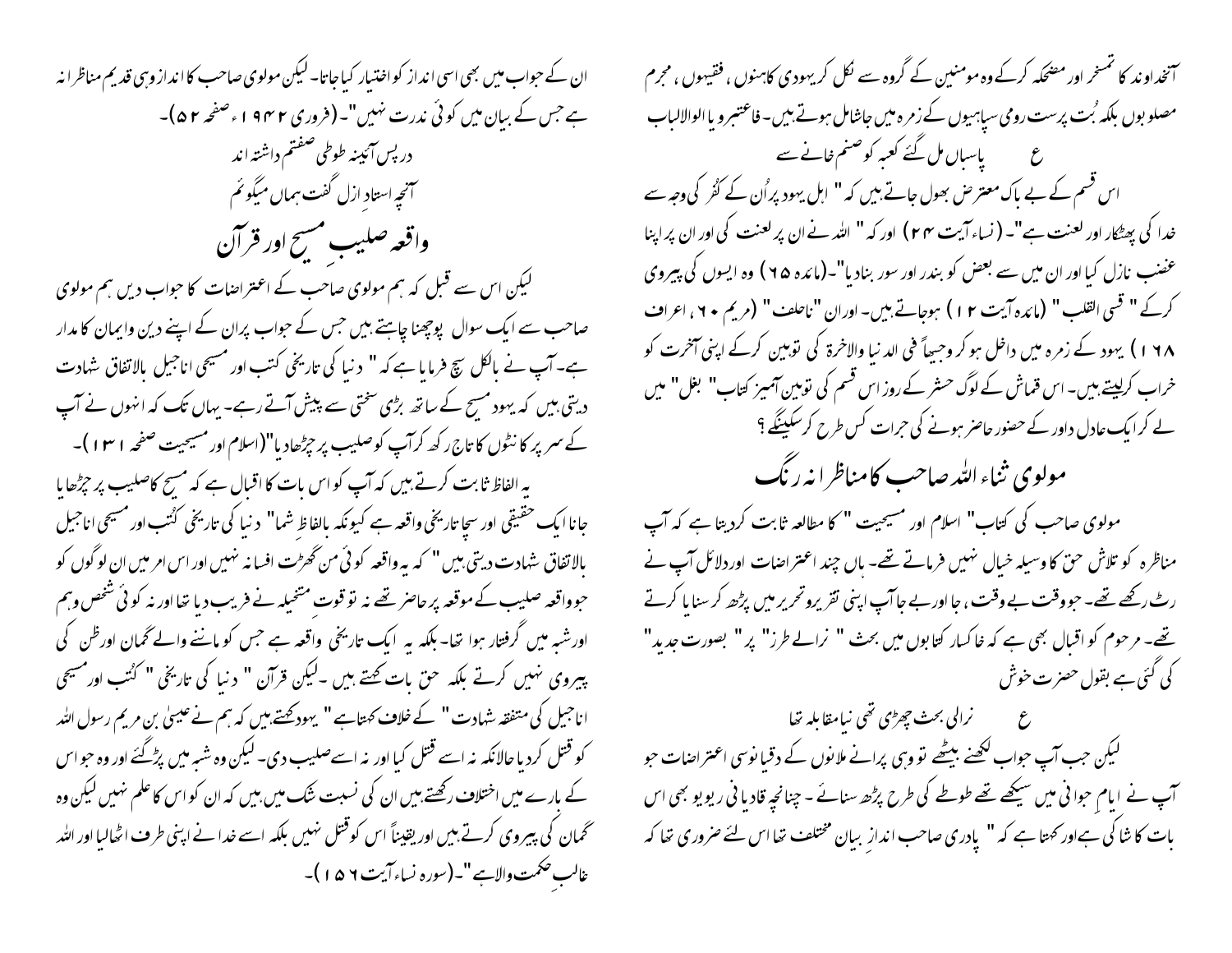باب دوم مولوی ثناء اللہ صاحب کے اعتراضات کی خامی

مولوی ثناءالله صاحب کی تفسیر مرحوم مولوی صاحب آیت زیر بحث کو ابن الله سے منسوب کرکے اپنا خاص الخاص اعتراض اپنے مخصوص انداز میں بایں الفاظ کرتے ہیں: مسیح کے اس مقولہ سے صاف ثابت ہوتاہے کہ الوہیت اور ذات مسح میں لزوم کی نسبت نه تھی۔ بلکہ ذات الوہیت معاذ اللہ اس شعر کی مصداق تھی۔ سیہ بختی میں کب کوئی کسی کاساتھ دیتا ہے کہ تاریکی میں سا ہہ بھی جدارہتا ہے انسان سے " (ابل حدیث ۲ فروری ۱۹۴۲ء) اس تمام مصنمون کا اور مندرجہ بالا اعتراض کا حو بتکرار پیش کیا گیاہے ماحصل پہ ہے کہ بہ آیت ظاہر کرتی ہے کہ خدا اور مسح میں انفکاک اورعلیحد گی تھی۔ یعنی خدامسح سے جدا تھااور اس نے مسح کو ترک کردیا تھا۔ مولوی صاحب کی اخفائے حن کی کوشش ہمیں افسوس ہے کہ مولوی ثناء اللہ صاحب کا یہ اعتراض نہ صرف ان کی مناظرانہ

حیثیت کو بٹہ لگاتاہے بلکہ اخلاقی پہلو سے بھی قابل گرفت ہے۔آپ نے اپنی کتاب اور اپنے اخبار اہل حدیث کےمضمون میں جس جس جگہ زیر بحث آیت کا ذکر کیا ہے آپ نے اپنے ناظرین پر یہ ظاہر کیا ہے۔ کہ یہ کلمہ (اے میرے خد ا، اے میرے خدا نونے مجھے کیوں چھوڑ

پس قرآن " د نبا کی تاریخی اور مسیحی اناجیل کی متفقہ شہادت" کے عین صدواقعہ صلیب کاا کار کرتا ہے۔ حپونکہ علم منطق کے روسے اجتماع الصدین محالات میں سے ہے۔ پس یا تو " د نبا کی تاریخی کُٹتب اور مسیحی اناجیل کی متفقہ شہادت سچی ہے یا قرآن کی شہادت سچی ہے۔ بصورت اول آپ قرآن اور اپنے ایمان کا الکار کریں گے اور بصورت دوم د نیا کی تاریخی کٹٹب کی شہادت کو کاذب سمجھیں گے۔ مصیبت میں پڑاہے سپنےوالاچاک داماں کا حبوبه ڻا ڳا تووه ادھڑاحبووه ڻا ڳا تو ٻه ادھڑا دیکھیں مرحوم مولوی صاحب کے ہم خیال اصحاب کیا رویہ اختیار کرتے ہیں-اور کون سی راہِ فرار تجویز فرماتے ہیں۔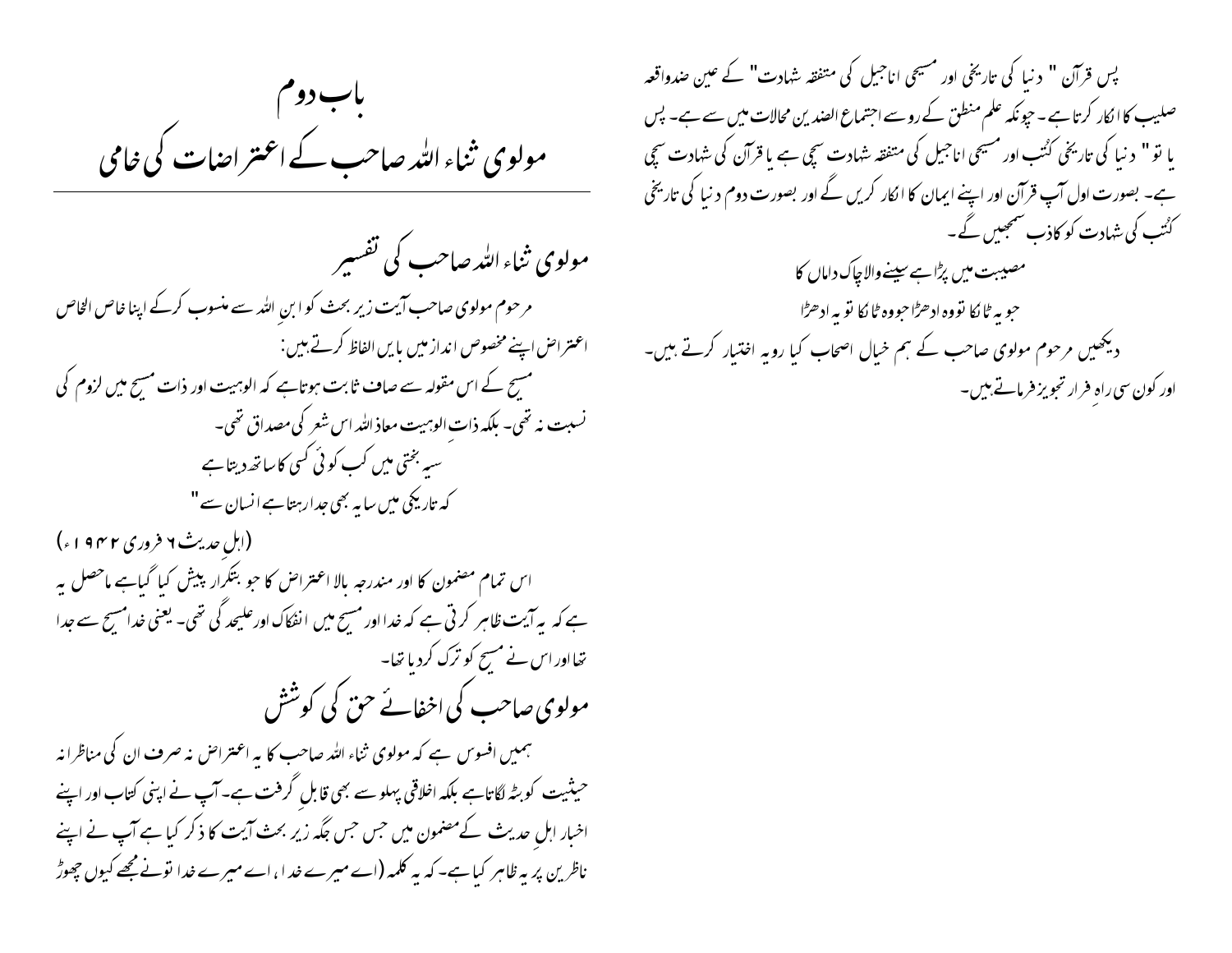اس خاص مقام میں سید نا مسیح " اما" کے بحائے "ایلی ایلی " کیوں کہتے ہیں ؟ اگر آپ نے دریافت کرنے کی زحمت گوارا کی ہو تی نوَآپ پر یہ ظاہر ہوجاتا ہے کہ یہ مقولہ ابن اللہ کا نہیں بلکہ آپ ز بور سٹریف کی آیت کی تلاوت فرمار ہے تھے۔ سید نامسح کے صلیب پر کے پہلے اور آخری کلمات کے الفاظ (لوقا ۲۳ : ۳۴، ۴۳) ہی ایسے جو نکادینے والے بیں کہ ہر صاحب عقل پر بہ فوراً ظاہر ہوجاتاہے کہ بہ مقولے سید نا مسح کے ہیں لیکن آپہ زیر بحث اس قسم کی طبعیت رکھنے والے انسان کی روحا فی حالت کی ترحمان نہیں ہوسکتی اور یہ کہ حصرت کلمتہ اللہ کا " مقولہ" نہیں بلکہ زبور کی آیت ہے حواسپ تلاوت فرمار ہے تھے۔

چہارم۔آپ جیسے انجیل دان سے یہ مخفی نہ ہو گا کہ ابن اللہ کی مادری زبان عبرا نی نہیں بلکہ ارامی زبان تھی۔(مرقس ۵: ۱ س-۲۷: ۳۴، ۱۴، ۲ نام وعنیرہ) پس جب آپ نے انجیل متی میں پڑھا کہ ابن اللہ نے صلیب پر سے عبرانی زبان میں ایک کلمہ فرمایا توا گرآپ نے وجہ دریافت کی ہوتی تو آپ کو معلوم ہوجاتا کہ جس طرح ہندوستان کا کوئی مومن مسلمان حالت نزع میں قرآفی سورہ یسلین کی آبات عربی زبان میں تلاوت کرتا ہے اسی طرح ابن اللہ نے بھی جانکنی کی حالت میں پایئسویں زبور کی پہلی آیت زبور سثریف کی اصل زبان عبرا فی میں تلاوت فرمائی تھی۔

پسجم- ممکن ہے کہ یاوجود دعویٰ ہمہ دانی (صفحہ ۳۸) آپ پہ عذر لنگ پیش کریں کہ آپ کو به علم ہی نہ تھا کہ ابن اللہ کی مادری زبان آرامی تھی لیکن آپ کو تھم از تھم زبان عربی کی تاریخ اوراسلامی تاریخ سے تو واقفیت تھی۔کیونکہ آپ بڑے مولوی اور " مولوی فاصل " بھی تھے۔ آپ کی کتاب نے نوپہ ظاہر کردیا کہ مسیحی کلیسا کی تاریخ کے متعلق آپ کے ماخذ صرف بچوں کے ابتدا ئی مدارج کی کٹتب ہی بیں (صفحہ ۴۵، ۲ م) لیکن عربی دا ٹی کا تو بہ حال سٰیں ہوناچاہیے تھا کہ ارص مقد س میں عربی زبان کی آمد سے پہلے ارامی زبان رائج تھی جس کی جگہ عربی نے لے لی تھی۔

دیا؟) ابن اللہ کا اپنا " مقولہ " ہے حو آپ کے مانی الضمیر کا اظہار کرتاہے- حالانکہ یہ کلمہ آنخداوند کااپنامقولہ نہیں۔ بلکہ بیرآیت پائیسویں زبور کی پہلی آیت ہے جس کوآپ نےصلیب پر سے اس مزمور کاعبرانی زبان میں اقتیاس کرکے تلاوت فرمایا۔ پس مولوی صاحب مرحوم اس مقام پراخفائے حق کے مرُ تکب ہوئے بیں اور یہ حر کت آپ سے سہواً صادر نہیں ہو ئی بلکہ 

اول۔ آپ کا دعویٰ ہے کہ آپ صحف مقدسہ سے بخو بی واقف بیں۔ لہذا آپ کو یہ صرور معلوم ہو گا کہ حو کلمہ اس آیہ سٹریفہ میں ہے وہ ابن اللہ کا اپنامقولہ نہیں بلکہ بائیسویں زبور کی پہلی آیت ہے۔

۔ دوم۔ بفر منں محال اگر آپ کو یہ علم نہیں تھا تو حس انجیل کے صفحہ پر سے آپ نے اس ایت کو نقل کیا تھااس صفحہ کے حاشیہ نے آپ کو بتلاد ماہوگا کہ یہ آیت محض ایک اقتباس ہے جو پائیسویں زبور کی پہلی آیت ہے۔

سوم۔ آپ کو انجیل جلیل کے متعلق ہمہ دانی کا دعویٰ ہے۔ (کتاب اسلام اور مسیحیت صفحہ ۳۸) پس آپ تھم از تھم اس امر سے (جس کو مسیحی کلیسا کابچہ بچہ جانتا ہے ) صرور واقف ہوں گے کہ ابن اللہ نے خدا کو مخاطب کرتے ہوئے کبھی خدا" یااے میرے خدا " نہیں کہا۔ بلکہ آپ ہمیشہ خدا کو " اما " ۔ (مرقس ۱۴ : ۳۰)۔ " اے میرے پاپ" ، "میرا باپ"، " میراآسمانی باپ"، (متی ۱۱: ۲۵- مرقس ۱۳: ۲۳، متی ۲: ۱۲-۱۰: ۲۳- لوقا ۲: ۴ می متی ۱۶: ۱۷، ۱۸، ۱۰: سایه متی ۱۸: ۵۳وغیره وغیره)-کهه کر مخاطب کرتے تھے۔اپنی زند گی کی آخری رات آپ نے حبو دعا مانگی اس میں بھی غدا کو" اے یاپ" ہی کہا (یوحنا پر ا : باب) بلکہ صلیب پر سے آپ نے حبوبیات کلمات اپنی مبارک زبان سے فرمائے ان میں سے پہلے اور آخری کلیے(جس کے بعد سی آپ نے دم دے دیا ) میں آپ نے خدا کو مخاطب کرکے" اے باپ" ہی کہا (لوقا ۲۳: ۳۴، ۳۲)۔ پس مولوی صاحب نے انجیل متی میں ایلی ایلی لماشبقتنی " پڑھا توآپ جیسے نکتہ رس شخص کیوں نہ حیونک پڑے کہ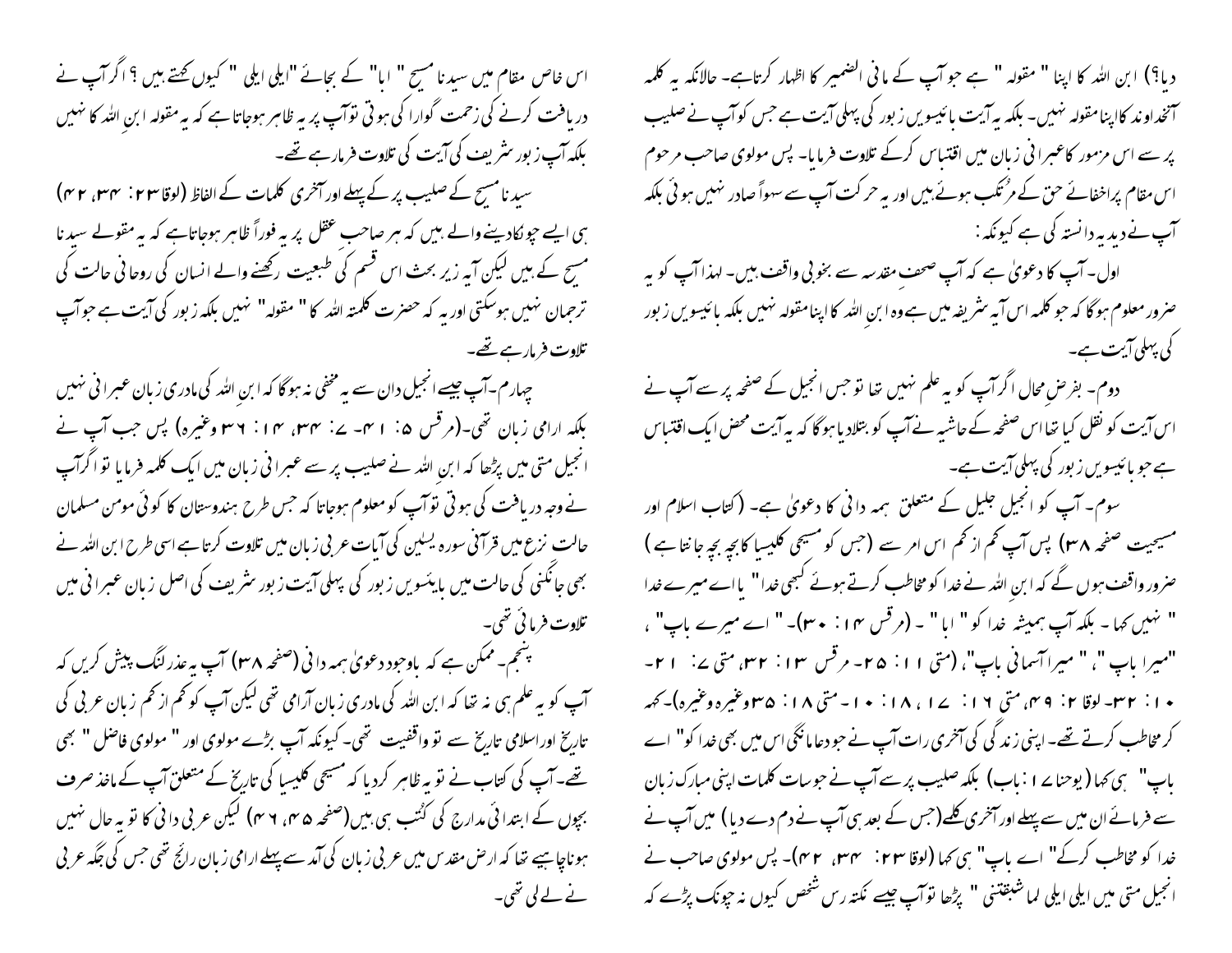اپنے ناظرین پر یہی ظاہر کیاہے کہ کلمہ خود ابن اللہ کا اپنا" مقولہ" ہے جو ان کے خیالات وجذبات کا مظہر ہے اور یوں آپ نے لوگوں کودیدہ ودانستہ گھراہ کیا۔ہر صحیح العقل شخص ایک قائل کے اپنے قول اور کسی دوسرے کے کلام میں جس کا اس نے اقتباس کیا ہوتمیز کرسکتا ہے اور اپنی روز مرہ کی زند کی میں تمیز کرتاہے۔مثلاً اگر زید کسی کو بتلائے کہ بکر نے حالت نزع ميں سورہ يسمين كى آيت پڑھى إِنَّا حَعَلْنَا فِي أَعْنَاقِهِمْ أَغْلاَلاً فَهِيَ إِلَى الأَذْقَانِ فَهُم مُقْمَحُونَ ترجمہ: یعنی ہم نے ان کی گرد نوں میں طوق ڈال دیئے بیں اور وہ کھوڑیوں تک پہنے ہوئے ہیں تو ان کے سرافل کر رہ گئے ہیں"(سورہ یسین بے ترجمہ نذیر احمد ) تو کوئی عقل اور سمجھ رکھنے والاشخص اس عربی کلام کو بکر سے منسوب کرکے نہیں کھیگا کہ یہ کلام بکر کااپنا کلام ہے۔ بلکہ ہر شخص جس کے سمر میں دماغ اور دماغ میں عقل ہے یہی کھیگا کہ بہ عربی کلام قرآنی آیت ہے جس کو بکر بحالت نزع تلاوت کررہا تھا۔ایک اورمثال سے ہم اس امر کو واضح کردیتے ہیں۔ قریش قرآن حو جھٹلا کر کھتے تھے کہ قرآن " پریشان خوابوں کا مجموعہ" ہے(انبیاء ۵آیت) اوروہ "پہلے لوگوں کی کہانیاں" ہے۔ تب حصرت نے مار گاہ الہٰی میں فرباد کرکے کہا تھا۔ " یا اللہ میری قوم نے قرآن کو ٹھہرایاحیک حیک" (فرقان آیت ۳۲) اب معتر ص کی سی عقل کے مالک ہی ہہ کھپنگے کہ رسول عربی کا بہ مقولہ ہے کہ قرآن محض حیک حیک ہے۔لیکن ہر صاحب ہوش یہی کہ یگا کہ ع ہے جس عقل ودانش بباید گریست

پس آپ نے اپنے مفروضہ ( کہ آیت زیر بحث ابن اللہ کا اپنا مقولہ ہے) کی بناء پر حومنطقیانہ استد لال کی عمارت کھڑی کی ہے (اسلام اور مسیحیت صفحہ ۲۸ - ابل حدیث بابت ۲ فروری ۱۹۴۲ء صفحہ میں ہم وعثیرہ) وہ از سمر تا یا بے بنیاد ہے۔معتر ص سے تو یہودی ربی کلاسنر (Klausner) ہی اچھے رہے جو اپنی صبیغم کتاب " یسوع ناصری" میں اس کلمہ کی نسبت فرماتے ہیں کہ " یسوع صحف مقدسہ کی روح سے اس قدر معمور تھا کہ اس نے صلیب پر اپنی جان دیتے وقت بھی کتاب مقد س کی آیت کی تلاوت کی "(Jesus of Nazareth) کاش کہ یہ زبان پابل کی زبان تھی جو کنعان میں اہل یہود کےساتھ آئی تھی۔ اہل یہود کی کٹتب مقدسہ کے تراحم اور تفاسیر حن کو " تارخم" کھتے ہیں ۔ اسی زبان میں منتجئی عالمین کی بعثت سے ایک صدی پہلے اورایک صدی بعد کے دوران لکھے گئے تھے۔ یہی زبان حصرت کلمتہ اللہ ِ اور آپ کے رسولوں کی مادری زبان تھی۔ دسویں صدی مسیحی تک اہل یہود اسی زبان میں کتابیں لکھا کرتے تھے۔ یہ زبان تمام یار تھی سلطنت میں بولی جاتی تھی جس کی حدود دریائے سندھ سے دریائے فرات تک اور بحر ہند سے بحر لیسپین اور کوہ ہندو کش تک تھیں۔ یہ زبان اس قدر وسبیح رقبہ اور دور درارکے ممالک میں بولی جا تی تھیں کہ مورخ یوسیفس نے اپنی کتاب پہلے ارامی زبان میں تصنیف کی تھی تاکہ " بابل کے ملک کے رہنے والے اور عرب کے دور افتادہ باشندے اور فرات کے <sub>بلا</sub>ر رہنے والے یہودی اور یار تھی" اس کی کتاب کو پڑھ *سک*یں -بعد میں یوسیفس نےاس کتاب کو یونا ٹی زبان میں " ان لوگوں کی خاطر حورومی سلطنت میں رہتے ہیں" ترحمہ کیا تھا<sup>1</sup>۔

عرب کی فتوحات سے ایک ہزار سال پہلے مشرق میں یہی ارامی زبانِ مہذب دنیا کی زبان سمجھی جا تی تھی۔ حتی کے ایران جیسے دور دراز ملک میں بھی ایرا فی زبان کی بجائے ارامی زبان ہی تصنیف وتالیف کا ذریعہ تھی۔ لیکن اسلامی فتوحات نے یہ نقشہ بدل دیا اور عربی نے ارامی زبان پر علیہ حاصل کرلیا۔ پس آپ کواس بات سے ناواقف نہیں ہونا چاہیے تھا کہ ابن اللہ کی مادری زبان ارامی تھی اور عسرا فی فقرہ حبوآپ کی زبان مبارک سے لکلاوہ زبور سٹریف کی اصل زبان عسرا نی کااقتباس تھا۔

وحوہ بالا کی بناء پرہم بہ کہہ سکتے ہیں کہ آپ اخفائے حق کے عمداً مرْتکب ہوئے ہیں۔ کیونکہ گوآپ کو خود معلوم تھا کہ یہ عبرانی کلمہ بایئسویں زبور کا حصہ ہے لیکن آپ نے ہر جگہ

<sup>&</sup>lt;sup>1</sup> See Max Muller, Lectures on the Science of Language Vol.1 Lecture 8 and Josephus, Wars of the Jews.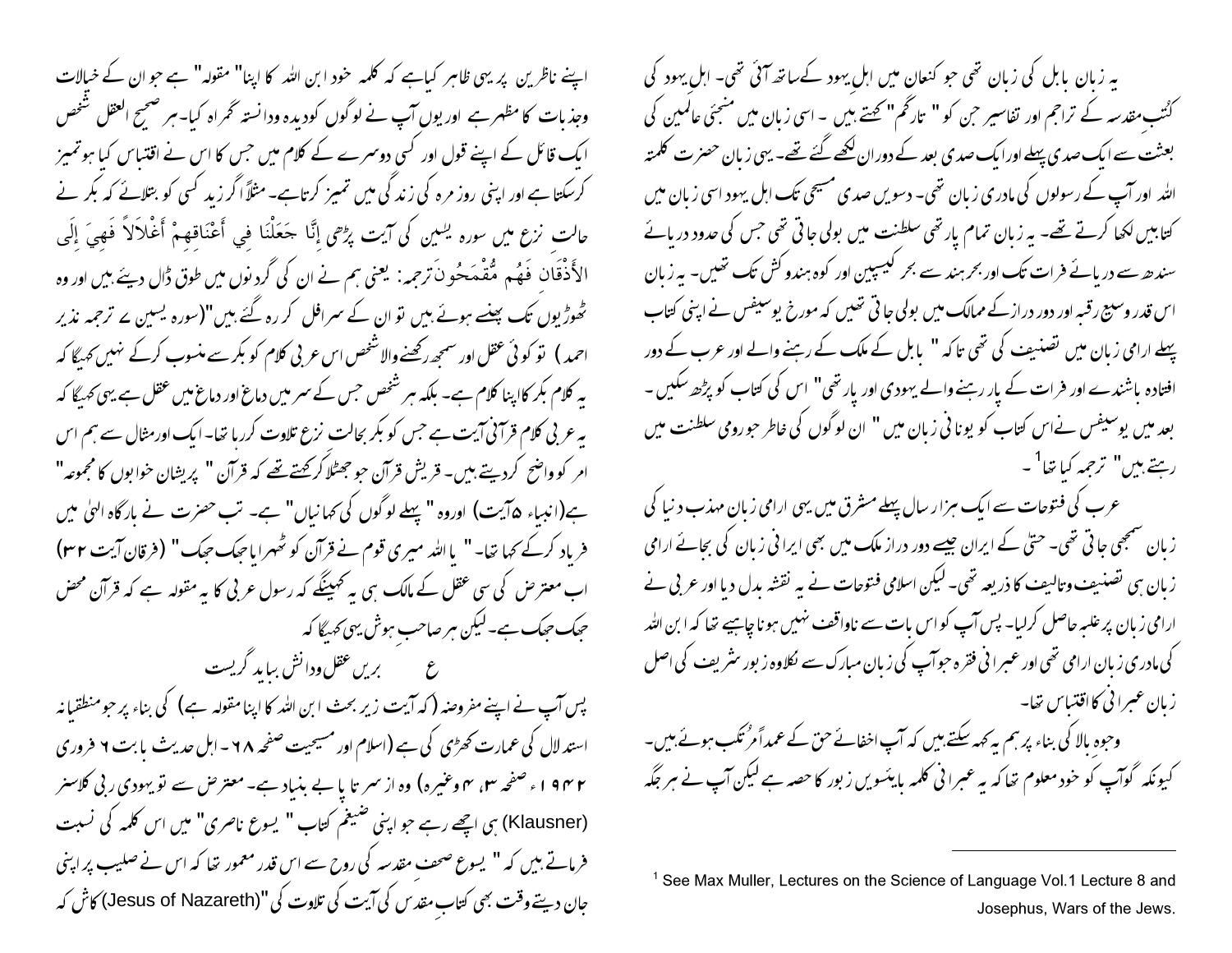اگر مرحوم کی زیر بحث آیت کی تاویل درست ہے تولازم تعاکہ وہ بہ ثابت کرتے کہ ان کی تاویل حصرت کلمتہ اللہ کے اصلی مفهوم اور حقیقی منشاء اور ما نی الضمیر کی صحیح ترجما فی کرتی ہے۔(٢) کہ ابن اللہ کے خیالات، جذبات، اقوال اوفعال جو اناجیل اربعہ میں یائے جاتے ہیں ( بالخصوص وہ حن کا تعلق خداوند کی زند گی کے آخری ہفتہ کے ساتھ ہے)سب پہ ظاہر کرتے ہیں کہ خدا نے مسیح کو تر کردیا تھا اور (۳)انجیل جلیل کی آبات اس بات کی بین شاہد بیں کہ خدا مسج سے جُدا تھا۔ کیونکہ اس نے آپ کومعاذ اللہ رد کردیا تھا۔ اگروہ ہہ ثابت کرسکتے نو ہم بھی مان لیتے کہ تفسیر نویسی میں آپ بال کی تھال اتارنے والے بیں "(صفحہ ١ ۵) لیکن انجیل کی آیات بینات اور کلمتہ اللہ کے کلمات طیبات سے تو معتر صنین تاقیامت یہ ثابت نهمِيں كركِت \_ فَإِن لَّمْ تَفْعَلُواْ وَلَن تَفْعَلُواْ فَاتَّقُواْ النَّارَ الَّتِي وَقُودُهَا النَّاسُ وَالْحِجَادَةُ أُعِدَّتْ لِلْكَافِرِينَ - پس اگر به نه كرسكو اورسر گز نه كرسكوگے تودوزخ كي آگ سےڈرو جس کے اپندھن آدمی اور پتھر ہوں گے اور وہ منکروں کےلئے تیارہے ( بقرہ آیت

مولوی ثناءاللہ صاحب کی تفسیر اناجیل کے نقیض ہے اناجیل ار بعہ کاایک ایک صفحہ اور ابن املّٰہ کی مبارک زند گی کاایک ایک ورق مولوی صاحب مرحوم کی تفسیر کو علط ثابت کرتاہے۔چاروں انجیلوں کی ایک ایک آیت کی " بال کی تھال اتار" لو۔حصرت کلمتہ اللہ کے ارشادات اور کلمات طیبات کو ایک ایک کرکے حیان مارو۔ آپ کے خیالات جذبات اور افعال کوایک ایک کرکے دیکھ لو تم کو کسی مقام پر ہہ نہ ملیگا کہ خدانے ابن اللہ کو ترک کردیا تھا۔اس کے برعکس انجیل جلیل کی آیات بینات سے یہی ظاہر ہوتاہے کہ اَب اَور ابن میں " انفکاک اورجدائی " اور مغائرت کا نام ونشان بھی نہیں۔اس کے برعکس ہر وقت اور ہر جگہ کامل اتصال رفاقت قرُ بت اوراتحاد نظرآتا ہے ۔ سید نامسج کے اقوال

معتر حن ان يهود بن سے حن كو قرآن " ناحلف" اور" قسى القلب " وغيره كھتا ہے - حق اور صداقت کاسبق سیکھ لیتے۔ مرحوم ڈاکٹر اقبال ایسے مومن مسلمان کی نسبت ہی فرمائےً بین ۔ ع ہے سلماں بیں جنہیں دیکھ کر سٹرمائیں یہود کاش کہ مرحوم مولوی صاحب اخفائے حق سے یہ کام نہ لیتے اور جیتے حی خود اپنے فتویٰ کو ماد رکھتے کہ " مذہبی مناظرات میں حو خدا کی عدالت میں پیش ہوتے ہیں واقعات صحیحہ کا اخفا گسی طرح جائر نہیں ہے"۔صفحہ ۱۲ اور کہ منصف مزاج لوگ مذہبی مباحثات میں خاص کر اخفائے واقعات کرنا حرُم عظیم سنمجھتے بیں (صفحہ ٢٣) آپ نے اخفائے واقعات سے" کام لے کرایک" حرم عظیم" کاار نکاب کیا۔ مولوی صاحب کی تفسیر صحیح اُصول کے خلاف مرحوم مولوی صاحب کو تفسیر پویسی پرناز تھا۔ اسی لئے بچارے خلیفہ قادیان کوآئے دن تفسیر پویسی کے لئے جیلنج بھی دیا کرتے تھے۔آپ نے ایک رسالہ " تفسیر بالرائے" لکھ کر اپنے مخالف " قادیا نیوں، شیعوں، لاہوری مرزائیوں ، نیچری مسلمانوں " وعنیرہ کو اُصول " تفسیر کی تعلیم بھی دی ہے۔ پس ہمیں تعجب آتا ہے کہ انجیل جلیل کی آبات کی تفسیر کرتے وقت انہوں نے ضمیح ُصولِ تفسیر کو پس پٹنت کیوں پہینک دیا؟ سمجسح تفسیر کے لئے لازم ہے کہ (۱) کہ وہ کتاب اللہ کی آیات بینات کے خلاف نہ ہو اور کہ ( ۲ ) وہ قائل کے اصل مفہوم اور حقیقی منشا کے خلاف نہ ہو اوراس کے خیالات ، جذبات اور افعال کے منافی نہ ہو۔ ور نہ وہ تفسیر القول بما لایرصلی قائلہ متصور ہو گی۔اس کے برعکس لازم ہے کہ صحیح تاویل کھنے والے کے خیالات کاآئینہ ہواور اس کے جذبات کی درست ترحما فی کرے اور اس کے اقوال وافعال کے مطابق ہو اور (۲۰) کتاب اللہ کی آیات اس تاویل كى مصدق ہوں۔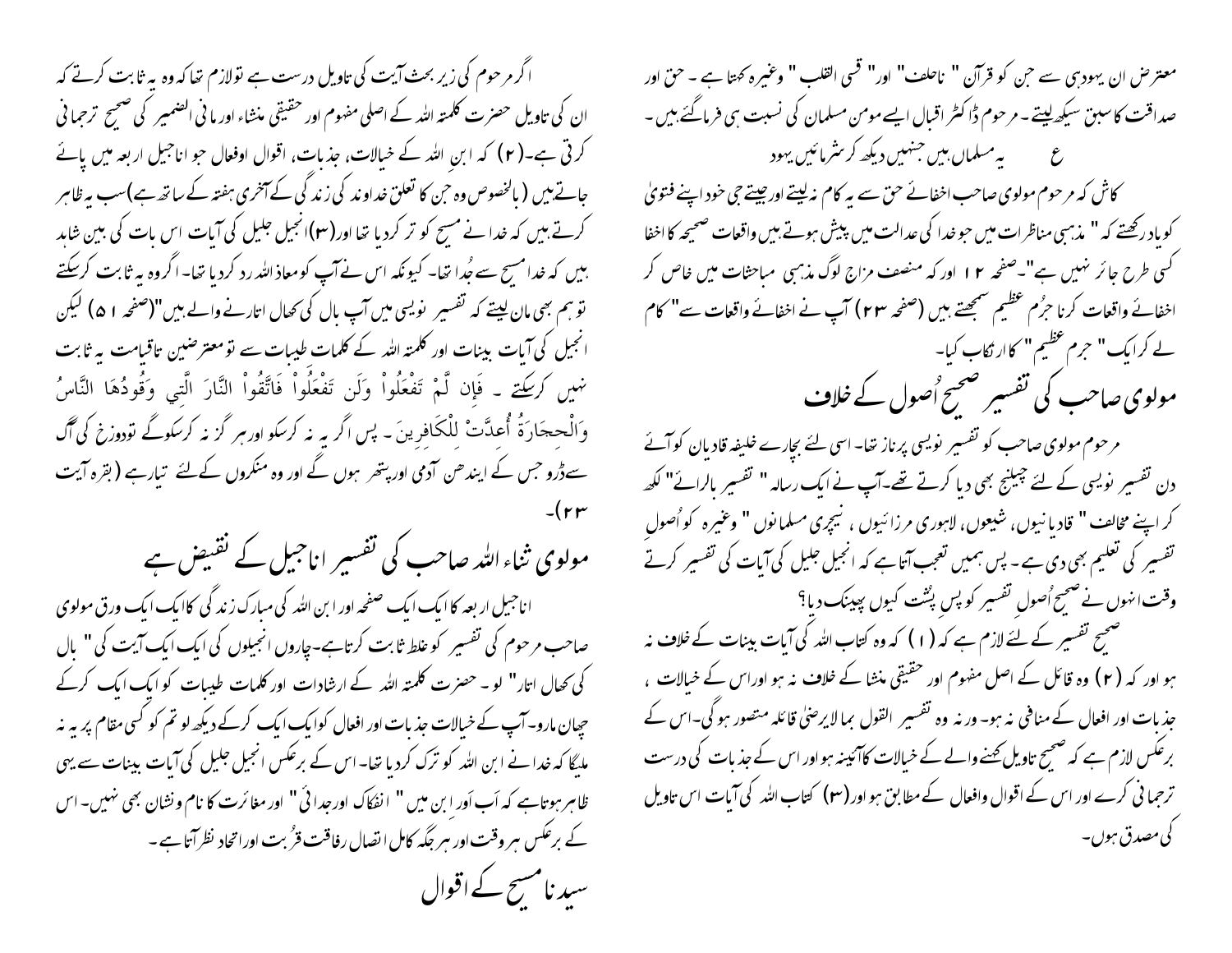خداوندی ثابت کرتاہے کہ خدا نے ابن اللہ کو تمام عمر کبھی ترک نہیں کیا تھا۔ بلکہ اس کے برعكس خدا نے " بنائے عالم سے پیشتر بیٹے سے محبت رکھی"( یوحنا پے 1 : ٢٣) حب كلمته اللہ مبعوث ہوئے تو الہیٰ ارشاد ہوا "۔ یہ میرا پیارا بیٹا ہے جس سے میں خوش ہوں"( متی ۲۰: ے ا )اس آیہ سٹریفیہ کی بہترین تفسیر یسعیاہ نبی کے صحیفہ کے r مہم ماب کی پہلی چار آبات بیں۔صلیبی واقعہ سے چند ہفتے پہلے پھرالہیٰ ارشاد ہوتا ہے " بہ میرا پیارا بیٹا ہے جس سے میں حوش ہوں ۔ اس کی سنو"( متی پے ا $\rho: \rho \in \mathbb{R}$  صلیب دئیے جانے سے چند ساعت پہلے ابن اللہ نے کہا " اب میری جان تھسرا تی ہے پس میں کیا تھوں؟اے باپ امجھے اس ٹھڑی سے بجا؟ لیکن میں نو اسی سبب سے اس گھڑی کو پہنچاہوں - اے باپ! اپنے نام کو جلال دے - پس آسمان سے آواز آئی کہ میں نے اس کو جلال دیا ہے اور پھر بھی دوں گا"( یوحنا ۱۲ : ۲۷ تا ۲۸)۔ حن شاگردوں نے ان ال<sub>ک</sub>یٰ کلمات کو سنا وہ شہادت دیتے پیں کہ دوسمروں کے ساتھ انہوں نے خدا کی یہ گواہی سنی تھی( ۲ پطرس ۱ : ۲ )۔اور مقدس یوحناکھتاہے کہ " خدا کی گواہی یہ ہے کہ اس نے اپنے بیٹے کے حق میں گواہی دی ہے " (یوحنا ۵: ۹)خود ابن اللہ فرماتاہے کہ " باپ جس نے مجھے بھیجا ہے اسی نے میری گواہی دی ہے"(یوحنا ۵: ۲۷) مولوی صاحب - خدا سے بڑا تو کو ٹی گواہ نہیں ہے اور خدا کی گواہی آپ کی تاویل کو( کہ اس نے ابنِ الله کو تر کردیا تھا) مردود قرار دیتی ہے۔ ا بن الله كاطرز عمل

ا بنِ الله فرماتے ہیں کہ آپ کی آمد کاواحد مقصد یہ ہے کہ آپ نے اپنے باپ کی مرضی کو پورا کریں اوراس کا کام سمر انحام دیں حو باپ نے آپ کے سپرد کیاہے۔(یوحنا ہی: سی ۳۲، ۵: ۳۰- ۲: ۳۸، ۱۲: ۳۹- ۱۵: ۱۰- مرقس ۱۲: ۲۶- متی ۲۶: ۳۹ r ۲- لوقا ۲ ۲ : ۲ ۳ –) آپ ہمیشہ اسی کام کو سمر انحام دینے کی دھن میں رہتے تھے ( یوحنا <sup>م</sup>r : ۲ساتا <sup>س</sup>اسی او : سہ سے ۱۰ ( ۳۰) اوراس کو پورا کرنے پر <u>تلے تھے</u> اوراس کی تکمیل میں سی

گسی نے خوب کہا ہے کہ من آنم کہ من دانم۔ اس معبار سے حب ہم ابن اللہ کے اقوال پر نظر کرتے ہیں تو ہم کو یہی دکھائی دیتا ہے کہ خدامیں اور آپ میں رفاقت ، قرُبت ، اتحاد اور محبت کارشتہ سٹروع سے آمخری دم تک ہمیشہ قائم رہا۔ چنانچہ ابن اللہ پڑ ماتے ہیں کہ باپ بیٹے سے محبت کرتا ہے - اوراس کی عزت کرتاہے -(یوحنا سین ۱۵، ۱۴، ۱۴، ۵: + ۲، ۸، ۴ نه ۵، + ۱: ۱۷، ۱۵: ۱۹، ۱۷: ۲۲ اور " بیٹا باپ سے محبت کرتا ہے"۔ (پوحنا ۱۵ : ۱۰ ) " حو کچھ میرا ہے وہ پاپ کا ہے - اور وہ سب میرا ہے "(پوحنا ۱۹ : ۱۵، ۱۷: ۱۰)۔ " میرے پاپ کی طرف سے سب کجھ مجھے سونیا گیا ہے اور کوئی بیٹے کو نہیں جا نتا سوا پاپ کے اور کو ٹی پاپ کو نہیں جا نتا سوا بیٹے کہ اوراس کے جس پر بیٹا ظاہر کرنا چاہے"( متی ۱۱: ۲۷، لوقا ۱۰: ۲۲- یوحنا ۱۸: ۵۵، ۱۰: ۱۵)- آنخداوند فرماتے ہیں کہ " حس نے مجھے دیکھا اس نے پاپ کو دیکھا۔" (یوحنا ۱۴ : ۹ ) کیونکہ " میں اور باپ ایک بیں"( یوحنا • ۱ : • ۳۰)۔ آپ نے فرمایا کہ باپ کی رفاقت اوراس کے کام کی طرف سے آئے ہیں اورخدا کے پاس واپس لوٹ جائینگے (یوحنا پے: ۲۹، پے: ۲۳۳- ۸: +۲+ ۱۱: ۲۸- ۲۰ : ۷ وعنیرہ)۔ کیا یہ الفاظ( حن میں اکثر آپ نے اپنی زند گی کے سمخری ہفتہ میں بلکہ آخری رات فرمائے تھے ) کسی ایسے شخص کی زبان سے لکل سکتے ہیں جس کو یہ خیال ہو کہ خدا اس سے ناراحل ہے یا وہ مغضوب قہر الہیٰ ہے یا کہ خدا نے اس کو ترک اللہ تعالیٰ کی شہادت

اگر مولوی ثناء اللہ صاحب کےخیال میں ابن اللہ کے مندرجہ بالا کلمات ان کی تاویل کو مر دہ ثابت کرنے کے لئے کافی نہیں تووہ حیونکہ قال ا<sub>للّٰہ</sub> اور اطیعوا ال<sub>لّٰہ</sub> کے ماننے والے *ہیں* اور اتمام حجت کی خاطر ان کی پاس خاطر ہمیں منطور ہے لہذا ہم ان کو بتلاتے ہیں کہ خود ارشاد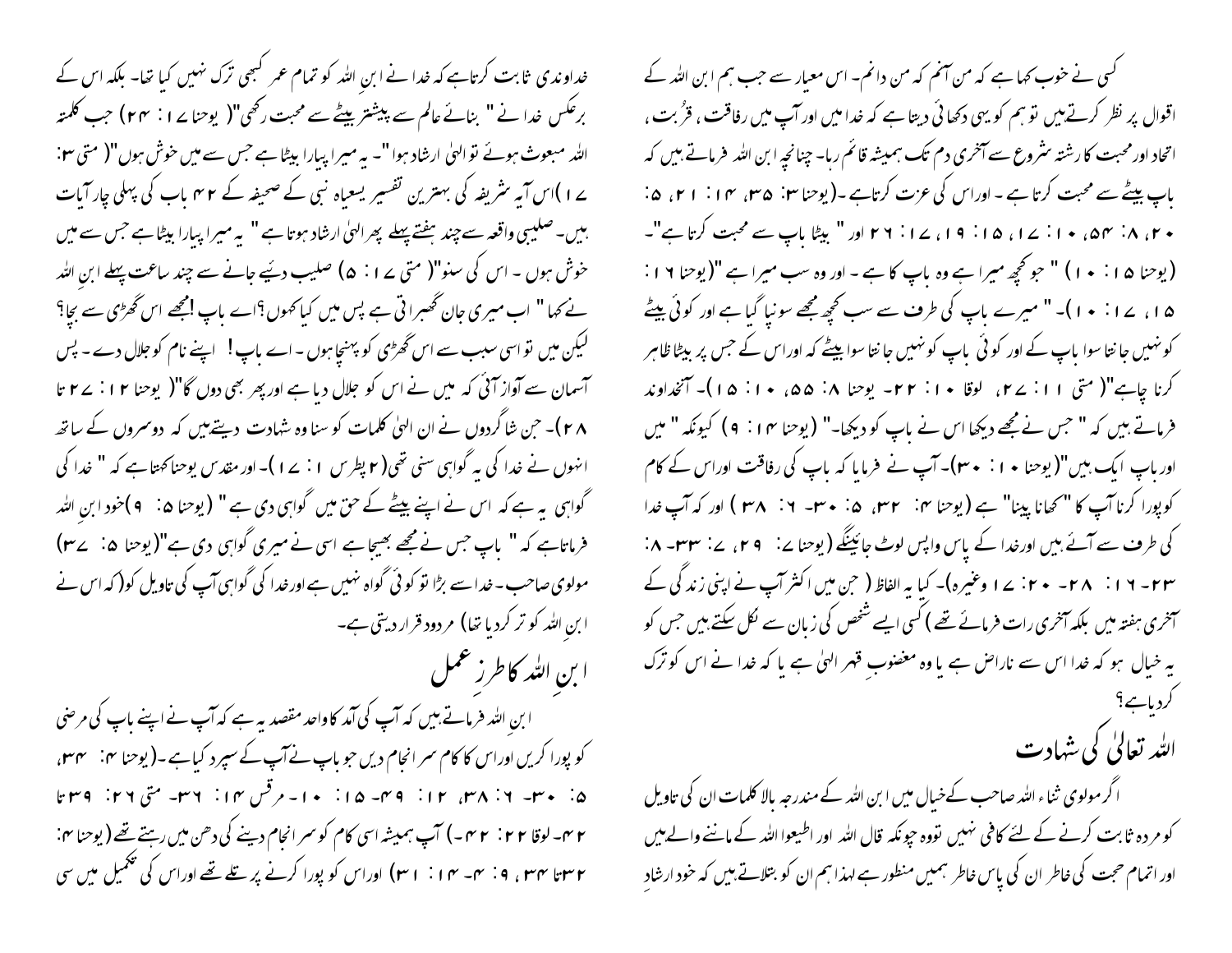+ ٢، ١ ٢ - ١ ١ : ٢ تا ٣ وعنيره)- ليكن حس طرح قرآن اور دورحاصره كے مسلمان به بات گواره نهبیں کرسکتے کہ خدا کا پیارا نبی مقتول ومصلوب ہو اور محتے بیں کہ وما قتلوه وماصلبو اسی طرح شاگرد بھی بہ بات گواراہ نہ کرسکے اور اُن میں سے ایک نے کہا ۔" اے خداوند ، خدا نہ کرے۔ یہ تجھ پر ہر گز نہیں ہونے کا "۔ پرا بن اللہ نے اسے سمجھا ما کہ صلیب کی راہ درحقیقت حدا کی راہ ہے اور فرمایا کہ " نو خدا کی یا نوں کا نہیں بلکہ آدمیوں کی با نوں کا خبال رکھتا ہے"۔ اور علی الاعلان فرمایا" اگر کوئی میرے پیچھےآنا چاہے نواپنی خود سی الکار کرے اوراپنی صلیب اٹھائے اور میرے پیچھے ہولے کیونکہ حو کوئی اپنی جان بچانی چاہے وہ اسے کھو ئیگا اورحو کوئی میرے واسطے اپنی جان کھو سُیگا وہ اسے پایئگا-وہ وقت آگیا ہے کہ ابن آدم جلال پائے میں تم سے سچ سچ تحمتاہوں کہ جب تک گیہوں کا دانہ زمین پر گر کے مر تہیں جاتا وہ اکیلارہتا ہے لیکن جب مرجاتاہے تو بہت سا پھل لاتا ہے ۔ ابن آدم کا اونچے پر حپڑھا یا جا ناصرور ہے اور حب میں اونچے بر جرِّرُها یا جاؤں گا - نو سب کو اپنے پاس تھینیچوں گا"۔(متی ۱۶: ۱۲ تا ۲۷- یوحنا ۱۲: ۴۳ و ۲۴۔ ۲۳ تا ۳۴) آپ نے شاگردوں کو خبر دار کرکے فرمایا " لوگ تم کوایذا دینے کے لئے پکڑوائیں گے اور تم کو قتل کریں گے۔مگر حواسخر تک برداشت کرے گاوہی نجات پائے سڪا"(ستي ٢٣ ÷ ٨ تا ٢ ا )-

مولوی صاحب کو بہ خیال بذ آیا کہ حبو شخص اپنے شاگردوں کو " مرتےدم تک وفادار" رہنے کی تلقین کرتا ہے ( متی • ۱ : ۲ ۲)وہ خود بھی "آخر تک برداشت " کریگا- کلمتہ اللہ نے اپنے حوار یوں کو فرمایا تھا کہ ابذا اور مصیبت کے وقت وہ خدا پر بھروسہ رکھیں۔ (متی + ا : 9 او 4 ۲- مرقس ۱۱ : ۱۱ ) اور ایذا پهن<u>ج</u>انے والوں کے لئے دعائے خبیر کریں(متی ۵: ۳۴) آپ نے کیوں نہ سوچا کہ حو شخص اپنی تعلیم پر چل کر صلیب پر سے اپنے دشمنوں کے لئے دعائے مغفرت مانگتاہےوہ خود اسی صلیب پر صرور خدا پر بھروسہ رکھیگا؟ وہ حبو دوسمروں کو کہتا ہے " خاطر جمع رکھومیں د نیا پر غالب آیا ہوں۔میں اپنا اطمینان تم کو دیتا ہوں"( یوحنا ۱۶: ۳۳) خود قلبی اطمینان سے کس طرح محروم ہوسکتا ہے؟ ناظرین ہی انصاف سے بتلائیں

قسم کے خطرے کی پرواہ نہیں کرتے تھے( لوقا 4: 1 ۵- ۱۲: • ۵) یہاں تک کہ آپ نے اس کام کو پورا کرکے چھوڑا (یوحنا پے: ۲۱ - ۸: ۲۹ - ۶ : ۳- ۱۷: ۳ - ۶ ا : ۳۰ ا بن اِللّٰہ کو حوب معلوم تھا کہ اس کو سمر انحام دینے کی راہ میں اہل یہود کی روز افروں بے ایما نی اور بر کشیگی کی وجہ سے آپ کو ا نواع واقسام کی دقتوں اور دشوار یوں کا جان توڑ مقابلہ کرنا ہوگا-آپ کے تجربہ نے آپ کو بتلایا دیا تھا کیاآپ کی قوم کے قائدوں اور سمر دار کاہنوں کی خصومت دن بدن ترقی کررہی ہے۔آپ نے انبیائے سلف اوراپنے ہم عصر نبی یوحنا بپتسمہ دینے والے کے انجام میں ( متی ۲۳: ۲۹- ۲۳- ۲۲: ۲۳- ۲۱: ۲۳-وغیرہ) دیکھ لیا تعا کہ آپ کا اپنا حشر کیا ہوگا (متی ۲۱: ۱۲ تا ۱۳) صحف مقدسہ کے مطالعہ سے (جیسا ہم اپنی کتاب" کلمتہ اللہ کی تعلیم" میں لکھ چکے بیں ) کلمتہ اللہ کو یقین ہوگیا تھا کہ یسعیاہ نبی کے صحیفہ کے " خادم یہوواہ" کے تصور کے مصداق آپ ہی بیں (لوقا ۲۲ : ۲۳۔ ۴۰: ۲۱) لیکن یہ سب باتیں آپ کے پہاڑ جیسے زبردست اور مصمم ارادہ کو نہ بدل سکیں اورآپ نے بہ ٹھان لی کہ ہرجہ باداباد آپ اس کام کو پورا کرکے چھوڑیں گے جس کے واسطے ماپ نے آپ کو دنیا میں بھیجا تھا(متی ۲۰ : ۲۸- مرقس ۱۰: ۴۵)خواه ایسا کرنے میں آپ کو اپنی جانِ عزیز بھی قربان کرنی پڑے (یوحنا • ۱ باب) پس آپ نے اپنی اذیت اور مصلوب ہونے کی بابت اپنے شاگردوں کو اطلاع دی (متی ۱۹ : ۱ - ۲ - ۱۷ : ۹ ، ۱ ۲، ۲۲، ۲۳، ۲۳و ۴۰ - ۴۰ : ۱ 9 - ۲۲: ۲، ۱۳، ۱۳، ۲۳- مرقس ۱۹. ۸ تا ۱۳، ۱ س-۱۰. ۳۳، ۳۳- ۱۴، ۲۳، ۲۲-۱۵: ۳۱ تا ۲۰ سالوقا ۲۹ تا ۳۲ تا ۲۰ سال ۲۰۰۴ – ۱۲ تا ۲۰۰۴ – ۱۷ تا ۲۰۰۴ تا ۳۳ سال ۲۰۰۴ ۲۲: ۳۳ تا ۲۱- ۲۳: اتا ۳۳- ۲۳: ۲۱- یوضا ۱۰: ۱۵: ۱۸- ۱۲: ۱۲-• ٢: ٩ وعنیرہ)اس کے ساتھ ہی ابن اللہ نے اپنے شاگردوں کو یہ بھی بتلاد ماکہ اہل یہود آپ کی خاطر ان کو بھی طرح طرح کی ایذائیں پہنچا ئینگے اوران کو قتل کریں گے **(م**تی **۲۴**: ۹ تا ۱۳- ۵۰ - ۱ تا ۱۱- ۱۰ تا ۱۲ تا ۲۳- ۲۳- ۲۳: ۴۳۳- ۲۳ تا ۱۲ تا ۱۲ تا برقس ۱۳: ۹، ۱۲، ۱۳، اسلوقا ۱۰: ۳۳- ۱۱: ۹۴-۱۷: ۳۳- ۲۱: ۲۱، ۲۱، ۱۷، ۲۰ پوچا ۱۵: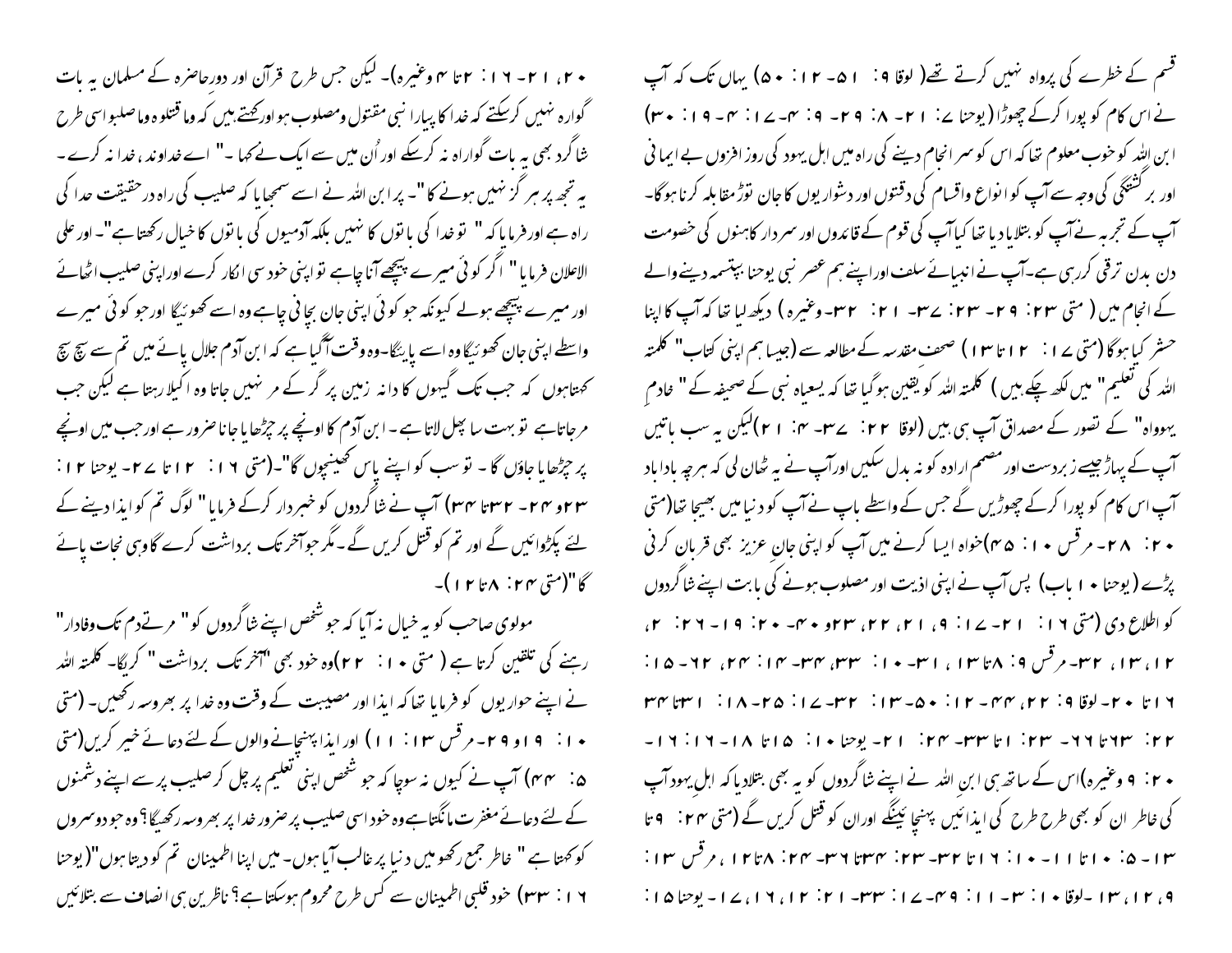دُّا كثر ايلفردُّ لوازي (جوراسخ الاعتقاد ميعي نهيس تها) ان الفاظ كي نسبت كهمّا ہے <sup>1</sup> " به الفاظ *فد*ا سے دُوری اور نا اُمبدی کو ظاہر نہیں کرتے ۔ یہ ایک راستیاز شخص کو چیخ ویکار ہے جو درد و کرب میں مبتلاہے لیکن اس بات پر ایمان رکھتا ہے کہ خدائے قدوس کی محبت اور حفاظت موت میں بھی اس کوچاروں طرف ٹھیرے ہوئے ہے"۔ ڈاکٹر ونسنٹ ٹیلر کے الفاظ " یہ <sup>2</sup> نظر یہ کہ خدا نے یسوع کو چھوڑدیا تھا۔ اب اس قابل نہیں رہا کہ اس کا ذکر بھی کیاجائے "۔

حرمن عالم ڈیپلس کھتاہے کہ اس فقرہ سے یہ ظاہر نہیں ہوتا کہ خدانے مسح کو چھوڑد یا تھا یامسح کوایسامعلوم دیتا تھا کہ خدانےاس کوچھوڑد یاہے بلکہ حق تو بہ ہے کہ کوئی بھی دیندار یهودی مرتے دم اس آیت کو پڑھتےوقت پہ خیال بھی دل میں نہیں لاسکتا تھا کہ خدا نے اس کو مچھوڑد ہا<sup>3</sup> ہے۔

ناظرین -للایلُّد، ذرا نصاف کریں - کیاخدا کا انصاف اس بات کامنتقاضی ہوسکتا تھا کہ وہ ابن اللہ کے ساتھ ایسا سلوک کرے جو وہ انجیل جلیل کے مطابق پد ترین گنہگاروں سے بھی نهبیں کرنا چاہتا (پوحنا ٦ ¦ ۳۰- لوقا ۵ ا ∶ ۷)؟ خدا کی محبت کس طرح اس بات کی متقاضی ہوسکتی تھی کہ وہ ایسے تاریک وقت میں اپنی روشنی کو اس سے باز رکھتی ؟منھی عالمین گناہ اور شیطان پر غالب آئے کیکن آپ نے آمٹری دم ان سے شکست کھا کر فتیح حاصل نہیں کی تھی۔اس کے برعکس دام واپسین کے وقت بھی خدا کی حصوری اور قربت کے احساس کی وجہ سے آپ شیطان پر موت کی تلخی کے وقت غالب آئے اورآپ نے آسمان کی بادشاہت سارے مومنین کے لئے کھول دی "۔

کہ حصرت ابن اللہ باپ کی رفاقت اور اطمینان پائے بغیر کس طرح ایسے کلمات اپنے منہ سے کال سکتے ہیں؟اگر خدا نے مسیح کو ترک کردیا ہو تا تووہ کس طرح خود مطمئن ہو کرایے تسلی بخش کلمے فرمائیکتے ہیں ؟ ناظرین نے حصرت ایوب کا نام صرورسنا ہوگا۔ جب اس پر مصائب وآلام کا پہاڑ ٹو ٹے پڑا تو وہ خدا سے بحث کرتا ہے اورخدا کو مورد الزام گردان کر اس کواپنا دشمن اوراپنےآپ کو بے گناہ قرار دیتا ہے۔ وہ کہتا ہے کہ خدا جا نتا ہے کہ میں بے گناہوں تاہم وہ بے انصافی سے مجھ کو ترک کرتا ہے اور خواہ مخواہ مجھ کو مجرم قرار دینے پر تلا ہے۔ ایوب کھتا ہے کہ خدا گویاضم بکمہ"۔آسمان پر بیٹھاہے نہ سنتاہے نہ حواب دیتاہے اور نہ میری واویلا کی پروا کرتا ہے - ناظرین خداراالصاف سے کہنا کیاآپ کومسح مصلوب کاوطیرہ ایوب کاسا نظر آتا ہے ؟ کباصلیب پرا بن اللہ کے کسی قول یافعل سے کسی صاحب ہوش کے دماغ میں یہ خیال بھی آسکتا ہے کہ منجئی عالمین کا ایمان آمخری وقت میں ایک لمحہ یالمحہ کے کسی حصہ کے لئے بھی متزلزل ہوگیا تھا؟

مولانا نے ذرا عوٰر وفکر کرکے یہ خبال تو کبا ہوتا کہ ہر قسم کی اذیت ، مصیبت اور عذاب کو صبر اور محبت کے ساتھ برداشت کرلینے کے بعد حب ان تمام مصائب عقوبت اور عذاب کا خاتمہ ہونے والا تھا تو کیا دام واپسین مسح مصلوب کا ایمان متزلزل ہوسکتا تھا؟ کیا ایسے وقت یا س اور نااُسیدی ابن الله پر اس قدر غالب اسکتی تھی کہ وہ خیال کرتے کہ خدا نے ان کو ترک کرد با ہے؟ ان کی تو یہ تعلیم تھی کہ " خدا پر ایمان رکھو" (مرقس ۱۱: ۲۲) اور وہ اپنے اسی ایمان کے باعث مصلوب بھی کئے گئے تھے تو کیا غداایے ایمان دار کو چھوڑ سکتا تھا ؟ کیا غدا کا وطیرہ ہے کہ وہ اپنے ایما ندار بندوں کوعین ان کی حاجت کے وقت ترک کردیا کرتا ہے اوروہ بھی ایسے ایمان دار کو جو کروڑوں کے " ایمان کا یا ٹی اور کامل کرنے والا " ہو۔ (عبرانیوں ۲ : ۲ ) ایسے ایمان دار کا ایمان کس طرح متزلزل ہوسکتا تھا؟ فرانسیسی عالم

<sup>&</sup>lt;sup>1</sup> Loisy, Le Evangiles Synoptiques.

<sup>&</sup>lt;sup>2</sup> Life and Ministry Of Jesus p.143 in Vol .7 of the Interpreter's Bible.

<sup>&</sup>lt;sup>3</sup> Dibelius. From Tradition to Gospel pp. 193 -194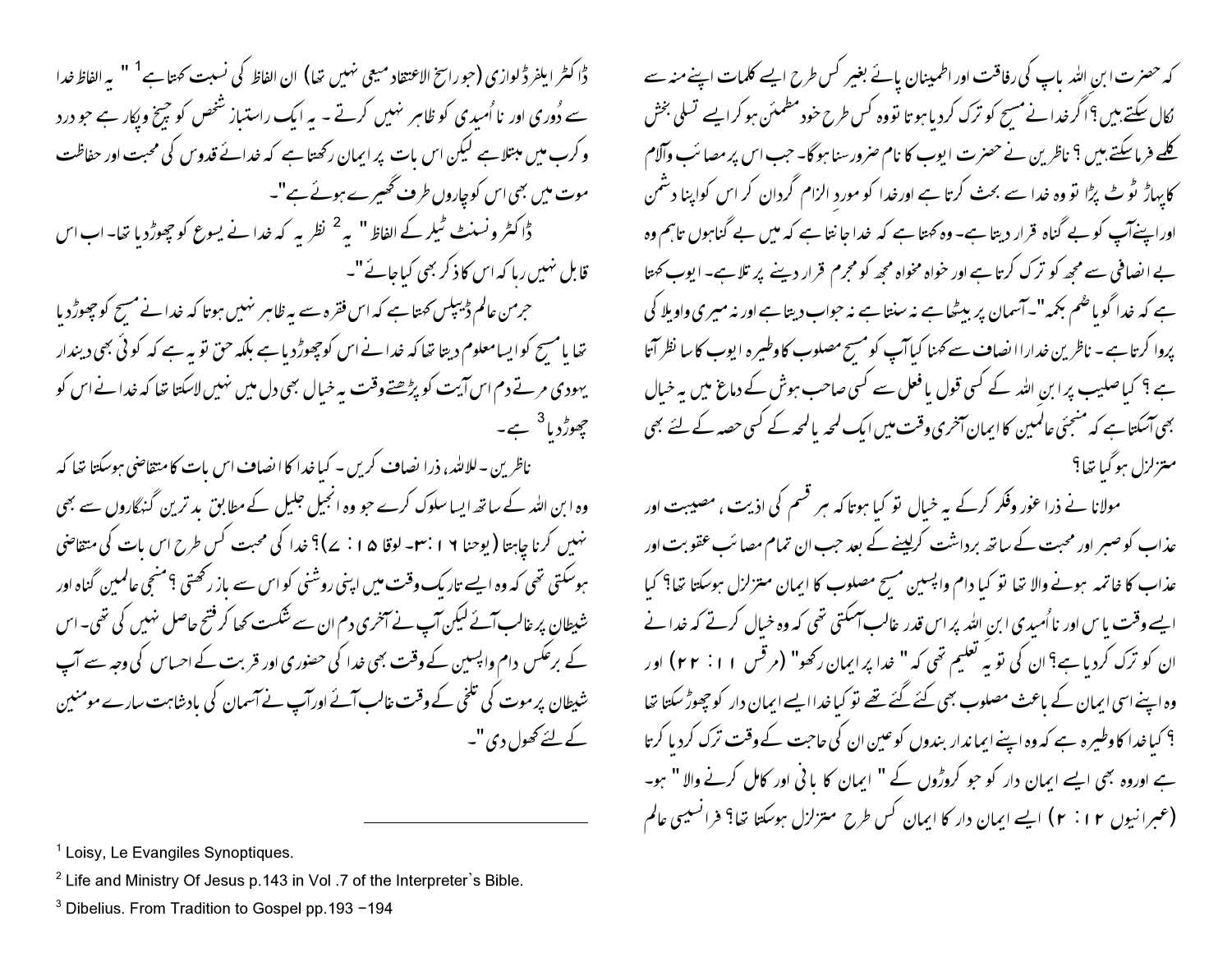سچ نو بہ ہے کہ خدا کی پدرا نہ محبت ابن اللہ کی تمام زند کی بھر آپ کاواحد سہارا تھی۔ آپ کواس لازوال ابدی محبت کااحساس اس قدر تھا کہ دنیا کی کوئی آفت آپ کے جیتے جی اس کومحو نہ کرسکی بلکہ صلیب پر سےآپ نے آخری لفظ حوا پنی زبان صداقت بیان سے فرمائے یہ تھے" ۔ اے پاپ - میں اپنی روح تیرے پاتھوں میں سونپتا ہوں اور یہ کہہ کر دم دے دیا"۔(لوقا ۴۳ : ۴۳) معترض نے تحپیہ نوعور کیا ہوتا۔ کیا یہ الفاظ مرتے دم کسی ایسے شخص کے منہ سے لکل سکتے ہیں جس کو یہ خیال ہو کہ خدا نے اس کو چھوڑ دیا ہے؟ اگر خدا نے ابن اللہ کو فنی الواقع ترک کرد با تھااورصلیب پر سے ان کی تمام زند کی کا کام ملبہ میٹ ہو گیا تھا تووہ اپنے سمخری دم فاتحانہ انداز سے " بڑی آواز سے پکار کے " کیوں اعلان کرتے ہیں کہ خداکاوہ کام حو اس نے ابن اللہ کے سپرد کیا تھا" پورا ہوا " (یوحنا 1 : • ۳) اور یہ تمام الفاظ کچھ ایسے انداز سے بآواز بلند فرمائے گئے کہ سخت دل رومی صوبہ دار تک متاثر ہوگئے (لوقا ۲۳ : ے۴) لیکن معتر ص حقیقت کی طر**ف** سے آمنگھیں بند کرکے حصرت کلمتہ ا<sub>للہ</sub> کی شان میں سوا د بی کرنے سے ذرا نہیں جنچکتے اور کچتے ہیں کہ " مسیح اس عاحز انہ حالت میں صلیب پر لَشِّتے ہوئے گویا یہ شعر پڑھ رہے،میں۔ صٰعف نے غالب نکما کردیا ہے ۔ ورنہ ہم بھی آدمی تھے کام کے (صفحہ **۲۰ ہ** ا ) ہر انجیل خوان حصرت ابنِ اللہ کی زند گی کی آخری ساعتوں کا حال پڑھ کردیکھ سکتا ہے کہ " عاجزانہ حالت " اور " ضعف " آنخداوند کے پاس پھٹکے بھی نہ تھے۔ آپ فاتحانہ انداز میں سمردار کابن کو فرماتے ہیں " اب سے ابن آدم قادر مطلق خدا کی دہنی طرف بیٹھارہے گا" (لوقا ۲۲: ۹۹) اور میں اس ستودہ (خدا ) کا بیٹا مسح ہوں اور" تم ابن آدم کو قادر مطلق کی دہنی طرف بیٹھے اور آسمان کے بادلوں کے ساتھ آتے دیکھوٹے " (مرقس ۱۴٪ ) اور

گور نر پلاطوس کو مخاطب کرکے کھتے ہیں میں حق کا بادشاہ ہوں ۔" میں اس لئے پیدا ہوا اور اس واسطے د نیا میں آیا ہوں کہ حق پر گواہی دوں۔ حو کو ئی حقا فی ہے وہ میری آواز سنتا ہے"( یوحنا  $-(r\wedge r\vee r\vee r)$ 

انجیل جلیل سے یہ ثابت ہے کہ ابن اللہ نے مصلوب ہونے سے پیشتر ایک ایک ما کی پیشین گوئی کے طور پر پہلے سے اپنے شاگردوں کو خسرد ی تھی۔ چنانچہ اس مخبر صادق نے فرمایا تھا" تم سب اسی رات میری بابت ٹھوکر کھاؤ گے ۔ لیکن میں اپنے حی ا<u>ٹھنے</u> کے بعد تم سے پہلے گلیل کو جاؤنگا" اور مقدس پطرس کو مخاطب کرکے فرمایا تھا"۔ اسی رات مرُغ کے پانگ دینے سے پہلے نو تین بار میراا کار کرے گا"۔ تم میں سے ایک حومیرے ساتھ کھا ناکھاتا ہے مجھے پکڑوائیگا"۔ دیکھو ہم پروشلیم کو جاتے ہیں اور ابن آدم سمر دار کاہنوں اور فقیہوں کے حوالے کیاجا ئیگا اور وہ اس کے قتل کا حکم دینگے اوراسے عنیر قوموں کے حوالے کریں گے اور وہ اسے ٹھٹھوں میں اڑائیں گے اور اس پھر تھو کینگے اوراسے کوڑے ماریں گے اور قتل کریں گے اور تین دن کے بعد وہ جی اٹھیگا"۔ (مرقس • 1 باب - متی • ٢ باب وعنیرہ) لیکن آپ نے ان کو بہ خبر کسمی نہ دی کہ خدا ماپ بھی مجھے ترک کردیگا- انجیل جلیل کے کسی لفظ سے ہم کو بہ پتہ نہیں مل سکتا کہ خداوند کے نزدیک کبھی بہ خیال بھی پھٹکا ہو کہ خداآپ کو چھوڑد لگا۔ اس کے برعکس لتسمنی باغ میں جانکنی کی حالت کا ایک ایک لفظ بہ ظاہر کرتا ہے کہ آپ کو کامل یقین تھا کہ خدا کی قربت اٹھمل طور پر اس عذاب کے وقت آپ کا ساتھ دے گی۔ ناظرین آپ کوه کلوری پر نگاه کریں اور تپینوں مصلو بوں کو دیکھیں۔ کیاآپ کو تپینوں کے تینوں مصلوب خدا کے ردگئے ہوئے نظر آتے ہیں؟ کیا مسج مصلوب کاوطیرہ وہی ہے حو باقی دو ڈاکوؤں کا ہے؟ یہ ڈاکو نومانتے بیں کہ وہ " اپنے کاموں کا بدلہ پارہے بیں اور ان کی سزا واجبی ہے"(لوقا ٢٣ : ١ ٣) کیا معترض ابن اللہ کی دشمنی میں ان ڈاکوؤں سے بھی زیادہ قسی القلب ہوگئے ہیں - ان میں سے ایک ڈاکو تا سَب ہوا ۔توا بن اللہ نے فرمایا " آج ہی تومیرے ساتھ فر دوس میں ہوگا"(لوقا ۲۳ : ۳۳) کیاایک شخص حو خود خدا کی رفاقت سے جدا ہوجکا ہو دم واپسین کسی دوسرے گنہگار کے گناہ معاف کرکے اس کو اسی روز اپنے ساتھ جنت میں

داخل ہونے کی بشارت دے سکتا ہے؟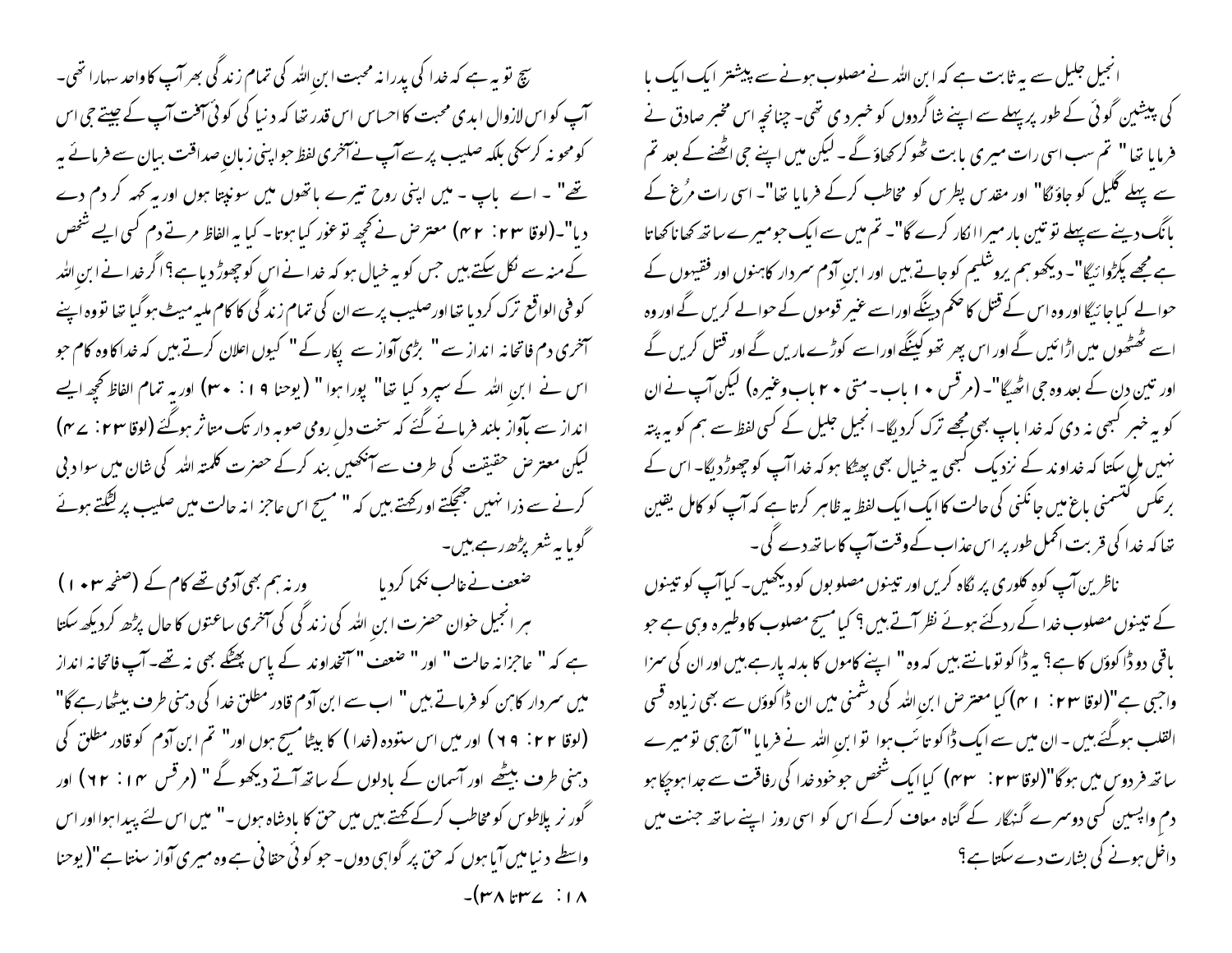اور قربت کی وجہ سے بلند تھی جس کو سن کرصوبہ دار بھی مرعوب ہو کرمان گیا کہ " بے شُک یہ آدمی راست باز تھا"۔(لوقا ۲۳ : ے۴)۔<br>سطور بالامیں ہم ذکر کر چکے ہیں کہ آخری شب گنسمنی باغ میں ابن اللہ نے اپنےآپ کو خدا کے باتھوں میں سپرد کرد ما تھا اور کھا تھا" اے باپ۔میری مرحنی نہیں بلکہ تیری مرحنی پوری ہو"۔ حس سے آپ کامطلب محض" گردن برصائے الہیٰ کومحض سمر تسلیم خم کرنے سے پورا نہیں کرسکتا بلکہ الہیٰ ارادہ اور منشاء کے ساتھ خیال قول اور فعل سے بدل وجان عملی تعاون کرنے سے پورا کرتا ہے۔ ( یوحنا ۱۲ : یے ۲ تا ۲۸ ) یہی وجہ ہے کہ آپ نے دعا ختم کرنے کے بعد ہی شاگردوں کوارشاد فرمایا" اٹھو چلیں" (مرقس ۲۰۱۴) ایک خدا کی مرضی کو پورا کریں اور موت کو خدا کی محبت اوراس کے جلال کا وسیلہ بنائیں **(لوفا ۲۴ : ۲۶ ) آپ <sub>مُ</sub>ر**ت سے اس موت کے پیالہ کے منتظر تھے۔ اورجام شہادت کو پینے کے خواہشمند تھے( متی ۲۱ : ۲۲) آپ نے علے الاعلان فرمایا تھا کہ " مجھے (صلیبی موت کا بپتسمہ لینا ہے۔ اور حب تک وہ نہ ہولے میں بہت ہی تنگ رہوں گا "(لوقا ۱۲ : • ۵) کیونکہ آپ کو یہ علم تعاکہ آپ کی موت بھی آپ کی زند کی کی طرح " بہتوں کے فدیہ" کے لئے صروری اور لازمی ہے (مرقس ٭ ا : ۵ ۴) آپ نے اپنی موت کی وجہ بتلا کر فرمایا " وہ وقت آگیا کہ ابن آدم جلال یائے ۔میں تم سے سچ کھتا ہوں کہ حب تک گیہوں کا دانہ زمین میں گر کر مر نہیں جاتا اکیلارہتا ہے۔لیکن حب مرجاتا ہے تو بہت سا پھل لاتا ہے۔ حواپنی جان کوعزیز رکھتا ہے وہ اسے کھودیتا ہے اورحود نبا میں اپنی جان سے عداوت رکھتا ہے وہ اسے ہمیشہ کی زند کی کے لئے محفوظ رکھیگا۔۔۔۔ پس میں کیا کھوں کہ اے باپ مجھے اس گھڑی سے بچا؟ لیکن میں اسی سبب سے تو اس گھڑی کو پہنچا ہوں۔اے پاپ - اپنے نام کو جلال دے - پس آسمان سے آواز آئی کہ میں نے اس کو جلال دیا ہے اور پھر بھی دو لگا"۔ یوحنا ۱۲: ۳۳ تا ۲۸) معتر حل کو ذرا خیال نہ آیا کہ اس قسم کے شخص کے منہ سے کس طرح دم واپسین کوئی یااس انگہز کلمہ لکل سکتا ہے؟

ابن الله فرماتے بیں کہ آپ کااس د نیامیں آنے کاواحد مقصد یہ تعا کہ آپ خدا کی مرضی کو پورا کریں۔آپ نےاپنی زند کی کاایک ایک لمحہ باپ کی مر<sup>حن</sup>ی کو پورا کرنے میں صرف کیا (يوحنا ۵: ۲۰- ۵: ۳۰- ۲: ۳۷- ۷: ۷- ۱۲: ۱۰- ۱۲: ۱۰- ۱۹: ۳۲ وغیره) اپنی زند گی کی آخری شب آپ نے خدا سے التحا کرکے کہا تھا" اے باپ - میری مرضی نہیں بلکہ تبیری مرضی پوری ہو"۔ اب حب وہ خدا کے ارادے اور منشاء اور مرضی کے مطابق فرمانسر داری سے موت بلکہ صلیبی موت کو برداشت کرکے خدا کی مرضی کو پورا کررہے ہیں تو خدا ان سے کس طرح جدا ہوسکتا ہے ؟ ان کی دعا کے الفاظ صاف ظاہر کرتے ہیں کہ ابن اللہ کی نظروں کے سامنے صلیب تھی اور مولوی صاحب کے قباس (صفحہ ٭ 9 ۱ ) کے خلاف ابن اللہ کے خواب وخیال میں بھی یہ بات نہ آئی تھی کہ خدا کسی خوارق عادت طور پر آپ کو صلیبی موت سے بچائیگا- کیونکہ و ہ جانتے تھے کہ صلیب کی راہ عین خدا کی مرحنی کے مطابق ہے(متی ١٩ : ا ۲ تا ۲۸ )۔ پس اگر مولوی صاحب کی تفسیر صحیح ہے تو ہمارا بہ حق ہے کہ ہم ان سے پوچیس کہ ان یا نوں کے پیش نظر ہونے کے باوجود ابن اللہ نے کیوں ایک ایسا کلمہ زبان سے کالاحس سے بقول آپ کے پاس و ناامید ی ٹیکتی تھی؟ ان کا فرص ہے کہ وہ ہم کو بتلائیں کہ باس اور نا امیدی کس چییز کی نسبت تھی؟ وہ کیا امید تھی حبوبر نہ آئی اور جس کے پورا نہ ہونے کے باعث یہ پاس انگیز کلمہ بقول معترض ابن اللہ کے منہ سے لکل<sup>9</sup> ابن اللہ تو اپنے تحربےسے جانتے تھے کہ آپ د نبااور شیطان پر غالب آگئے ہیں ( متی ۲۰ تا ۱۰ - یوحنا ۱۹ ا **۳۳ وعنیرہ) دریں حال دم و**اپسین نا امیدی اور ماس کی کیاوجہ تھی <sup>9</sup> قباس تو یہ چاہتا ہے کہ ایک شخص پر حوبقول مولوی صاحب " زاری لاچاری" کی عاجزانه حالت میں صلیب پر لٹکا" ہوما یوسی اسی قدرعالب ہو گی کہ اس کی پاس اور ناامیدی کی آواز دھی<u>سی لک</u>ھ گی۔ لیکن ابن اللہ کی بلندو اور " بڑی آواز کی پکار" (لوقا ۲۳: ۳۲ - متی ۲۷: ۵۰ - مرقس ۵۵: ۲۷) په ثابت کر ٹی ہے کہ ناامیدی ،مایوسی اور پاس صلیب کے نزدیک پھٹکنے بھی نہ یا ئی تھی۔ بلکہ پہ " بڑی آواز کی پکار" ایک فاتحا نہ آواز تھی حو حبتم کی تھروری اور اذیب کے باوحود الهیٰ رفاقت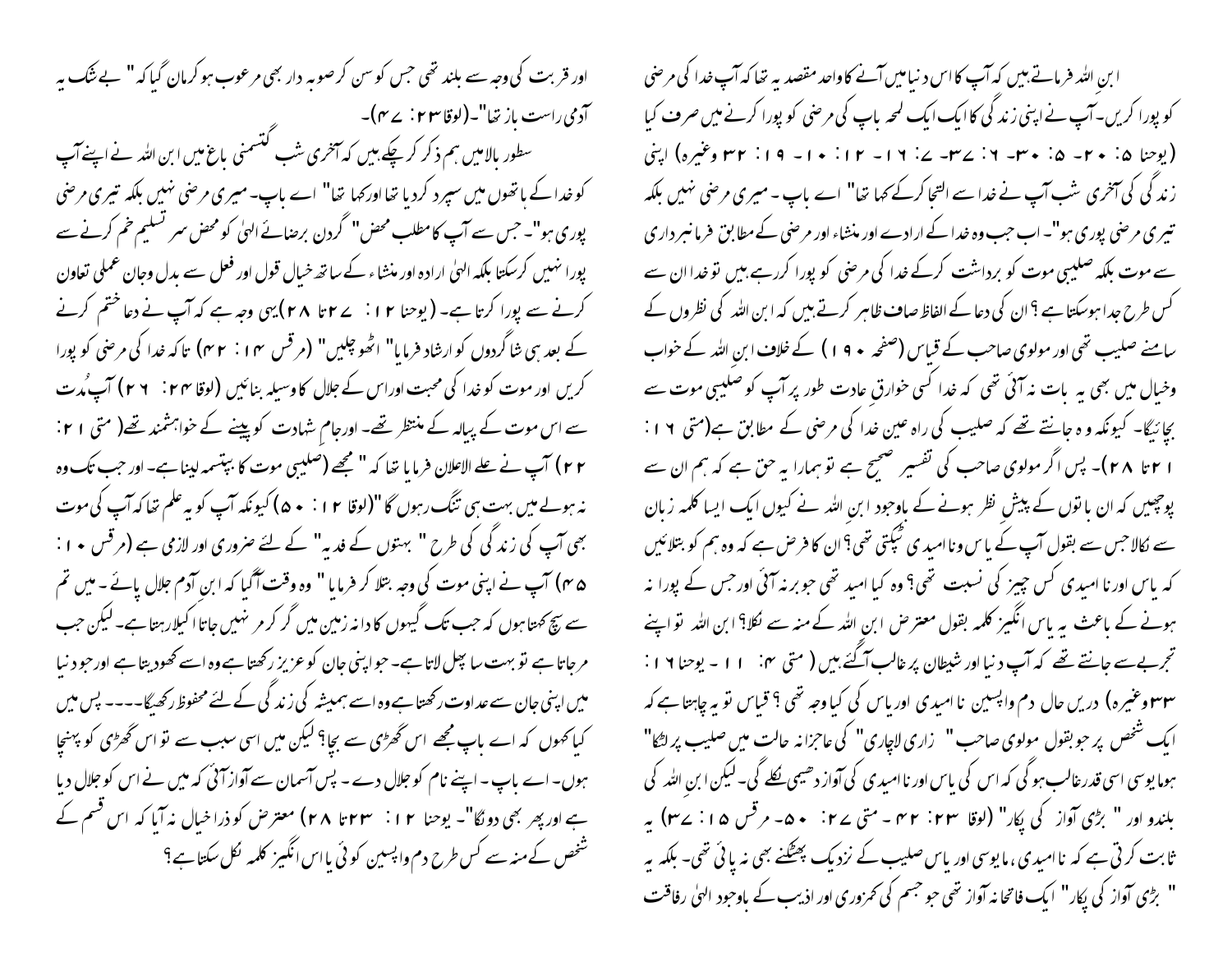اس سلسلہ میں ڈاکٹر بٹرک کے الفاظ قابل عوٰر بیں وہ کھتا ہے <sup>1</sup> " ہم جانتے ہیں کہ دینداری یہودی مصیبت کے وقت اس زبور کو پڑھ کر تسلی حاصل کیا کرتے تھے۔ یہ امر یقینی ہے کہ ان الفاظ کی تلاوت سے بہ ظاہر نہیں ہوتا کہ سید نامس<sup>ے</sup> اپنا ایمان کھوبیٹھے تھے اور کہ خدا کی رفاقت آپ کو نصیب نہ تھی۔ بلکہ حن تو بہ ہے کہ اگرچہ سب آپ کو چھوڑ کر چلے گئے تھے لیکن خداآپ کے ساتھ تھا۔ اوراس سے پہلے آپ کو خدا کی ایسی قربت کسجی حاصل نہ ہوئی تھی جیسی اس لمحہ میں حاصل تھی۔جب آپ غدا کی کامل فرما نسر داری کرکے اپنی جان قربان کررہے تھے۔خدا باپ نےاپنے بیٹے کواس لمحہ میں ایسی قربت عطا کی تھی کہ وہ مسح میں ہو کراپنے ساتھ د نیا کامیل ملاپ کررہا تھا( ۲ کر نتھیوں ۵: ۳ ا )۔

مقدس پولوس کومسیح مصلوب کے ایثار، موت اور قربا فی میں خدا کامقصد نظر آتا ہے چنانچہ وہ فرماتا ہے کہ " خدا نے مسح میں ہو کر اپنے ساتھ د نیا کا میل ملاپ کرلیا"( ۲ کرنتھیوں ۵ : ۸ ) دیکھئے الفاظ " خدا نے مسح میں ہو کر " کیسے صاف واضح اور عنیر مبہم بیں۔خدا نے مسح سے جدا ہو کراور اس کو ترک کرکے نہیں بلکہ " مسح میں ہو کراپنے ساتھ د نبا کامیل ملاپ کرلیا"۔ جس کامطلب ہہ ہے کہ صلیبی موت کے وقت باپ ابن اللہ کےذریعے اور اس میں ہو کر نجات کا کا م کرتا ہے۔ کیونکہ بیٹا باپ کا مظہر ہے(افسیوں ۲: ۴ تا ۵۔ گلتیوں ۴: ۳ ۲ وغيره)-

حق نو ہہ ہے کہ خدا اپنے بیٹے سے صلیب کے موقع پر خاص طور پر" خوش " تعا-کیونکہ خدا کی محبت کا نظارہ ہم کو اعلیٰ ترین جلالی صورت میں صلیب پر ہی ملتا ہے ۔ خدا محبت اور سبید نامسیح کی زند گی اور موت اس محبت کے جلال کا کامل اور اٹھمل ظہور بیس۔ ابن اللہ مجسم محبت تھے۔ آپ نے اپنی محبت کا اظہارِ خلق کی خدمت ، ایثارِ نفس اور کامل قربا فی کے ذریعہ

<sup>1</sup> George A. Buttrick

Exegesis and Exposition of St. Matthew in vol 7 of the Interpreter's Bible pp.608-609

## انجیل کی قطعی نص

مولوی صاحب ۔ آیئے ہم آپ کو ابن اللہ کے وہ کلمات طیبات سنائیں حوآپ کے وہم کے خلاف ایک قاطع اور قطعی دلیل بیں۔آپ تو بغیر کسی دلیل کے دعولے کرتے بیں کہ خدا نے ابن اللہ کو ترک کردیا تھالیکن سنئے ابن اللہ کو ترک کردیا تھالیکن سنئے ابن اللہ خود یہود کو کیا فرماتے ہیں۔آپ نے ارشاد فرمایا" میں اکیلا نہیں بلکہ میں ہوں اور باپ ہے جس نے مجھے بھیجا ہے "۔(یوحنا ۱۸: ۱۹) پھر بتاکید فرمایا" جس نے مجھے بھیجا ہے - وہ میرے ساتھ ہے۔اس نے مجھےا کیلا نہیں چھوڑا "۔اور ساتھ ہی وجہ بھی بتلادی۔" کیونکہ ہمیں ہمیشہ وہی کام کرتا ہوں حواسے پسند بیں"( یوحنا 1 : 4 r) پھر آپ نے اپنی زند کی کی آخری شب شاگردوں ( کوفرما یا -" تم سب پراگندہ ہو کراپنے اپنے گھر کی راہ لوگے اورمجھے اکیلا چھوڑ دوگے - تو بھی میں اکیلا نہیں ہوں کیونکہ باپ میرے ساتھ ہے"(یوحنا ١٦ : ٣٢) کیا یہ انجیلی نقص قطعی طور پر آپ کے اعتراض کامنہ بند نہیں کردیتی ؟ باپ کی محبت آپ کو ہر لحظہ چاروں طرف ز ند گی میں ہر لمحہ موت میں گھیرے رہی۔آپ خدا کو مخاطب کرکے فرماتے بیں کہ" اے باپ میں تیرا شکر کرتا ہوں کہ تونے میری سن لی اورمجھے تو معلوم ہے کہ تو ہمیشہ میری سنتا ہے "(یوحنا ۱ ۱ : ۱ می)اور عبرانیوں کے خط کا مصنف اس پر صادر کرکے <sub>ک</sub>حتاہے کہ ۔ خدانے ز ند گی اور موت دو نوں حالتوں میں ابن اللہ کی سنی(عبرا نیوں ۵: سے تا ۸) اوراس کارفین رہا۔ مقدس پولوس رسول بھی فرماتاہے کہ "خدا اپنی محبت کی خوبی ہم پر یوں ظاہر کرتاہے۔ کہ جب ہم گنہگارہی تھے تومسح ہماری خاطر موا۔ پس ہم اپنے سید نامسح کے سبب جس کے وسیلے سے اب ہمارا خدا کے ساتھ میل ہوگیا خدا پر فخر کرتے ہیں "(رومیوں ۵: ۸ تا ۱۱)۔اب مولوی صاحب سی فرمائیں کہ اگر خدانے عین صلیب کے موقع پر مسح مصلوب کو حجھوڑد یا تھا تو اس نے " اپنی محبت کی خوبی" کا اظہار کس طرح کیا؟ اور ہم کس بات پر اور کس طرح فخر " کرسکتے ہیں ؟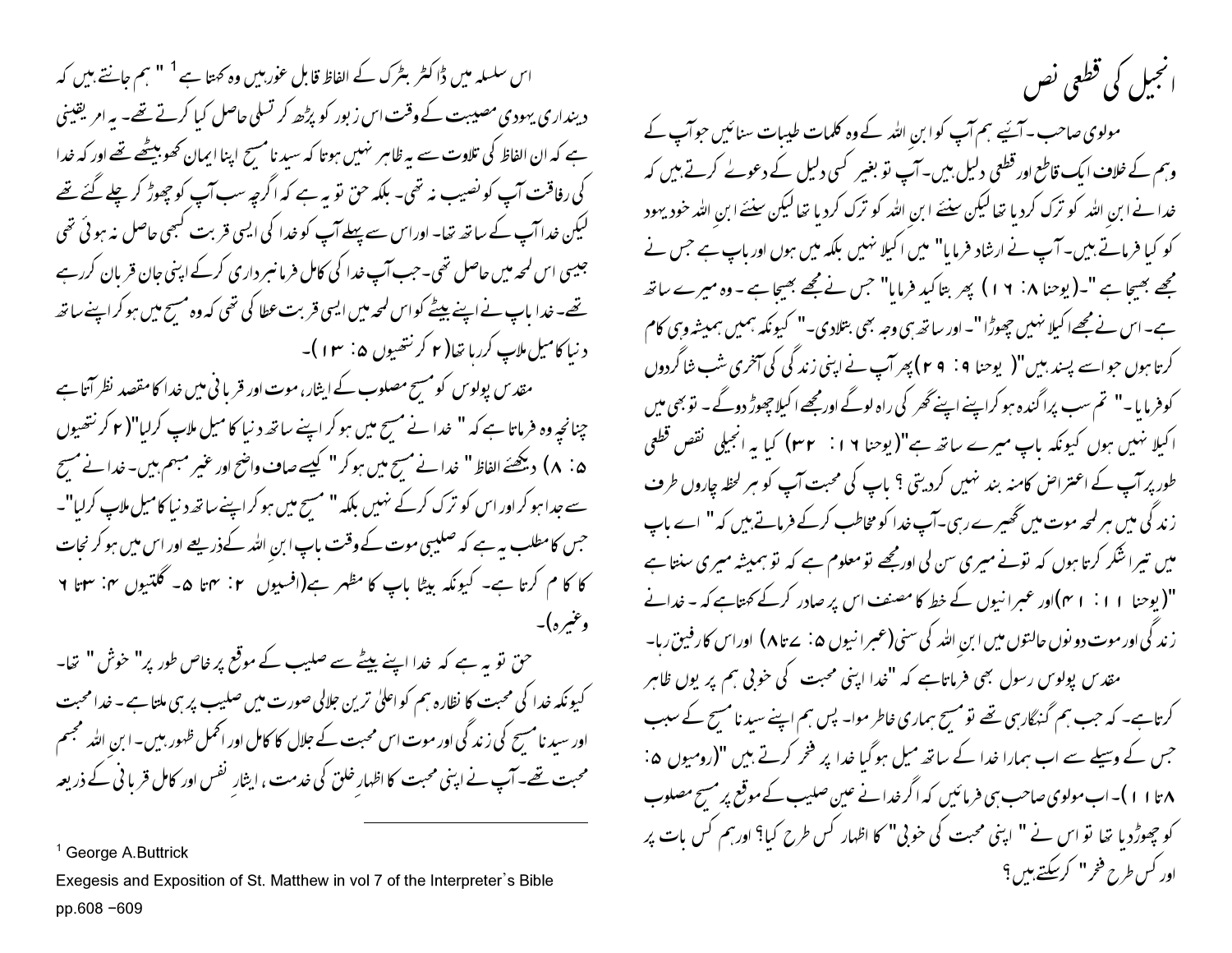تھے اور محبت ایثار کادوسرانام ہے۔ ایثار تب ہی کامل ہوتا ہے جب اس میں خوشی ہو اور یہ خوشی ایثار کا جلال ہو تی ہے۔ کسی ماں سے پوچھو کہ وہ اپنے بیمار بجہ کو کسی دابہ یا نرس کے سپر د کرنے کے بجائے اس کی خدمت میں قریا فی اور ایثار نفس سے کام لے کر رات دن ایک کیوں کردیتی ہے؟ ماں کی مامتا کی خوشی ایسے ایثار اور قریا فی میں ہی پوری ہو تی ہے اور بہ خوشی ماں کی محبت ایثار کا جلال ہے۔چنانچہ ابنِ اللہ نے بھی آخری شب اپنے شاگردوں کو فرمایا" میں نے پہ باتیں اس لئے تم سے کھی بیں کہ میری خوشی تم میں ہواور تہاری خوشی پوری ہوجائے۔ اس سے زیادہ محبت کوئی شخص نہیں کرسکتا کہ اپنی جان اپنے دوستوں کے لئے دے دے "( یوحنا ۱۵ : ۱۳ - یسعیاه ۵۳ : ۱۱) ابن الله نے جو دعا آخری شب کی تھی اس میں آپ نے خدا کو مخاطب کرکے کہا " اے باپ - وہ ٹھڑی آئبسنجی اپنے بیٹے کا جلال ظاہر کرتا کہ بیٹا تیراجلال ظاہر کرے۔حو کام نونےمجھے کرنے کو دیا تھااس کو پورا کرکے میں نے زمین پر تیرا جلال ظاہر کیا اور اب اے باب نواس جلال سے حومیں دنیا کے پیشتر تیرے ساتھ رکھتا تھامجھے 

مولوی صاحب کی تفسیر قرآن کے مخالف

پس انجیل جلیل کے مطالعہ سے ثابت ہوجاتا ہے کہ مرحوم مولوی صاحب کی تفسیر علط ہے۔ اللہ تعالیٰ کی شہادت ، کلمتہ اللہ کی شہادت - حوار ئین کی گواہی، ابن اللہ کی زند گی کے آخری ہفتہ کے واقعات ۔ آپ کی صلیب اور اذیت کا ایک ایک لمحہ اورانجیل جلیل کی ایک ایک آیت ان کی تفسیر کاعلط ثابت کرتی ہے۔ اگر معتر من ان سے قائل نہیں ہوئے تو تھم از تھم قرآن وحدیث کے توآپ قائل بیں۔ اور یہ دو نوں عصمت مسح پر شاید بیں (سورہ عمر ان آیت ۱ سعوعنیره مشارق الا نوار صفحه ۹ ۲ ۹ ) – حس حال که کلمته الله بے گناه اور معصوم تھے نوخداآپ کو کیسے چھوڑ سکتا تھا؟ کیاخدا بے گناہ ایمان دار بندوں اوراپنے معصوم رسولوں کو جانکنی کی حالت میں ترک کردیا کرتا ہے۔ بالخصوص حب وہ اپنے پیغام کی وجہ سے مصائب

كيا (متى ٢٠ : ٢٨- مرقس ١٠: ٣٥- ١٠: ١٤٢٤ ١٦ - ١٣: ١٢ ك- ٣: ٣١- ٢١ ۴: ۳۳-۵: ۷ - ۱، ۳۴-۸ باب ۱۷: ۱-وعنیرہ)۔ جس طرح ابن اللہ کی زند گی ایثار کے ذریعہ خدا کی محبت کاظہور تھی جس کے وسیلے سب پر عباں ہو گیا تعا کہ " خدا اس کے ساتھ ہے"(اعمال ۱۰: ۳۸) اسی طرح آپ کی موت ایثار ومحبت کا ثبوت تھی اور موت کے وقت بھی خدا آپ کےساتھ تھا کیونکہ آپ محبوب کہریا تھے۔(متی ۲۰ × ۱ - ۲۰ ٪ ۵) چنانچہ آپ نے فرما ہا کہ " پاپ مجھ سے اس لئے محبت رکھتاہے کہ میں اپنی جان دیتا ہوں۔ کوئی اسے مجھ سے چھینتا نہیں بلکہ میں اسے آپ ہی دیتا ہوں "(یوحنا ۱ : ۲ ۱ تا ۱۸ ) آپ کی مبارک موت آپ کی زند گی کانمال اور تاج تھی۔ حب خدا نے آپ کی زند گی میں آپ کا ساتھ نہ چھوڑا نووہ آپ کی موت میں آپ کو کیسے چھوڑ سکتا تھا؟ مالخصوص حب بہ مبارک موت آپ کی زند گی کا کمال تھی؟ آپ نے زند گی اور موت دو نوں میں اپنی جان دوسروں کے لئے نثار کردی( ۱ - یوحنا ۳۰: ۱۲ - متی ۲۰: ۲۸) جس طرح بنی اسرائیل کو کوه سپنا پر پرانے عہد نامہ کا جلوہ نظر آیا اسی طرح کوہ کلوری پر الہیٰ محبت کے کمال کے لئے عہد کا جلوہ نظر آتا ہے۔صلیب پر کا تجربہ ابن اللہ کے ایمان اور کاملیت کا ظہور ہے۔(فلپیوں ۲: ۱۶ ا ا ) عبرا نیوں کے خط کا مصنف ہم کو بتلاتا ہے کہ ابن اللہ کی نظروں کےسامنے نا امیدی اور پاس نہیں بلکہ ایک عجیب حوشی تھی اور <sub>ک</sub>متا ہے کہ " ہمارے ایمان کے مانی اور کامل کرنے والے یسوع نے اس خوشی کے لئے حبواس کی نظروں کے سامنے تھے مثر مند کی کی پرواہ نہ کرکے صلیب کا د کھ سہا اور خدا کے تخت کی دہنی طر **ف** جا بیٹھا (عمبرانیوں ۲۰۱۲ ) ابن ا<sub>للّٰہ</sub> کی نگاہ اس "خوشی " پر گئی ہوئی تھی (زبور ۱۱۹: ۳۵) <sup>ج</sup>س کی و*جہ سے* آپ نے صلیب کی انتہائی " سٹرمند کی" کی پرواہ نہ کی۔ یہ" خوشی" کیا تھی ؟ابن اللہ اپنی طفریاب قیامت کے بعد اپنی زبان معجز بیان سے اپنے نٹا گردوں کواور مرحوم کے ہم خیالوں کو اس خوشی کی نسبت بتلاتے ہیں۔" اے نادا نواور نبیوں کی ساری یا توں کے ماننے میں سست اعتقادو، کیامسج کو یہ د کھ اٹھا کر اپنے جلال میں داخل ہونا صرور نہ تھا؟(لوقا ۲۴ : ۴۵ ) آپ کامل اور مجتم محبت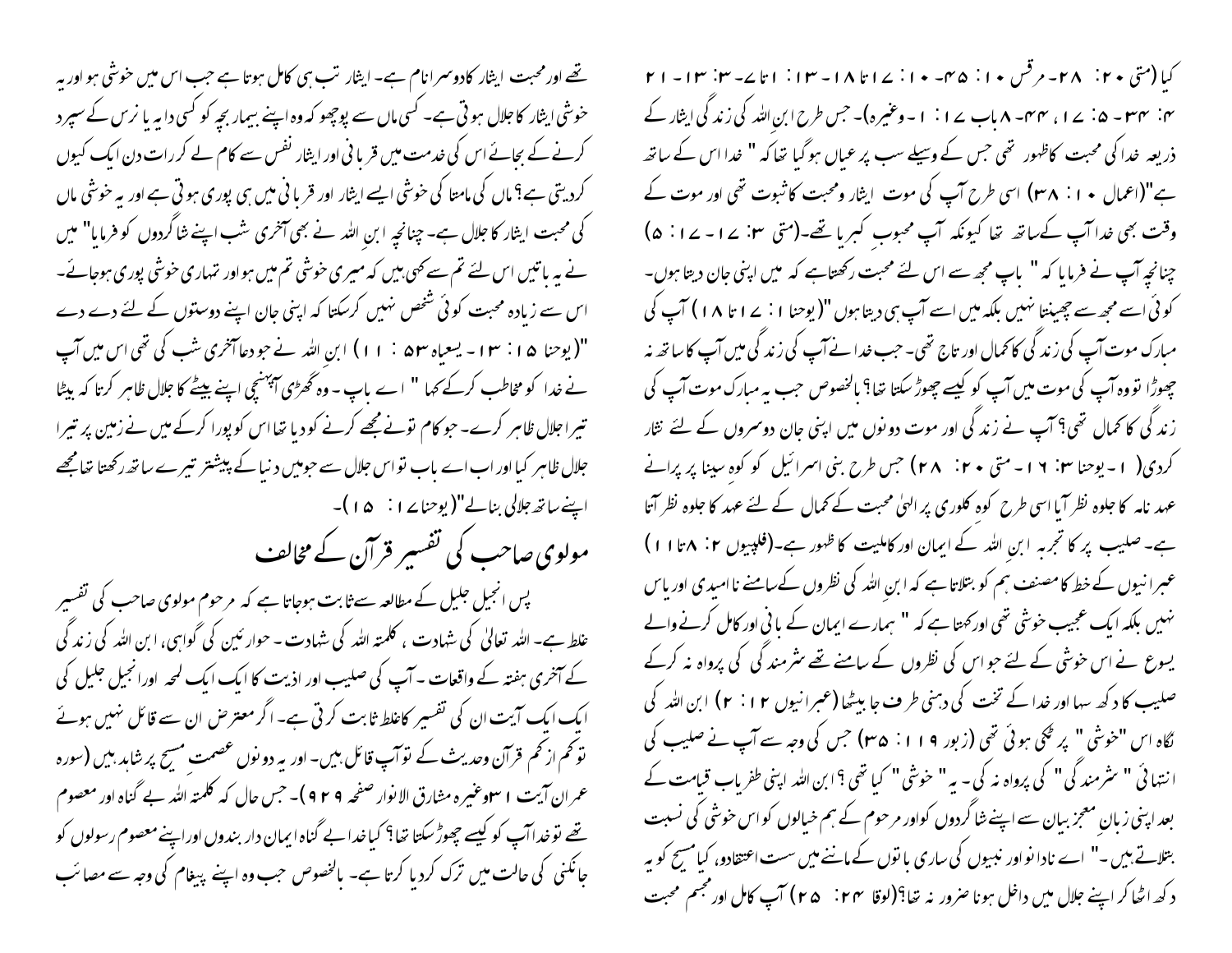خدا کے کلام میں تضاد و تناقص نہیں ہوتا (سورہ نساء آیت ۸۴) لہذا قرآن وانجیل کی تاویل کا اصول بھی ایک ہی ہے(سورہ یونس آیت ۴ e ) ۔ یہ قرآنی اصول صبح ُاصول تفسیر ہے جس کی مفصل تشریح ہم اپنے رسالہ توضیح البسان فی اصول القرآن میں کرچکے ہیں ۔ لیکن مولوی صاحب نے صحیح تاویل کرنے کی بحائے ایسی تاویل کی حبو نہ صرف قرآن کے خلاف ہے بلکہ انجیل جلیل کے ایک ایک لفظ کے خلاف ہے اور قرآن وانجیل دو نوں اس کومتفقہ طور پر پاطل اور مر دود قرار دیتے، پیں۔ گر نوقرآن بریں غلط خوانی مسلمانی کے بہتری رونق مسلمانی کے ا اگر معترضین کے ایمان نے ان کوعلط تاویل کرنا ہی سکھلایا ہے تو قرآن ان کو مخاطب کرکے <sub>ک</sub>ھتا ہے قل بئسما یامر *کم*ہ ہہ ایمانکمہ وان کنتیمہ مومنین نوَ <sub>ک</sub>مہ اگر تہاراایمان یہی ہے اور تم ہی ایمان دار ہو نو تہاراایمان تم کو برُاسکھاتاہے۔ اس باب میں ہم نے یہ ثابت کیاہے: (۱۔) مولوی ثناء اللہ صاحب نے دیدہ ودانستہ واقعات صحیحہ کا اخفا " کرکے عامتہ الناس کو بہ مغالطہ دینا چاپاہے کہ آپہ زیر بحث ابن اللہ کا اپنا" مقولہ "ہے۔ حالانکہ پہ کلمہ آنخداوند کا اپنا "مقولہ " نہیں ہے۔ بلکہ پائیسویں زبور کی پہلی آیت ہے جس کی منجئی کونین نے صلیب پر سے تلاوت فرما ئی ۔اس بحث کے دوران میں مولوی صاحب نے حصر ت کلمتہ اللہ کی شان میں اس قدر سواد بی کاار نکاب کیاہے کہ الامان -یک ریا ہوں جنوں میں کیا تحجیہ کے مجیھ نہ سمجھے خدا کرے کوئی (۲۔)ہم نے انجیل جلیل سے ثابت کیاہے کہ مولوی ثناء اللہ کا استدلال کہ یہ کلمہ ظاہر کرتا ہے کہ خدامیں اور مسح میں جدا ئی اور دوری تھی اور کہ خدا نے آپ کو معاذ اللہ حچھوڑد یا تھا صریحاً علط ہے۔ بہ تاویل تفسیر بالرائے کی عمدہ مثال ہے جس کے خلاف مرحوم خود جہاد کرتے رہے۔ یہ تفسیر حصرت کلمتہ اللہ کے کلمات، طیبات، خیالات ، جذبات اور افعال کی صد ہے اور انجیل جلیل کی آبات بینات کی عین نقیض ہے۔ مولوی صاحب نے آیہ زیر

وآلام میں مبتلا ہوں ؟معتر حس نے پائیسویں زبور کی آیت کی تاویل کرتے وقت قرآن وحدیث کا ہی پاس اور لحاظ کیاہوتا۔ کیا اسلامی عقائد کے مطابق خدا ان رسولوں کو حبو رصائے الہیٰ کو پورا کرتے ہیں ان کی موت کے وقت مایوسی اور نا اسدی کی حالت میں چھوڑ کر ان کو ترک کردیا کر تاہے ۔ قرآن وحدیث کےمطابق مسح کی شان ایسی ہے کہ موت کے وقت خداآپ کوما یوسی کی حالت چھوڑ دیتا ؟ وہ حبو خدا کا معصوم نبی اور کلمہ ہے اور روح اللہ ہے اور خدا کا رسول اور فرمانسردار بندہ ہے اور حس پر اللہ تعالیٰ نے احسان کئے کیا اس کا انحام ایسا حسر تناک ہوسکتا ہے؟ قرآن صاف طور پر کمتا ہے کہ المسح عیسیٰ ابن مریمہ وحبھاً فی الد نیا والاخرۃ ومن المقربین " کہ عیسیٰ د نیا اور آنخرت دو نوں میں رودار اور خدا کے مقر بوں میں سے ہے "۔ کیا" من المقر بین" کی یہی تفسیر ہے کہ موت کےوقت اس کوخدا کی قربت اور رفاقت بھی نصیب نہ ہو؟ اگر معتر ص آنچہا فی مرزائے قادیا فی کی پیروی کرکے یہ ٹھمیں کہ ہم حصرت عیسیٰ کی نسبت بہ نہیں مانتے لیکن عیسائیوں کی انجیل یسوع مسح کی نسبت بہ تھتی ہے تووہ گویا د نیا پر روش کردیتے ہیں کہ وہ ایک ایسی بات پیش کرتے ہیں جس کووہ نہ تو خود مانتے ہیں اور نہ ان کے مخاطب مانتے ہیں اور یہ ایک ایسی سثر مناک پوزیشن ہے جس کو کو ئی حق پسند جائز نہیں رکھ

مرحوم مولوی صاحب پرواجب تھا کہ اگروہ کلمتہ اللہ کے متعلق قرآن کی شہادت سے کو ئی ایسی بات مانتے ہیں جس کا ذکر انجیل میں ان کے زعم میں اس کے خلاف ہے اورا گرانجیل جلیل کے کسی قول سے کوئی وسوسہ ان کےدل میں پیدا ہوا تھا تو ان کو اس کی تاویل اس طورسے کرنا چاہیے تھی حواس کو قرآن کےمطابق کردے ۔ کیونکہ قرآن کےمطابق انجیل کلام الهيٰ ہے جس کا وہ خود محافظ اور مصدق ہے(سورہ مائدہ ع ۲ - آیات ۸ مہنا ۲ ۵و ۱ ۹ وعنیرہ) جس کے مفہوم کو اہل عرب پر ظاہر کرنے کی خاطر وہ عربی زبان میں نازل کیا گیا(شعراآیت ے 9 ا – انعام ع • ۲ آیات ۱۵۶ تا ۱۵۸ وعنیرہ)۔ یہی وجہ ہے کہ قرآن کے مطابق سجا مسلمان صرف وہی ہوسکتا ہے حوانجیل پر بھی ایمان رکھے(سورہ بقرہ آیت **۳وغیرہ)** اور حیونکہ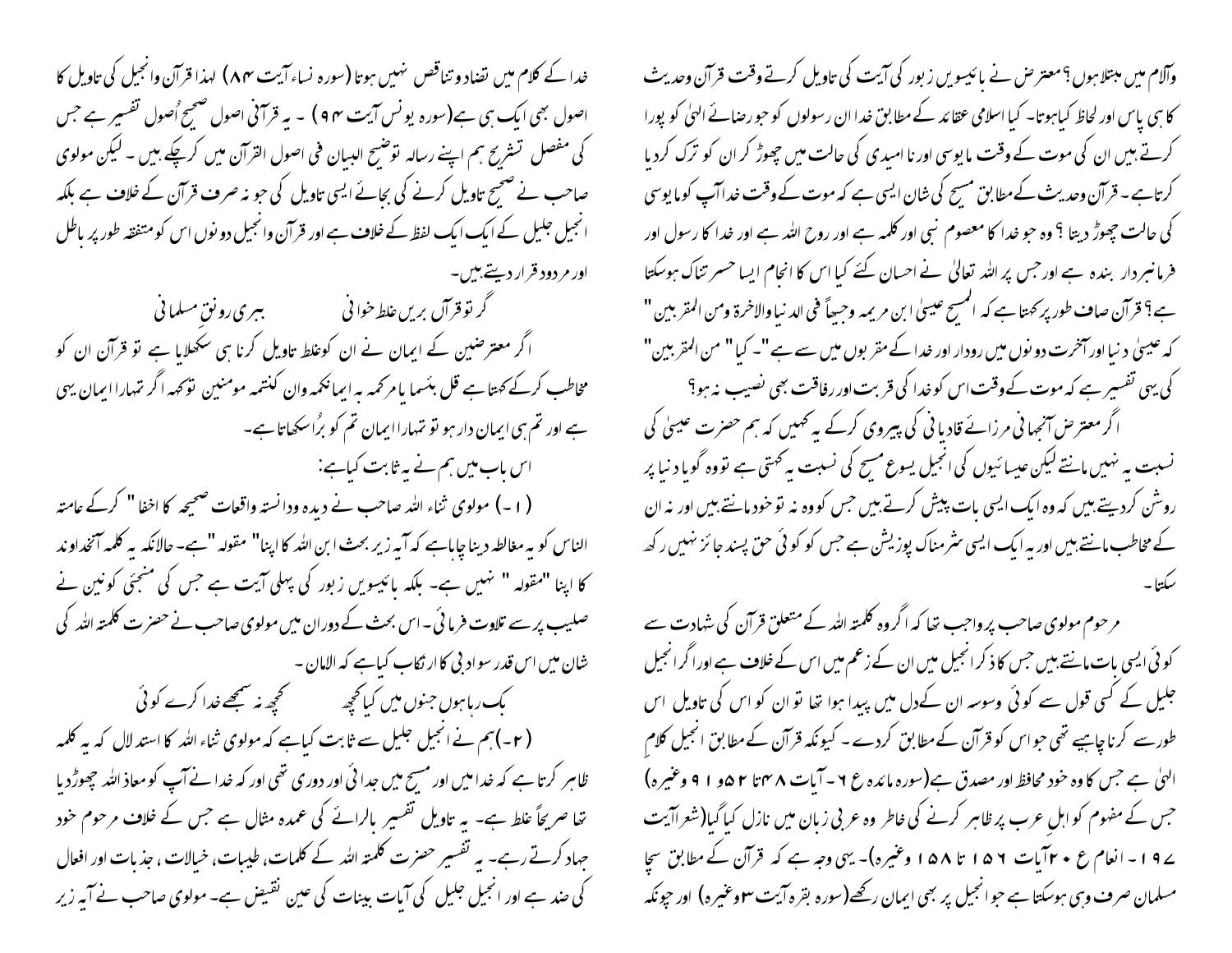قوم کو ترک کردیا ہے(آیت ۱)" صیون ٹھتی ہے یہواہ نے مجھے ترک کیا ہے اور خداوند مجھے بھول گیاہے " یسعیاہ ۴۹: ۱۴، زبور ۱۳: ۱- ۸۸: ۱۴) بعض مفسرین کاخیال ہے کہ ۲ ۲واں زبور حصرت نحمیاہ کے زمانے کے حالات کا آئیینہ ہے ۔ جب قوم اسمرائیل " نہایت مصیبت اور ذلت " کی حالت میں گرفتار تھی(نحمیاہ ۱ : ۳) وہ اس زبور کی ساتویں آیت کی مفسرین کا خیال ہے کہ آیت ۱۲ سے مراد عمونی بیں۔( صفنیاہ ۲: ۸۔ یرمیاہ ۴ °، ۱) اور تیر حویں آیت سے مراد قبائل عرب بیں اور آیت ۱۹ و ۱۷ سے مراد سکم کے رہنے والے اس زیور کامطلب

بائیسویں زبور کامطالعہ بہ ظاہر کرتاہے کہ اس کامصنف شاعر (حوحودابک ایمان دار شخص ہے) ناموافق حالات کی تاریکی میں اپنے ایمان کے ذریعہ بیہ معلوم کرنا چاہتاہے کہ ایک قوم حبو اقوام عالم میں سے خدا کی واحد پرستار ہے کیوں فنا ہورہی ہے ؟ پہلی آیت میں لفظ" کیوں" خدا کی پرورد گاری پر شک نہیں کرتا بلکہ اس سے مراد تعجب کا سوال اور حیرانگی کااظہار ہے ۔ وہ پوچھتا ہے کہ کیا وجہ ہے کہ خدا کی برگزیدہ قوم فنا ہور پی ہے ؟ مزمور نویس متعجب ہو کر سوال کرتا ہے کہ خدا نے قوم اسمرائیل کو کیوں تر کردیا ہے ؟ اوراس قوم کی پکار اس کے نجات دینے والے خدا سے کیوں دور ہے؟ وہ کیوں نہیں سنتا ؟ قوم کی حالت ایسی ہے کہ وہشب وروز بے قراری کی حالت میں پڑی کراہتی ہے(آیت ۱، ۲) خدا تو قوم اسرائیل کا قدوس خدا ہے حوزمانہ ماضی میں اس کے دشمنوں کے ہاتھوں سے رہائی دیتا رہا ہے (آیت ۴) اور جس کا وعدہ ہے کہ وہ ایام مستقبل میں بھی اپنی قوم کو چھڑائیگا- (استشا • ۳۰: ۳۰ میں وعنیرہ)قوم اسرائیل کی زبو ٹی کا اَب یہ حال ہوگیا ہے کہ وہ ایک کیڑے کی ما نند ہو گئ ہے (آیت ۲ یسعیاه ۱۴: ۱۴) جس کو بُت پرست اقوام حقیر جان کر انگشت نمائی کرتی

بحث کو اس طرح ماؤل کردیا ہے اور آپ کی تاویل ایسے درجہ پر بہنچ گئی ہے کہ اس تاویل " کا لفظ " نسجى صادق نهبيں آسكتا -مولوى صاحب كى تاويل القول بما لايرصل به قايله كے غلط اصل کےمطابق ہے۔لہذامر دود ہے۔



بائیس*ویں ز*بور کی شان نزول ز بور کی کتاب ایک مجموعہ ہے حبو قوم یہود کے بہترین شعراء کے ملی اور مذہبی کلام کا انتخاب ہے۔ یہ یہودی شاعر حصرت داؤد سے لے کر مختلف زمانوں میں پیدا ہوئے۔انہوں نے اپنے اپنے وقت کے کوائف وحالات کو پیش نظر رکھ کران مزامیر کو منظوم کیا۔ بعض مزامیر قوم یہود کی خوشحالی کےزمانہ میں لکھے گئے اور بعض اس قوم کے زوال کے زمانہ میں منظوم کئے گئے۔ پائیسواں زبور اور چند دیگر مزامیر (مثلاً: ۲۶، ۲۷، ۲۸، ۳۱، ۳۸، ۳۸، ۳ ۹ میں ٭ سی ۱ سی ۹۹، ۱ سے وعنیرہ) کی طرح قوم اسرائیل کی پستی، ذلت ، مصیبت اور زوال کے زمانہ میں لکھا گیا۔ اس زبور کے مطالعہ سے عمال ہے کہ مزمور پویس کے ارد گرد کے حالات اس قدر تاریک بیں کہ قوم یہود پڑی سیک رہی ہے۔ دم توڑ رہی ہے اور فنا ہونے کے قریب ہے۔ بُت پرست اقوام نے خدا کی اپنی قوم کو جو اقوام عالم کے لئے ایک نور تھی( یسعیاہ ۲ من پے) چاروں طرف نرعہ میں تھیر رکھا ہے(آیت ۲ ، ۲ ا ، ۲ ا ) مزمور نویس کے دل میں بیم ورجا کی کشمکش ہے۔ اور اس کو ایسامعلوم ہوتا ہے کہ خدا نے اپنی برگزیدہ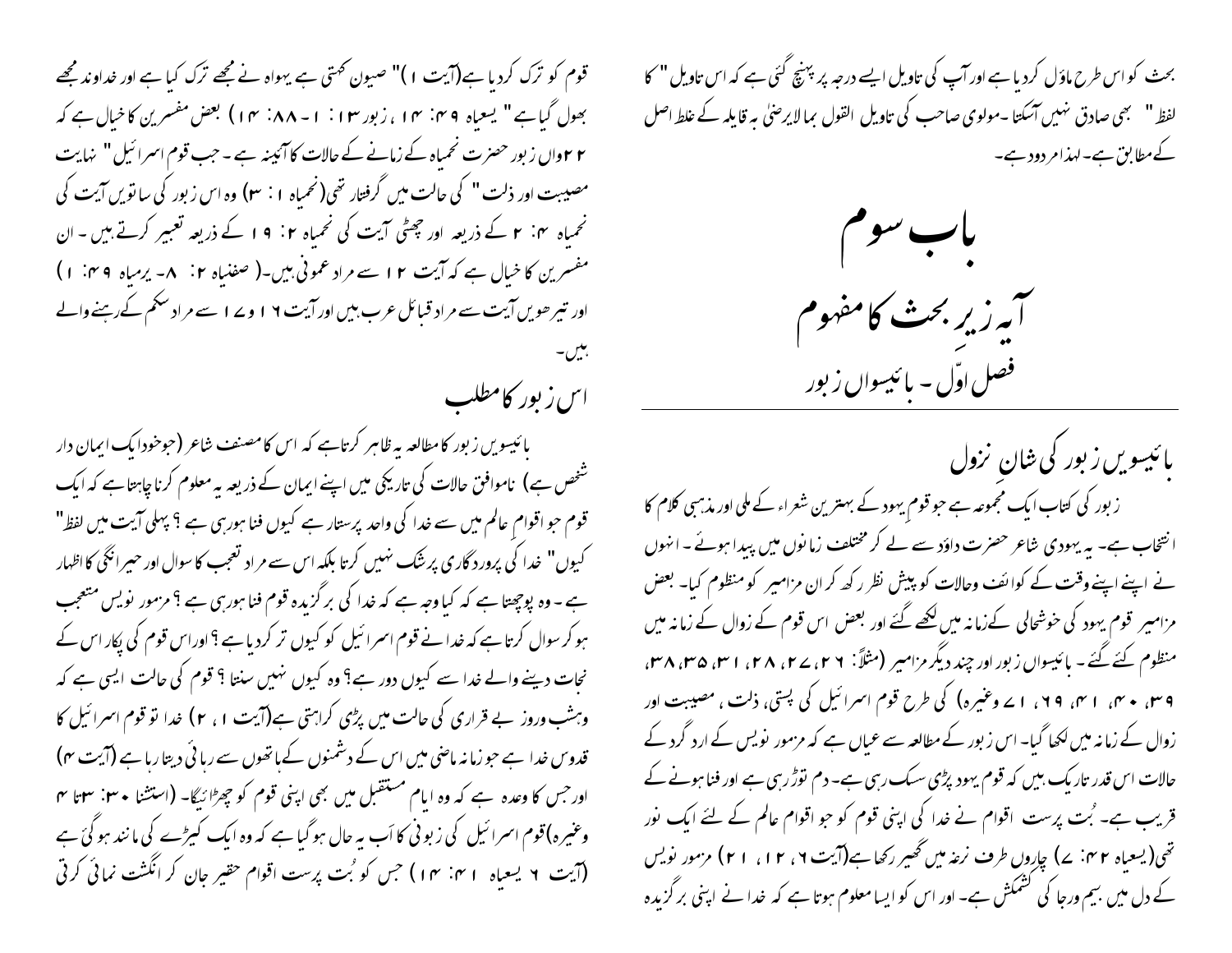سطور بالامیں حوالہ جات دیئیے گئے بیں ان میں ناظرین نے ملاحظہ کیا ہو گا۔ کہ ۲۲واں ز بور اور حصر ت یسعیاہ نبی کے صحیفہ کے دوسرے حصے (ابواب ٭ ۴ تاآخر ) میں مشابہت اور مطابقت یائی جاتی ہے - " خادم یہوداہ" ایک " کیڑا " ہے (۱۴ : ۴۰) اور قوم اسرائیل ایک ایسی حماعت ہے ۔ جس کولوگ حقیر سمجھ کر ( ۴ م: ۷ ۔ ۵۳ : ۳) اس سے کنارہ کش ہوتے ہیں گوبا کہ وہ جنس انسانی میں شمار ہونے کے قابل ہی نہیں۔( ۵۲ ٪ میں – ۵۳ ۔ ۲، ۱۰۳ – ۵۱ ، ۲ ) لیکن اس کی امید گاہ اس کا رہائی دینے والا غدا اسمرائیل کا قدوس اور واحد خدا ہے جس کی وہ واحد پرستار ہے (یسعیاہ ۱۴؍ سی ۱۲۔ سین سی ۱۲۔ سین ۲، سی ۱۔ ے بن سوے تاہر ہے کہ اسد قائم: سے ، ۲۶۔ سہ ۵: ۵، ۸) اس مختصر مقابلہ سے ظاہر ہے کہ ۲۲ویں زبور کا تعلق صحیفہ مذکور کے اس حصہ سے (جس میں " خادم یہوداہ" کا بار با ذکر آتاہے) کس قدر گھراہے۔

صيغه واحد كااستعمال

مذ کورہ بالا تفسیر سے ظاہر ہے کہ پائیسویں زبور میں صیغہ واحد متکلم اور واحد عائب قوم بنی اسمرائیل کے لئے استعمال کیا گیاہے اور تمام زبور میں اس صیغہ کا اطلاق کسی خاص فر د پر نہیں ہے۔ حو حصرات اہل یہود کی گئب سماوی کی زبان اور محاورات سے ناواقف بیں وہ مظالعہ میں پڑ کر خیال کرتے ہیں کہ صیغہ واحد کسی خاص فرد کے لئے استعمال ہوا ہے۔لیکن انبیائے عہد عتیق کی صحف مقدسہ کامطالعہ ظاہر کردیتا ہے کہ واحد کاصیغہ یہ صرف افراد کے لئے استعمال ہوا ہے بلکہ قوموں، گروہوں اور حماعتوں کے لئے بھی عام طور پر کشیر التعداد مقامات میں مستعمل ہواہے۔

تورات سٹریف اورصحائف انبیاء کے بے شمار مقامات میں قوم بنی اسرائیل کے لئے صیغہ واحد حاصر وارد ہوا ہے۔ مثال کے طور پر مشتے نمونہ از خروارے ملاحظہ ہوخروج ہن: ۲۲، استشنا ۲: ۳ – ۱۹: ۱ – ۲۳: ۲۹ – یعجاه ۲: ۱ – ۲ – ۲ س: ۸ – ۲۳: ۱ تا ۲ – ہیں(آیت ۲، ۷ - یعباہ ۴۴: ۷- ۵۳: ۱۳) بہ بُت پرست اقوام ازروئے ممنحر اسمرا ئیل کا ٹھٹھا کرکے کھتی ہیں کہ اس قوم نے خدا پر نوکل کیا تھا۔ اب اس کو چھڑانے والا خدا آئے - اور اپنی برگزیدہ قوم کو ہمارے باتھوں سے چھڑالے (آیت ۸- یسعیاہ ا ہن:  $\forall n \in \mathbb{N}$  and  $\forall n \in \mathbb{N}$  and  $\forall n \in \mathbb{N}$  and  $\forall n \in \mathbb{N}$  and  $\forall n \in \mathbb{N}$  and  $\forall n \in \mathbb{N}$  and  $\forall n \in \mathbb{N}$ ۸)قوم پر ہلاکت آپڑی ہے (آپت ۱۱) اور بُت پرست اقوام جنگی در ندول، کنُوں اور سانڈوں کی طرح اُس پر پے درپے حملے کررہی بین(آیت ۲ ا تا ۹ ا )۔ قوم کی زند کی معرض خطر میں ہے اوراس کے دشمن شادیانے بحارہے بیں - ایسے نازک ایام میں اسمرائیل کی قوم اپنے خداسے فریاد کرکے کھتی ہے کہ اے خدا اپنی بر گزیدہ قوم اسمرائیل کو بُت پرست اقوام کے ہلاکت آفرین باتھوں سے بچا( آیت 9 ا ، • ٢) پھر مزمور نویس شاعر کھتا ہے کہ بلاآخر خدا نے اس تنگی کی حالت میں قوم اسمرا ئیل کی گر بہ وزاری کی آواز اور دعاسن کر اس کوربا ئی بختٰی (آیت ۱ ۲، ۲۴) پس قوم اس نجات کو کسجی فراموش نہ کرے گی۔ بلکہ خدا کی ثناخواں ہو کر اس کی ستائش اور مدح سرائی کریگی (آیت ۲۲ تا ۲۹) اور شکر گزار ہو کر بُت پرست اقوام کو خدا کے علم اورا س کی نجات کی بشارت دے گی۔ تاکہ کل اقوام عالم یہ جان لیں کہ سلطنت خداوند کی ہے اور وہی اقوام عالم کا واحد خدا ہے(آیت پے ۲ تاآخر)۔ یس پہ زبور ایک قوم کی چیخ ویکار کی آواز ہے حبو وہ اپنی ملی زند کی اور قومی ہستی کی معر ص خطر میں پڑا دیکھ کر خدا کے حصور کرتی ہے۔لیکن عور طلب بات یہ ہے کہ ایسے آڑے وقت میں بھی جب قوم ہلاک اور فنا ہو تی نظر آتی ہے مزمور پویس کا ایمان متزلزل تہیں ہوتا۔ اور گوحالات بظاہر ایسے باس انگیز بیں کہ نومیدی کی تاریک گھٹائیں ہر طرف سے اس قوم کو گھھیرے ہوئے ہیں۔ ایسامعلوم ہوتا ہے کہ خدا نے اس قوم کوچھوڑ دیا ہے۔ تاہم مزمور نویس کے ایمان

کا نور گھٹا توپ اندھیرے میں بھی جبکتا ہے جس کی صیا پاشیوں سے یاس کی پکار نجات اوررہائی کے نعروں میں تبدیل ہوجاتی ہے۔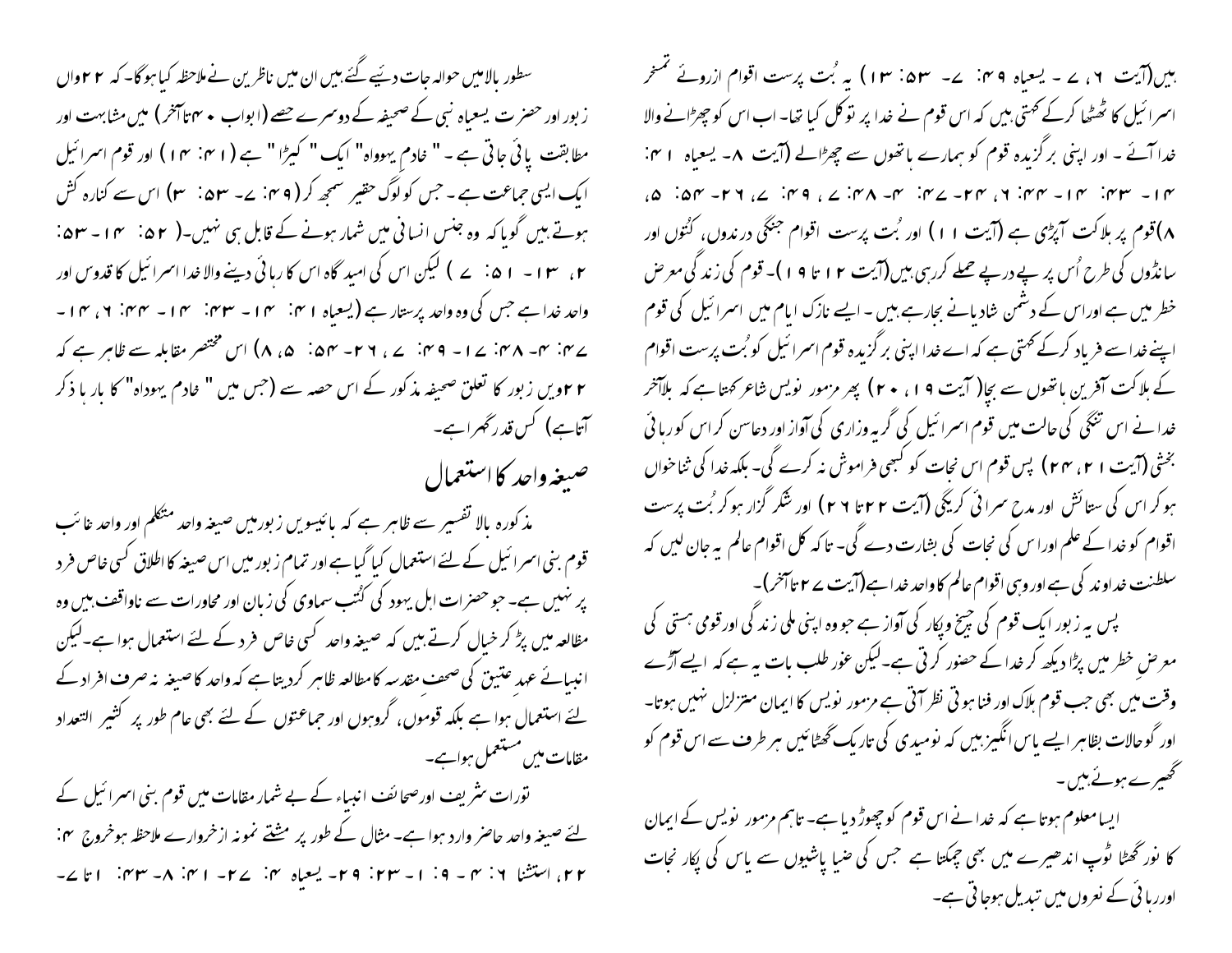بائیسویں زبور کی اسی طرح تفسیر کرکے <del>گ</del>ھتے ہیں کہ اس زبور میں صیغہ متکلم سے مُراد قوم بنی اسمرا ئیل ہے حومصا ئب وآلام میں مبتلا ہو کر خدا کو پکار تی ہے اور اس کا رہا ئی دینے والا خدا اس کی گر یہ وزاری کوسن کراس کی مدد کرتاہے اور قوم کی پستی اور زیو ٹی سے نجات بخشتاہے۔ ایلی – ایلی – لماشبقتنی کامفهوم

پس اس مزمور سثریف کی پہلی آیت -" اے میرے خدا ! اے میرے خدا ! تونے مجھے کیوں چھوڑ دیا" سے مرادیہ ہے ۔" اے قوم اسمرائیل کے خدا، اے قوم اسمرائیل کے خدا لونے بنی اسمرائیل کو کیوں چھوڑ دیا ؟ نواپنی برگزیدہ قوم کی فریاد کی آواز سے اور اس کی آہ فغاں سے کیوں دور ہا <sup>؟</sup>" ۔

ناظرین نے مرحوم علامہ اقبال کا شکوہ صرور پڑھا ہوگا۔ آپ بس پہ سمجھ کیجئے کہ آپہ زیر بحث میں بنی اسرائیل کا شاعر قوم بنی اسرائیل کی طرف سے بعینہ اسی طرح شکوہ کرتاہے جس طرح علامہ مرحوم نے مسلمانان عالم کی طرف سے بار گاہ خداوندی میں شکوہ کیا تھا۔ یہ مزمور نویس شاعر دیکھتا ہے کہ بنی اسمرا ئیل کی ملی زند گی معرض خطر میں ہے اور وہ سوال کرتاہے کہ ا یک قوم حو خدائے واحد کی پرستار ہے کیوں فنا ہورہی ہے ؟ واحب تو یہ تھا کہ بُت پرست اقوام پست اور زیون حال ہو تیں۔ زوال اور پستی ایک ایسی قوم کی حزا نہیں ہو ٹی چاہیے حو کل اقوام عالم میں سے خدا کی واحد پرستش کرنے والی ہے ۔ ہم مرحوم ڈاکٹر اقبال کی نظم" شکوہ" کے بعض اشعار نقل کرتے ہیں اور ناظرین سے درخواست کرتے ہیں کہ ان کا ۲۲ویں زبور کے یہودی " شکوہ" کے اشعار کے ساتھ مقابلہ کریں اور دیکھیں کہ دو نوں میں کس قد ر موافقت ومناسبت ہے:۔

شکوہ اللہ سے خاتم بد ہن ہے مجھ کو حرات آموز مری تاب سخن ہے مجھ کو خو گرحمد سے تھوڑا سا گلہ بھی سن لے اے خداشکوہ ار باب وفا بھی سن لے ب<sub>ھر</sub> بہ آزرد کی عیر سبب کیامعنی؟ اپنے شیداؤں یہ یہ چٹم عضب کبامعنی

r r = m = -r r = -r r = -r + - - يرمياه r : r -r + m : -r - حزقي ايل Ir : -r - بوسيع ۴: ۱۵- ۹: ۱- عاموس ۴: ۲۱- ۲: ۲ - ۷: ۱۵ تا ۱۷: صفنیاه ۳: ۱۲ تا ۱۵-وعنیرہ وعنیرہ) زبور کی کتاب میں ( ۸۰) مزامیر یعنی آدھےسے زیادہ مزامیر ایسے بیں حن میں مزمور نویس شعراء واحد متکلم کاصیغہ استعمال کرتے ہیں - ان زبوروں میں بے شمار مقامات میں ایسے مصر عے اور اشعار بیں حن میں مزمور نویس شعراء واحد حاصر اور واحد متکلم کے صیغے قوم بنی اسرائیل کے لئے استعمال کرتے ہیں - چنانچہ زبور ۱۲۹ اس کی ایک بین مثال ہے۔ کتاب یرمباہ کا نوحہ میں قوم اسمرائیل صیغہ واحد متکلم میں کلام کرتی ہے۔ گئ*تب عہد عتین میں واحد کا*صیغہ نہ صرف قوم بنی اسمرا ئیل کے لئے وارد ہوا ہے بلکہ دیگر اقوام کےلئے بھی آیاہے ۔ (یشوع ۹: ۷، کنتی ۲: ۱۲تا ۲۱- ۲۱: ۲۲- استشنا ۲: ۲۲تا ۶ ۲ - قضاة ۱۱: ۹ و عنيره) بعض اوقات كسي شهر كي آبادي كا ذكر من حيث القوم صيغه واحد میں آیا ہے۔(۱۔سیموئیل  ھ:   • ۱)۔ بعض مقامات میں صیغہ واحد بنی اسرائیل کے خاص قبائل کے لئے استعمال ہوا ہے۔(یشوع پے 1 باب آیات ۱۴ تاآخر۔ قضاۃ ۱ : ۲۔زکریا ۰۸ اسم وعنیرہ) یسعیاہ نبی کے صحیفہ کے دوسرے حصے میں بالخصوص جہاں" خادم یہوواہ" کا ذکرآتا ہے کہ اور صیغہ واحد استعمال کیا گیا ہے ان مقامات میں صیغہ واحد کسی فر د واحد کے لئے وارد نہیں ہوا بلکہ اس سے قوم بنی اسرائیل کی برگزیدہ حماعت مراد ہے۔مثلاً ۲۴. ا تا ۳۔ ۴ م: ۱ تا ۲ - • ۵: سمتا ۹ - ۵۲: ۱۳ - ۵۳: ۱۳: ا - میں صیغہ واحد سے مراد قوم اسرائیل کی خاص حماعت ہے۔ چنانچہ اسی صیغہ کے 9 میں باب کی پہلی حیجہ آیات میں واضح الفاظ میں ذکر کیا گیاہے کہ صیغہ واحد سے مر دا کوئی خاص فر د نہیں۔ بلکہ اسمرا ئیل کی برگزیدہ جماعت مراد ہے۔امثال کی کتاب کے آٹھویں باب میں شاعر نے حکمت اور خرد اور دانش کو شخص واحد قرار پس نورات، زبور اور صحائف انبیاء کی زبان اور محاورات سے ظاہر ہے کہ ٢٢ویں زبور میں واحد کا صیغہ قوم اسمرائیل کے لئے استعمال کیا گیا ہے ۔مستند یہودی مفسرین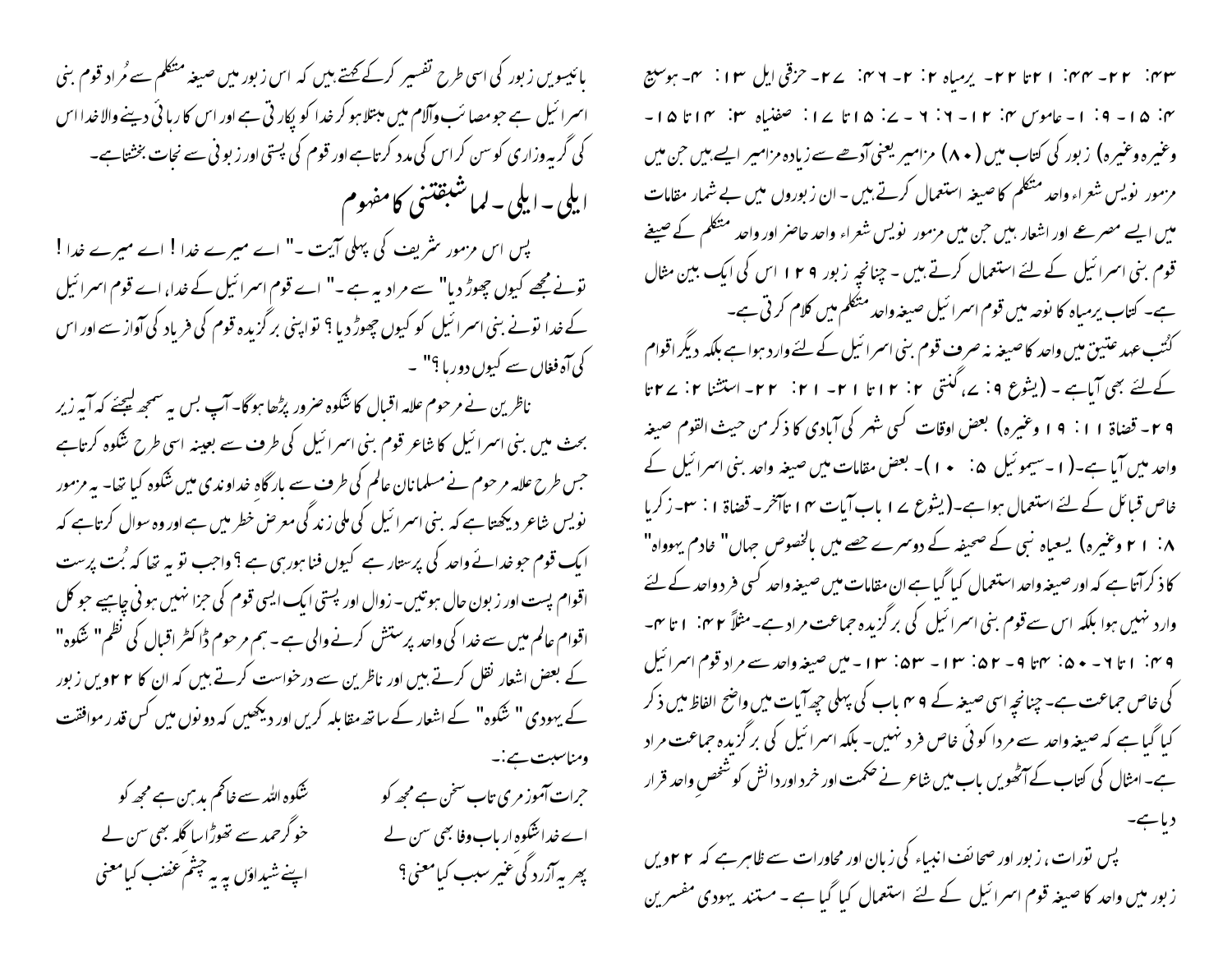برومند ہوئے۔ اے اسمرائیل کی اُمید اور مصیبت کے وقت میں اس کے بچانے والے ! توملک میں پردیسی کی مانند بنا اوراس مسافر کی طرح حبورات کاٹنے کے لئے ڈیرہ ڈالے۔اے خداوند توسٖمارے درمیان ہے توسٖم کو ترک نہ کر"۔( باب ۱۲ ، ۱۴ ) یہ " شکوہ" اسی قسم کا ہے جس قسم کا حصرت حبقوق نے کیا۔" اے خداوند میں کب تک نالہ کروں گااور تو نہ سے گا ؟ میں تیرے حصور کب تک چلاؤں گا۔ظلم! ظلم اور تو نہ بچائیگا؟ ---- تیری آنکھیں تو ایسی پاک بیں کہ تو بدی کو نہیں دیکھ سکتا۔ پھر تو دغا مازوں پر کیوں نظر کرتا ہے اور جب سٹریر صادق کو نگل جاتاہے تب تو کیوں خاموش رہتا ہے ؟(پہلا ماب ) بہ اسی قسم کا''شکوہ'' ہے جس قسم کا محمد عربی نے کیا تھا۔ قرآن ایسے ہی انبیاء اللہ کی طرف اشارہ کرکے کھتاہے کہ (سورہ یوسف ع ۱۲) "پہلے لوگ بھی پیغمبروں کو جھٹلاتے رہے) بہاں تک کہ جب رسول نا امید ہوگئے اوران کو بہ گھان ہوا کہ ان کے ساتھ خدا نے جھوٹے وعدے کئے ہیں نوان کے پاس ہماری مدد آپہنچی ۔۔۔۔ اس میں شک مہیں کہ ان قصوں میں عقلمندوں کے لئے عبرت ہے۔ یہ تھچھ بناو ٹی بات نہیں ہے لیکن اس کلام ( کتب آسما نی) کی تصدیق کرتی ہے حواس کے پہلے ہے۔ اس میں ان لو گوں کے لئے حوایمان والے بیں ہر حییز کی ، تفصیل ، بدایت اور رحمت ہے"(آیات • ۱۱، ۱۱۱)۔اُمید ہے کہ اب معترض اس نکتہ کوان آیات کی مدد سے سمجھ سکیگا۔ قرآنی سورت سورہ نوح حصرت نوح کے شکوہ سے بھری ہے حبو وہ در گاہ الهیٰ میں کرتا بائیسویں زبور کاشکوہ اسی قسم کا " شکوہ" ہے جس قسم کامحمد عربی نے کیا تھا۔جب قریش قرآن کو جھٹلاتے اور کھتے تھے کہ " قرآن ایک جھوٹ بات ہے جو محمد نے ٹھڑ می ہے"(فرقان آیت ۵، ۲)" اور وہ پریشان خوا بوں کا مجموعہ ہے"(انبیاء آیت ۵)اور "پہلے لوگوں کی تھا نیاں " ہے۔ تب آپ نے در گاہ الہیٰ میں شکایت کی کہ " یا اللہ میری قوم نے قرآن کو ٹھہرایاحیک حیک "(فرقان آیت ۲۲) پھرجب حصرت محمد نے باشند گان طائف کو دعوت اسلام دی اور وباں کے عنڈوں نے آپ پر پتھر برسائے حبن کے باتھوں سے ایک

تحهين مسجود تھے پتھر، کھمیں معبود شجر ہم سے پہلے تعاعجب تیرے جہاں کامنتظر خو گر پیکر محسوس تھی انسان کی نظر ما نتا پھر کوئی ان دیکھے خدا کو کیونکر ؟ ت<sub>جھ</sub> کومعلوم ہے لیتا نہ تھا کوئی نام تیرا قوت مازوئے مسلم نے کیا کام ترا زیر خنجر بھی ہہ پیغام سنایاہم نے نقش نوحید کامبر دل یہ بٹھایاہم نے بات کیاہے پہلی اسی مدارات <sup>مہ</sup>یں؟ اب وہ الطاف نہیں ہم یہ عنایت نہیں ا ہنی تو*حید* کانحچھ پاس ت<u>جھ</u>ے کہ نہیں؟ خندہ زن کفر ہےاحساس تجھے ہے کہ نہیں کیا ترے نام یہ مرنے کاعو<sup>ص</sup> خواری ہے ؟ طعنِ اعْبار ہے۔ رسوائی وناداری ہے مے تید نالہ ہہ نشتر کدہ سپنہا حوئےخوں مے چکداز حسرت دیرینہ ما مندرجہ بالااشعار میں سے پہلے تین کا مقابلہ ۲ ۲ویں زبور کی پہلی دوآیات سے کریں اور ملاحظہ فرمائیں کہ اشعار نمبر مہ، ۵ کی روشنی میں تیسیری آیت کامطلب کس طرح واضح ہوجاتا ہے ۔ اتنا فرق صرور ہے کہ علامہ مرحوم نے شاعرانہ مبالغہ سے کام لیا ہے لیکن مزمور پولیس ایک سچی اور واضح حقیقت کو بیان کرتا ہے کیونکہ یہ امر ایک تاریخی واقعہ ہے اس کے زمانہ میں صرف قوم بني اسمرائيل ہي د نيا بھر ميں ايک ايسى قوم تھى حوضدا كى واحد پرستار تھى اور د نيا كى یاقی کل امم بُت پرستی میں مبتلا تھیں ۔ شعر نمبر ۲ آیات نمبر ہم، ۵، ۲ کوواضح کرتا ہے اور شعر نمبرے، ۸ کی مدد سے ہم آیات ۲ تا ۱۳ کو بخو بی سمجھ سکتے ہیں اور آخری شعر آیات ۱۴،

۵۱ کاسماں ہماری آنکھوں کے سامنے باندھ دیتا ہے۔ پس ۲۲واں زبور ایک " شکوہ" اور شکایت ہے جو کسی زبردست ایمان دار یہودی شاعر نے لکھاہے۔ اس شاعر کے دل میں قوم کا درد ہے۔ اس کے سینہ میں ملی عنیرت کی آگ بھڑک رہی ہے۔ یہ شکوہ اسی قسم کاہے جس قسم کا حصرت یسعیاہ نہی نے کیا تعا( باب ۹۳ آبات ۵ ا تاآخر باب ۲۴)-جس کا حواب بھی خدا نے اس نبی کو دے دیا تھا(یسعیاہ ۴ ۴: ۱۳ تا ۱۵) اسی قسم کاشکوہ حصرت پرمیاہ نے کیا تھا"۔اے خداوند میں تیرے ساتھ حجت کروں گا۔ *مثریر* اپنی روش میں کیوں کامباب ہوتے بیں؟ انہوں نے ح<sub>ث</sub>ر بک<sup>ی</sup>لی وہ بڑھ گئے بلکہ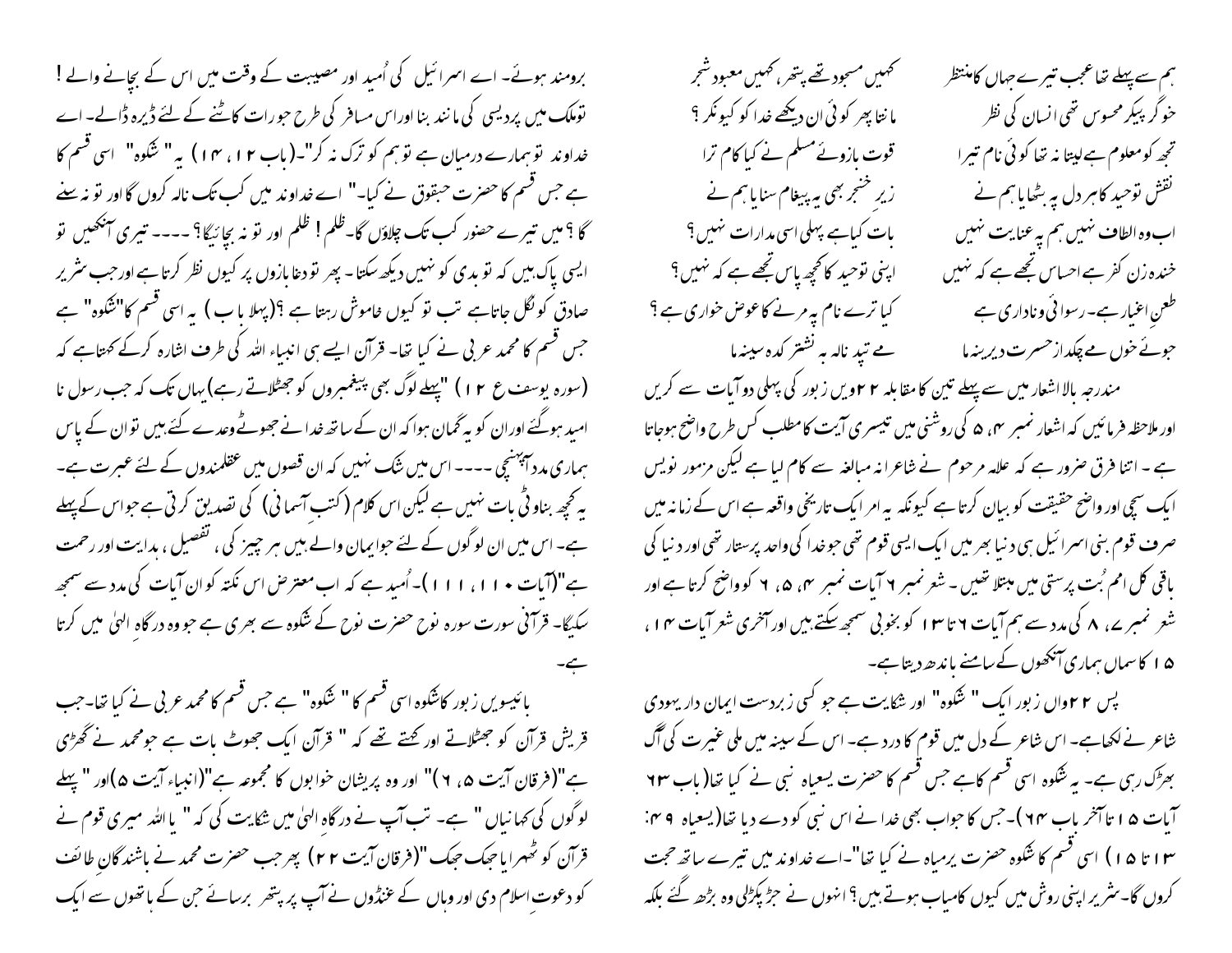حصرت مولانا مرحوم سچ فرماتے بیں کہ محرم ایں ہوش جُز بے ہوش نیست میں دراں رامشتری حپُوں گوش نیست عاشق کے گلہ کی آواز معشوق حقیقی کے کا نوں تک پہنچ جا تی ہے۔ بالفاظ مرحوم اقبال : پر نہیں طاقت پرواز مگر رکھتی ہے۔ دل سے ح<sub>ب</sub>و بات نکلتی ہے اثرر *گھت*ی ہے خاک سے اٹھتی ہے گردوں پہ گذرر کھتی ہے ُ قُد سی الاصل ہے رفعت یہ نظر رکھتی ہے اڑکے آواز مری تا بفلک جا<sup>پہن</sup>یچی ہے۔ اس کی کسی میک عرش تلک جا پ<sup>ہن</sup>یچی کے منصب کر کر کے ایک بنانیچی ا حب عاشق کی بہ " فریاد" عرش مطلے تک جاپہنیچی نو <sub>اللّٰہ</sub> کی رحمت نے اپنی قوم اسمرائیل کی " سن لی " اوراس کو " ربائی بخشی ۔ حس کی وجہ سے اسمرائیل کی قوم اس کی مداح حوال ہو کر یہ مصمم ارادہ کرلیتی ہے کہ وہ اقوام عالم کو اپنے معبود حقیقی کی بشارت دے کر رہے گی۔(آیات 1 ۲ تا ا ۳ ) پس زبور کا دوسرا حصہ معثوق حقیقی کی حمدو ستائش پر مشمل ہے۔

ہم معتر صنین کو تفسیر کاوہی سبق یاد دلاتے ہیں جو مرحوم مولوی صاحب نے مرزائیوں ، نیچری مسلمانوں وعنیرہ کو پڑھا یا تھا۔آپ نے ان کو بہ سبق دیا تھا" قرآن مجید عربی زبان میں آیا ہے اس لئے اس کے ضمیح معنے اور ضمیح تفسیر وہی ہو گی حوعر بی زبان میں آیا ہے اس لئے اس کے صحیح معنی اور صحیح تفسیر وہی ہو گی حو عربی زبان (صرف ونحو، لغت وعنیرہ) کے موافق ہو۔ یہ قرآن مجید کی خصوصیت نہیں۔ ہر زبان کا صحیح ترحمہ اور صحیح مطلب وہی ہوتا ہے حبو اس زبان کے صحیح محاورات کے مطابق ہو۔ اس اصول میں عربی، فارسی ، انگریزی وعنیرہ سب میاوی بین۔ اس کے خلاف کا نام ہے تفسیر بالرائے یعنی جس تفسیر میں محض اٹکل پجو باتیں کی جائیں۔ایسی تفسیر علط اور بالرائے تھلاتی ہے "(تفسیر بالرائے صفحہ ٢)۔ تفسیر بالرائے نہ صرف عنیر صحیح بلکہ حرام ہے۔(صفحہ ۵) ناظرین سے درخواست ہے کہ وہ ً مرحوم مولوی صاحب کا یہ فتویٰ بادر *کھیں۔* 

عیسا ئی نے آپ کو بچایا توآپ نے شکوہ کرکے کہا - اے اللہ میں تیرے حصور اپنی صنعف قوت اور لاچاری کی نسبت عرص کرتا ہوں - اے ارحم الراحمین نوّہی بے چاروں کا چارہ اور میرا کار ساز ہے۔مجھ کو نو کس کے سپرد کرتاہے؟ کیا ُرْش رواجنبیوں کے اور دشمنوں کے"؟ جنگ پدر کے روز آپ پر سخت خصوع کی حالت طاری تھی اور آپ اللہ سے کہتے تھے ۔" یا اللہ اگر کافر فتح مند ہوگئے تو کفر پھیل جائیگا- اگر مسلمانوں کی یہ قلیل حماعت بلاک ہوگئی توپھر کون تیری پرستش کرے گا؟اےاللہ میں تیری رحمت سے فریاد چاہتا ہوں "۔ بعینہ اسی طرح پائیسواں زبور ایک شکوہ ہے جو ایک پرُدرد دل سے لکلتا ہے۔ مزمور نویس اپنی قوم اسمرائیل کی زند گی کوچاروں طر ف سے بُت پرست اقوام کے ہلاکت آفرین یا تھوں میں پڑا دیکھ کر خدا سے شکوہ کرتا ہے کہ اے قوم بنی اسمرا ئیل کےخدا لونے اپنی قوم بنی اسرائیل کو کیوں چھوڑ دیا ہے؟ ایکے نالہ اور فرباد سے تو کیوں دوُر رہتاہے ؟ اے اسمرائیل کے خدا تیری قوم شب وروز تیرے حصور گربہ وزاری کرتی ہے نواس کی مدد کیوں نہیں کرتا ؟ تواس قوم کاواحد خدائے قدوس ہے اور اس قوم کی حمدو ثنا تیرا تخت ہے۔ حس پر تو تخت نشین ہے۔ اگر بہ حمد و ثنا کی آواز خاموش ہو گئی تو تو کس تخت پر بیٹھیگا اور تبیری پرستش کون کرے گا؟اے اسمرائیل کی قوم کے چارہ ساز اپنی قوم کی مدد کے لئے جلدی کر"(آبات ۱، س, ۱۹)-

پس په آيت " شکوه ارباب وفا" ہے۔ په رازو نباز کی باتیں بین- حومحب صادق اورمحبوب کے درمیان اور " قبید دستور سے بالا" ہوتی بیں۔ یہ عاشق کا گلہ ہے حبووہ معثوق سے گرتاہے۔ کیونکہ عاشق صادق اور معشوق حقیقی میں عشق ومحبت کارشتہ ہے ان راز و نیاز کی یا توں کومعترض کی سی ذہنیت رکھنے والا کیا جانیں حن کی الٹی سمجھ اس عشق ومحبت کے رشتہ کو " جدا ئی اور انفاک" سے تعبیر کرتی ہے ؟ ان بجاروں کو کیامعلوم کہ بہ جدا ئی " منطقیانہ انفکاک" کی جدا ئی نہیں بلکہ نے کی جدا ئی ہے ۔حس کی نسبت مولانائے روم فرماتے ہیں ۔ بشنواز نے جُوں حکایت میکند ہے ۔ وزجدا ئی باشکایت میکند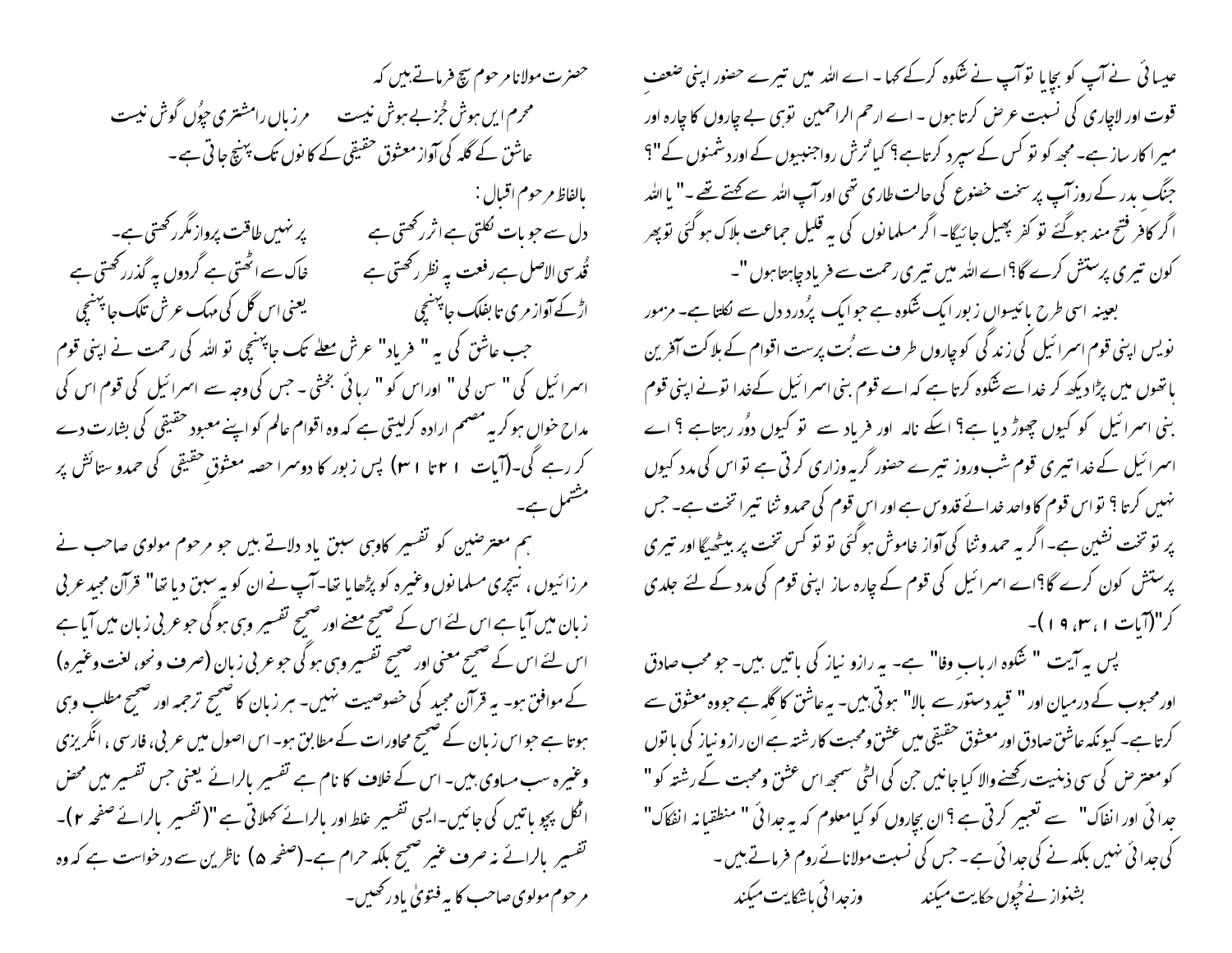تک کسی واقعہ کو گذشتہ واقعہ کے مماثل نہ قرار دیا جائے پہلے واقعہ پر بولاہوا کلام دوسرے واقعہ میں نقل نہیں ہوسکتا۔ حصرت مسیح کا نکلیف کے وقت زیر بحث انجیلی فقرہ اپنے حال پر جسیاں کئے بغیر پڑھنا بالکل عنیر موزوں ہوگا"۔(اہل حدیث ۵ حون ۱۹۴۲ء) حوا ماً عرض ہے کہ : ہم اپنے رسالہ " اسمرائیل کا نبی یا جہان کا منتجئی "؟ میں یہ ثابت کرچکے ہیں کہ ابل یہود کی صحف مقدسہ کے مطالعہ سے ہم پر عباں ہوجاتاہے کہ خدا نے قوم اسمرا ئیل کو اس عرض سے حبی لیا تھا کہ وہ اقوام عالم میں خدا کےعلم اور نجات کی تبلیخ کرے۔ قسمت کیا ہر ایک کو قسام ازل نے حوشخص کہ حس چیز کے قابل نظر آیا پس خدا نے قوم یہود میں اس اصول کے تحت خاص طور پر اپناعلم ودیعت کر رکھا تھا اوراس کے سپردیہ خدمت کی تھی کہ وہ دنیا کی تمام قوموں کو خدا کی معرفت بخشنے اور نجات کا پیغام دینے کاوسیلہ ہو- تا کہ تمام دنیا کی *جم*لہ اقوام اہلِ یہود کے ذریعہ ایک حقیقی واحد خدا کے نور سے منور ہوجائیں (یسعیاہ ۲۰۲ اوغنیرہ) قوم اسرائیل کے اس نصب العین کی وجہ سے منجئی عالمین نے اپنے کام اور پیغام کو ایک حد تک اہلِ یہود میں ہی محدود رکھا۔آنخداوند کی ہمیشہ یہی کوشش رہی کہ اس خفتہ قوم کو بیدار کریں تاکہ

اس کواپنی ملی حیات کے اصلی نصب العین کا احساس ہوجائے اور وہ آپ کی انجیل پر ایمان لا کر دیگر اقوام عالم کوآپ کی نجات کی حوش خبری دینے کاوسیلہ بنے۔اناجیل اربعہ کے مطالعہ سے ظاہر ہے کہ سٹروع سٹروع میں آنخداوند کو بڑی امید تھی کہ قوم اسمرائیل آپ پرایمان لےآئے کی( لوقا • ۱ باب، یوحنا ۱ : ۱ ، ۵ وعنیره)لیکن تلخ تجربہ نے آپ کی تمام امیدوں پر یانی پھیر دیا۔(مرقس ۲۰ - ۲۰ - ۸٪ ۲۷ تا ۲۸ - ۹٪ ۳۰ - ۳۳، ۳۲ - ۲۰ از ۳۲ تا ۳۳ - متی ۲۳: ۲۹ تا ۳*۹ وعنیر*ہ) آپ محسوس کرتے تھے کہ بنی اسمرائیل آپ کے حقیقی شاگرد ہوس<del>ک</del>تے

ناظرین نے دیکھ لیا ہوگا کہ ہماری تفسیر کی بنیاد عہد عتیق اور انبیائے سابقین کی زبان اور محاورات پر قائم ہے لہذا وہ صحیح ہے۔ لیکن مرحوم مولوی صاحب کی تفسیر محض تفسیر \_ بالرائے ہے۔ پس وہ " اٹکل پچو یاتیں" کرتے ہیں۔ لہذا ان کے اپنے فتوے کے مطابق مرحوم کی تفسیر " یہ صرف صحیح بلکہ حرام ہے" فصل دوم آبه زیر بحث اورا بن الله سید نامسیح نےاس آیت کی تلاوت کیوں کی ؟ سطور بالامیں ہم ذکر کرچکے ہیں کہ ۲ ۲ویں زبور میں ایک ایسے شخص کاشکوہ ہے جو بہ خیال کرتا ہے کہ ہمارے اعمال کی سزااور حزاہم کواسی د نیامیں ملتی ہے۔ پس وہ متعجب ہو کر بہ پوچھتا ہے کہ ایک قوم حوراستیاز اور خدائے واحد کی اکیلی پرستش کرنے والی ہے کیوں پستی اور ذلت کی حالت میں مہتلاہے اور <sup>ٹ</sup>بت پرست اقوام کیوں خوشحال بی<sub>ں</sub>۔ حالانکہ پستی اور ز بو في بُت پرستي کي سمر اٻو في چاہيے اور عروج اور اقبال خدا پرستي کي حزا ہو في چاہيے ۔ یہ ظاہر ہے کہ حصرت کلمتہ اللہ اس قسم کے اعتقادات کے قائل نہیں تھے ہمارے نيك وبد اعمال كي حزا اور سمزاہم كو فقط اسي د نياميں مل جاتي ہے ( يوحنا ٩ : ٣ وعنيره) پس جیسا ہم اوپر ثابت بھی کرچکے ہیں - ۲ ۲واں زبور آپ کے اپنے روحانی تجربہ اور ذا تی روحانی حالت کااظہار نہیں کرتا پس سوال یہ پیدا ہوتا ہے کہ آنخدواند نےصلیب پر سے آپہ زیر بحث کی تلاوت کیوں فرمائی؟

مولوی ثناء الله صاحب بھی اپنی اخبار ابل حدیث میں یہی سوال پوچھتے ہیں اور فرماتے ہیں " سوال یہ ہے کہ مسیح نے صلیب پر جان دیتے ہوئے اسے کیوں پڑھا؟ قاعدہ یہ ہے کہ کوئی کلام سابق اس وقت پڑھا جاتا ہے جب کوئی شخص اپنی حالت کو اس کے مطابق صمجھے۔ جب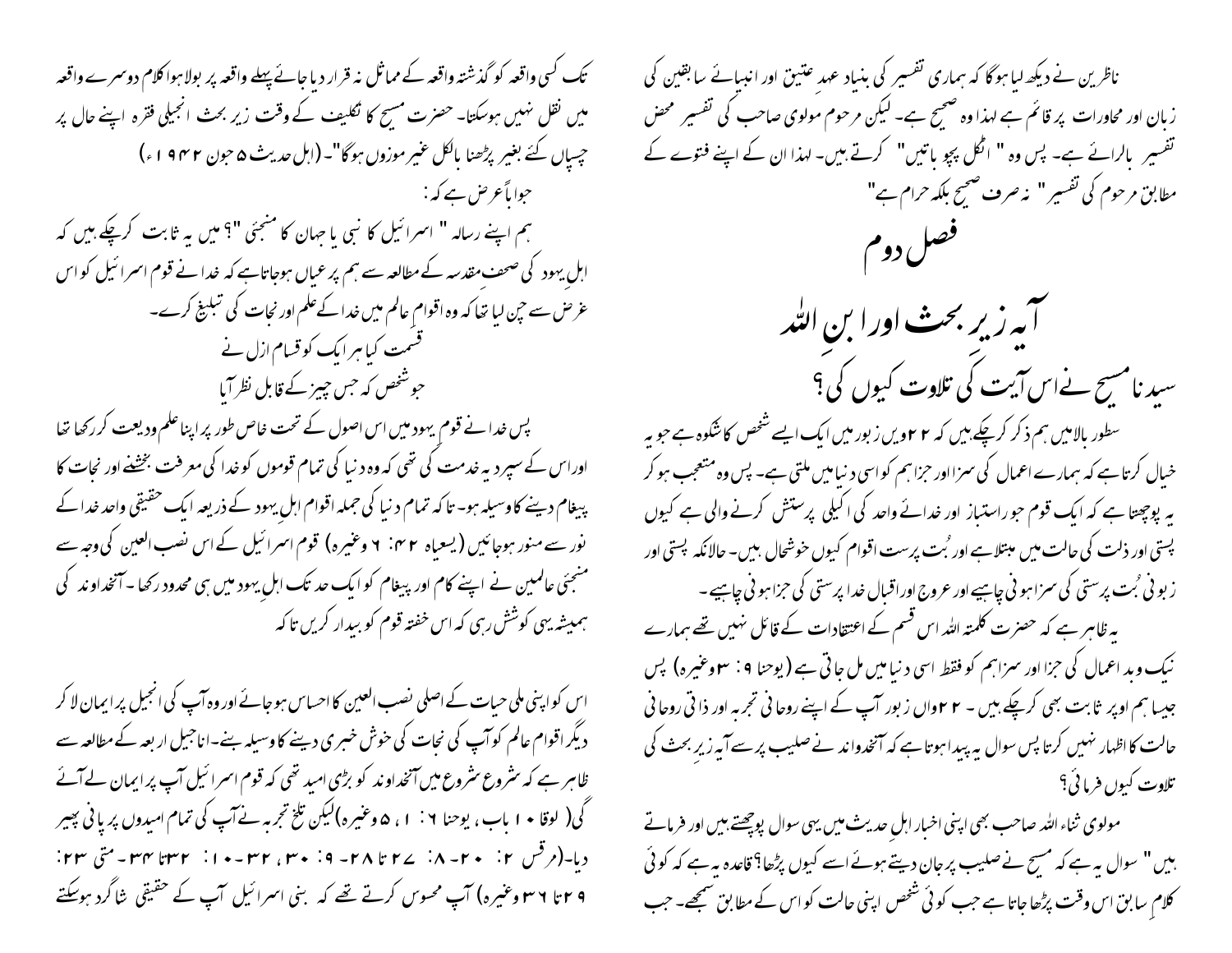بیں( یوحنا ۱۰: ۲ ۳ تا ۳۲)اور خود سجا ئی سے واقف ہو کر اور نحات حاصل کرکے اقوام عالم کی نجات کا باعث بن سکتے ہیں (یوحنا ۲۰: ۲۲) لیکن اس نجات سے فیض باب ہونے کے بحائے اہل یہود کی بے اعتقادی اور بے ایمانگی روز بروز ترقی کرتی گئی (یوحنا ۸: ۲۷، ۲ س • ۱ : ۲۵، ۲۲ وعنیره) اور جونکه خدا کی محبت ان میں نہیں تھی( یوحنا ۵: ۳۲ وه خدا کے فرزند ہونے کے بجائے شبطان کے فرزند ہوگئے ( یوحنا ۸: ۳۲) منجئی عالمین کی قوم نے آپ کورد کردیا(متی ۲۱: سین ۴۵- ۲۲: ۵تا ۸-مرقس ۱۲: ۱تا ۱۰-لوقا ۱۴: ۱۶، ۲۴- ۲۰: ۹، ۱۷- یوحنا ۱: ۱۱- ۸: ۱۹، ۱۸: ۵۴، ۳۵ سے م وغیرہ) اور وہ سمنخداوند کو قتل کرنے کے درپے ہوگئے ۔( یوحنا ۵، ۱۶۱ تا ۱۸-۸، سے ۲ – ۱۱، سے ۲ تا

کلمتہ اللہ کے دل میں اپنی قوم کے لئے تڑپ تھی۔ کیونکہ آپ کی محبت اہل یہود کے یئے عنیر فانی تھی( متی ٢٣ : ٣٣ ـ لوقا ٢٠٣ : ٣٣٧) آپ کےدل میں اس گردن کش قوم کے یئے حبو خدا سے باغی تھے ایک درد تھا حبوآپ کو چین لینے نہیں دیتا تھا۔ آپ اس قوم کی بے ایمانی پر بار بار نوصہ خواں ہوئے۔(متی ۱۷ : ۱۷ - ۸ : ۱۲ - ۱ : ۱۵ - ۱۲ : ۱ میں ۳۳ لوقا ۱۱ ماب وعنیرہ)۔آپ کی لگاہ ہمیشہ بنی اسرائیل کے ان گمراہ لوگوں پر تھی حوآپ کے خیال میں" ان سِمیڑوں کی مانند حن کا کوئی حپروایا نہ ہوخستہ حال اور پراگندہ تھے"(متی ۹ : ۳۶ بالخصوص اپنی زند کی کے آخر میں یہودی قوم کا خبال آپ کو ہر وقت ستاتا تھا(ستی + ۲:  $100 - 110 - 100$  and  $100 - 110$  and  $100 - 110$  and  $100 - 110$ ۱۳، ۳۲، ۲۳، ۲۳ نے ۲۳ تا ۲۹ اور ۲۴ ماپ وعنیرہ) ذراخیال کرو کہ روئے زمین کی تاریخ میں ذیل کے حسرت ناک الفاظ اپنا ثا نی ٹھمیں رکھتے بیں ؟ منسجئی عالمین یہودی قوم کومخاطب کرکے فرماتے ہیں -" اے<sup>1</sup> یروشلیم - اے یروشلیم ، تو حبو نبیوں کو قتل کرتا اور حبو تیرے پاس

<sup>1</sup> ناظرین نوٹ کریں کہ ان آیات میں بھی قوم یہود کے لئے صیغہ واحد استعمال کیا گیاہے۔(برکت اللہ)

بھیجے گئے ان کوسنگسار کرتا ہے۔ کتنی بار میں نے چاہا کہ جس طرح مرغی اپنے بچوں کو پروں تلے جمع کرلیتی ہے اسی طرح میں بھی تیرے لڑکوں کو جمع کرلوں۔مگر تم نے نہ چابا- دیکھو تہاراٹھر تہمارے لئے ویران چھوڑا جاتا ہے۔ کیونکہ میں تم سے کہتا ہوں کہ اب سے مجھے پھر ہر گز نہ دیکھو گے جب تک نہ کھوگے کہ مبارک ہے وہ حو خداوند کے نام سے آتا ہے "۔(متی ۲۳: ےسینا 4 سیا۔ " حب وہ (مسح) ہیکل (بیت اللہ ) سے پاہر جارہا تھا تو اس کے شاگردوں میں سے ایک نے اس سے کہا۔ اے استاد - دیکھ یہ کیسے کیسے پتھر اور کیسی کیسی عمارتیں بیں-یسوع نے اس سے کہا تو ان بڑی بڑی عمار توں کو دیکھتا ہے ؟ یہاں کسی بتھر پر بتھر یاقی نہ رہے گا - حبو گرایا نہ جائے "(مرقس ۱۰ : ۱ تا ۲) " جب اس (یسوع ) نے نزدیک آکر شہر کو دیکھا تو اس پر رو ما اور<sub>ک</sub>ھا کاش کہ تو اپنے <sup>2</sup> اسی دن میں سلامتی کی باتیں جا نتا۔ مگر اب وہ تیری آنکھوں سے چھپ کئی بیں ۔ کیونکہ وہ دن تجھ پر آئیں گے کہ تیرے دشمن تیرے گرد مورجہ پاندھ کرتجھے گھیر لینگے اور ہر طرف سے تنگ کریں گے اور تجھ میں کسی پتھر پر پتھر نہ حچھوڑیں گے اس لئے کہ نونے اس وقت کو نہ بہجاناحب تجھ پر لگاہ کی گئی **"(لوفا ۱۹ : ۲۰ م**اتا  $-(\gamma)$ 

خنعجر چلے کسی پر تڑپتے ہیں ہم امیر سارے جہاں کا درد ہمارے جگر میں ہے منسجئی عالمین اپنی زندگی کے آخری ہفتے میں اہل یہود کی بر کشتگی پر بار بار اظہار تاسف کرتے (متی ۲۳ ماب) اور قوم اسرائیل کی قسمت پر روتے تھے۔اس آخری ہفتہ کے سٹروع میں جب آپ پروشلیم تسٹریف لے گئے توآپ نے ہیکل کو دیکھا جو یہود کی عمادت گاہ ہوئی چاہیے تھی لیکن اس بد بخت قوم کےقائدین کی روحا نیت کا یہ عالم تعا کہ : ترک د نیا بمرود آموزند مصمحفه خویشتن سیم وعله اندوزند

<sup>2</sup>اس مقام میں بھی قوم یہود کے لئے صیغہ واحد استعمال کیا گیا ہے ( بر کت اللہ )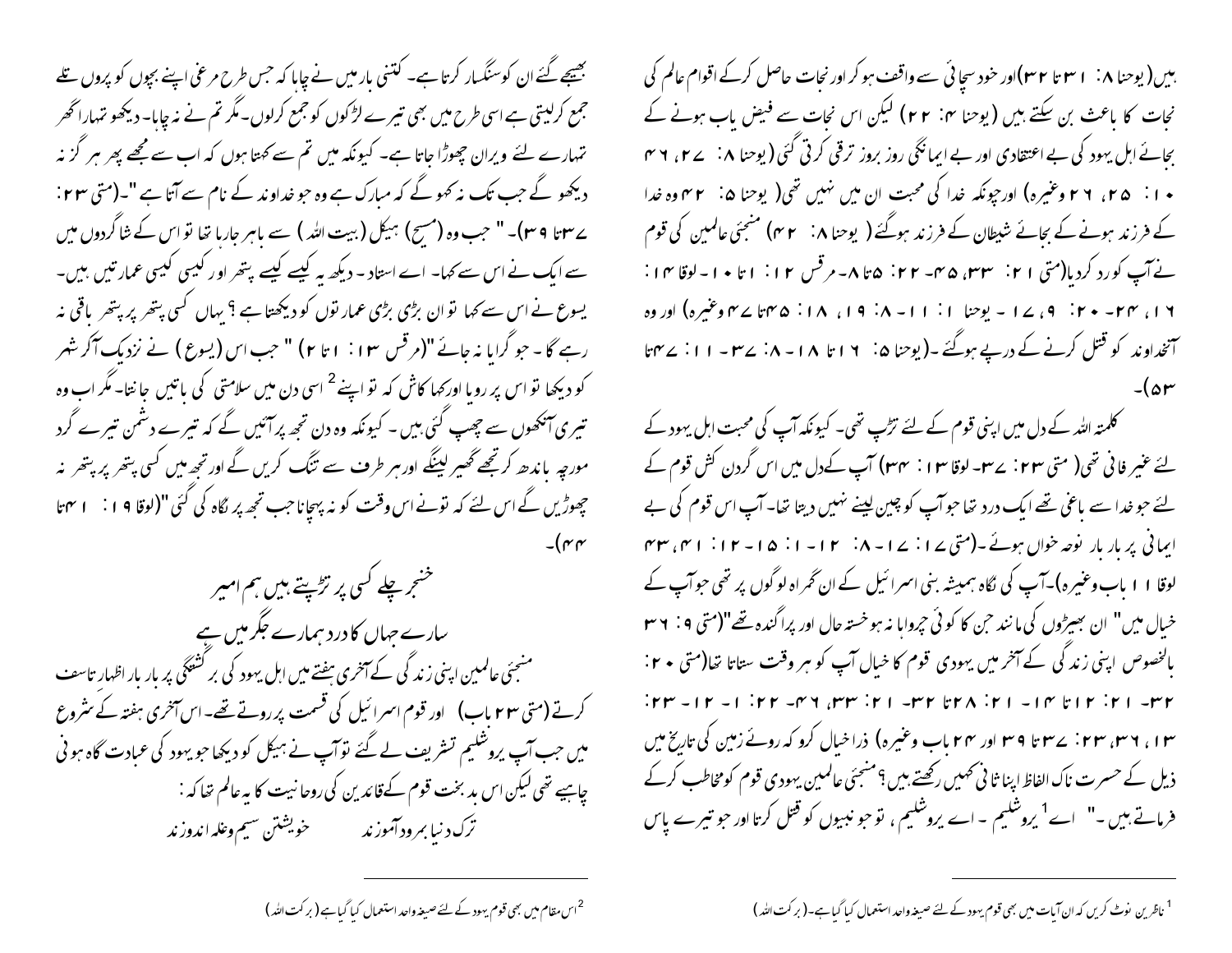بیں وہ یا تجسیں اور وہ رحم حو بار ورینہ ہوئے اور وہ حیاتیاں جنہوں نے دودھ نہ پلایا۔اس وقت وہ پہاڑوں سے کھنا سٹروع کریں گے ۔ کہ ہم پر گر پڑو اور ٹمیلوں سے کہ ہمیں چھپالو۔ کیونکہ جب ہرے درخت کے ساتھ ایسا کرتے ہیں تو سو کھے کے ساتھ کیا تھچھ نہ کیا جائیگا-"( لوقا بیں۔جہاں پہ رسول قوم یہود کی روحانی پستی اور ذلت کا حال ببان کرکے اسمرائیل کی قوم کی حالت پر واویلا کرتا ہے۔( ۱۲ : ۱ تا ۸) پہ الفاظ ثابت کرتے ہیں کہ ایسے نازک وقت میں بھی جب لوگوں کی نظر ان کے اپنے دکھوں اور مصیبتوں پر قدر تی طور پر لگی ہو تی ہے ابن اللہ گی نگاہ اپنےمصائب اور اذیت پر نہیں بلکہ اپنی قوم کےروحا فی افلاس اور پستی پر تھی۔اور آپ قوم کی حالت دیکھ کرمتاسف تھے۔

۔ جب ہم کوہ کلوری کے باقی دومصلو بول کی حالت کامنسجئی عالمین کی حالت کے ساتھ مقابلہ کرتے ہیں تو بہ نما ماں فرق ہم پر فوراً ظاہر ہوجاتا ہے۔ان کی نظر ان کے حسما فی عذاب اور سمزا کی جانب لگی ہے اہذا وہ صلیب پر کراہ کراہ کر اور دوسروں پر لعنت کرکے جان توڑ رہے ہیں(متی ے ۲ : ۲۴ ) کیکِن منجئی عالمین کی نظر آپ کے حسمانی دکھوں پر نہیں تھی بلکہ قوم اسمرا ئیل کی سمر کشی اور بر کشتگی پرانگی تھی۔ جب آپ کے باتھوں میں کیل ٹھوٹکے جارہے تھے۔ آپ نے قوم اسمرائیل کے لئے دعا نے مفرت مانگی( لوقا ۲۳ : ۳۴) جب آپ مصلوب ہوئے توآپ کو صلیب کے حسمانی عذاب اور سٹرم کی پروانہ تھی (عبرانیوں ۲۱: ۲ ) بلکہ صلیب پر آپ کی لگاہ اپنی قوم بنی اسرائیل کے حسر تناک انحام اوراس کے خوفناک مستقبل پرلگی تھی۔آپ نے اپنے دل میں خیال فرمارہے تھے کہ اس قوم کا کیاحشر ہو گا حوضدا کے " انبیاء کو کوڑے مار ٹی ۔ شہر بشہر ستاتی، سنگسار کرتی اور مصلوب اور قتل کرتی چلی آئی ہے( متی ٢٣ : 7 ٢ تا ٢٣) قوم اس کی روحانی پستی ، اور زبونی کی حالت کو دیکھ کر ابن اللہ کو پائیسواں زبور پاد آیا۔ کیونکہ قوم یہود کی موجودہ حالت مزمور پویس کے زمانہ کی حالت جیسی ہو گئی تھی۔ پس آپ نے دو نوں زمانوں کے قومی زوال میں مماثلت دیکھ کر اپنی زبان صداقت

ان نام نہادر وحا فی پیشواؤں کی حرص وآز نے بیت اللہ کو دعا کا گھر ہونے کے بحائے دُّا كوؤں كى كھوه" بنا ركھا تھا(مر قس ١١: ١٥تا ١٨) منجئى عالمين كى عنيرت كى آگ شعله زن ہو ئی اور آپ نے "ہیکل میں داخل ہو کر ان سب کو کال دیا حو ہیکل میں خریدوفروخت کررہے تھے اور صرافوں کے تختے اور کسو تر فروشوں کی حیو کیاں الٹ دیں اور ان سے کہالکھاہے کہ میراگھرا اقوام عالم کے لئے دعا کاگھر کھلائے گامگر تم اسے ڈاکوؤں کی کھو بناتےہو"( مرقس ۱۱: ۱۵) قسی القلب سمردار کابن خدا سے اس قدر یاعی ہوگئے تھے کہ اپنی اصلاح کرنے کے بجائے الٹا ابن لٹد کو " ہلاک کرنے کاموقعہ ڈھونڈنے لگے"( مرقس ۱۱: ۱۸) قوم یہود اوراس کے باعی پیشواؤں کی روحا نیت اس قدر گرچکی تھی کہ وہ حپوروں ، ڈا کوؤں اور بھیڑیوں کی طرح ہوگئے تھے( یوحنا • 1 باب) ان کی حالت بے پھل انجیر کے درخت کی مانند ہوگئی تھی( متی ۱۲: ۱۹) جس کا مقابلہ حصرت میکاہ نے اپنے زمانہ کے قوم یہود کے روحانی افلاس سے کرکے فرما ما تھا۔ کہ اس قوم میں راست باز شخص شاذو نادر ہی ملتا ہے جس طرح بے بچل انجیر میں کوئی "تحجیا نہیں ہوتا" (2: ا تا ۲- متی ۲۳ ماب) آپ اپنی قوم کی بڑی بہیٹر دیکھتے تھے اور آپ کولوگوں پر ترس آتا تھا" کیونکہ وہ ان بھیڑوں کی ما نند حن کا حجروایا بنہ ہو خستہ حال اور پراگندہ تھے" (متی 1 : ٣٧) اسی قسم کے خیالات ابن اللہ کے آخری ایام میں آپ کے دل میں مکذب اور مکفر قوم یہود کے روسا کی یا بت لگا تار آرہے تھے جب آپ کو ہ کلوری کو مصلوب ہونے کے لئے جارہے تھے تو" لوگوں کی ایک بڑی بھیڑ اور بہت سی عور تیں حبو اس کے واسطے رو تی پیٹتی تھیں اس کے پیچھے پیچھے چلیں " منسجئی عالمین نے حوالفاظ اپنی زیان صداقت بیان سے فرمائے وہ صاف ظاہر کرتے بیں کہ گوپہ سب گربہ وزاری - آہ ونالہ ، بکاہ وفغاں آپ کی خاطر ہوریا تھا تاہم اس نارک وقت میں بھی حب آپ صلیب کے بوجھ کے نیچے لڑک کھڑا رہے تھے آپ کو اپنا خیال مطلق نہیں تھا بلکہ قوم اسمرا ئیل کے حسٹر کا خیال آپ کو ستاربا تھا چنانچہ آپ نے ان عور نوں کو ارشاد فرمایا " اے پروشلیم کی بیٹیو! میرے لئے نہ روؤ بلکہ اپنے اوراپنے بجوں کے لئے روؤ۔ کیونکہ دیکھو وہ دن آتے ہیں حن میں کھمیں کے مبارک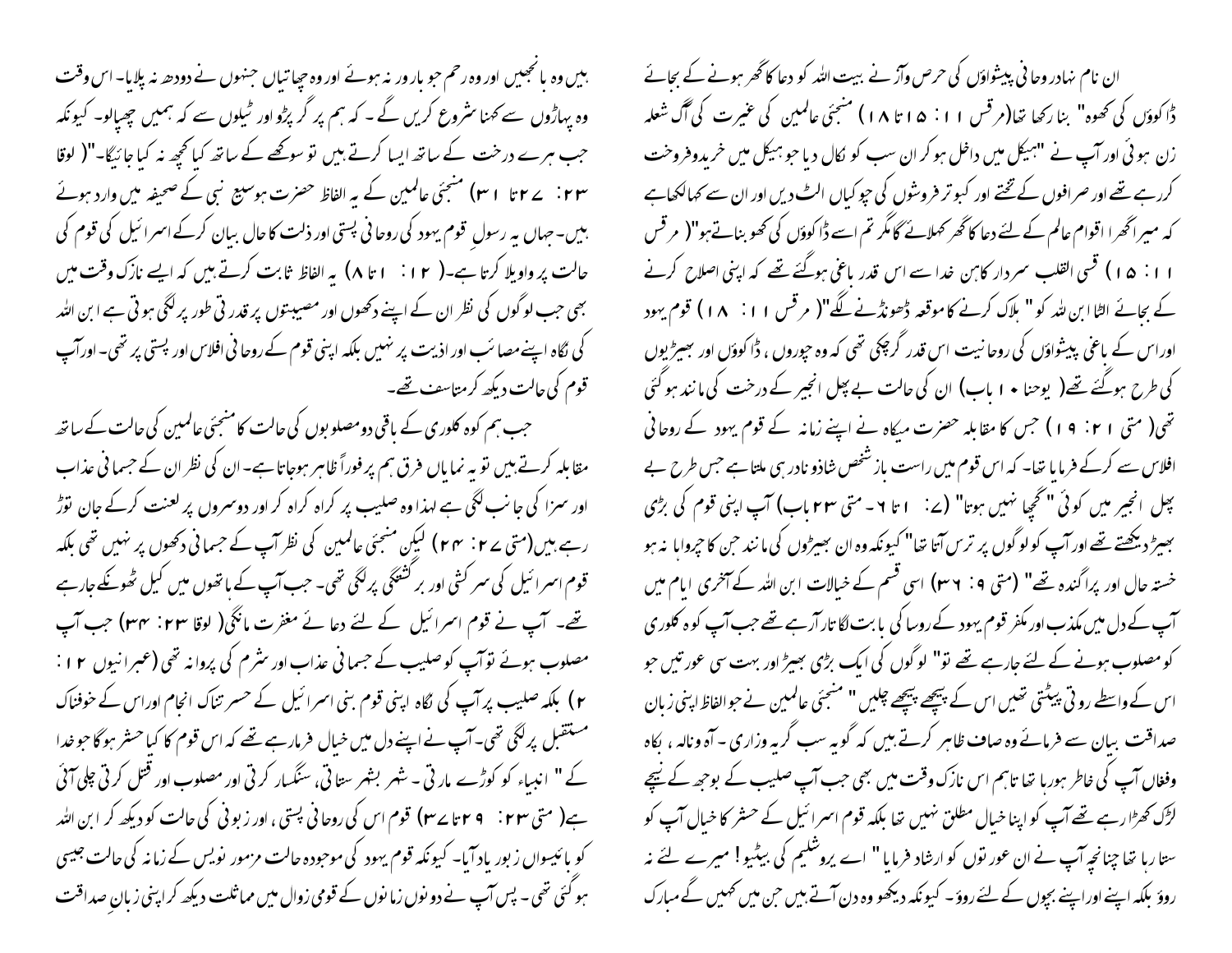نویس کے سامنے تھا) پس مزمور پویس کے ہم خیال ہو کراپ نے اس کے الفاظ کو دہرایا اور آیہ زیربحث کی تلاوت کرکے فرمایا " ایلی - ایلی - لما شبقتنی " چنانچہ آبائے کلیسا ء میں سے ا بک بزرگ لکھتا ہے <sup>1</sup>۔" اس کامطلب یہ تھا کہ تونے قوم اسمرائیل کو کیوں چھوڑ دیا کہ وہ تجھ سے اس حد تک بر گشتہ ہو گئی ہے کہ تیرے پیٹے کومصلوب کررہی ہے۔ ادھر منجئی عالمین کو اہل یہود کی بر کشعگی کی وجہ سے ۲ ۲ویں زبور کی پہلی آیت باد سمنی ۔ اور ادھریہودی قوم کے زعماء اور قائدین اسی زبور کے الفاظ (آیت <sub>ہے</sub>، ۸) میں ابن ا<sub>لٹیر</sub> کا مضحکہ کررہے تھے۔چنانچہ انجیل متی میں وارد ہے کہ" سمر دار کابن بھی فقیہوں اور بزرگوں کے ساتھ مل کے تھٹھے سے کہتے تھے۔اس نے اوروں کو بچایا۔اپنے تئیں نہیں بچاسکتا۔اس نےخدا پر بھروسہ کیاہے۔اگر وہ اسے چاہتا ہے تو اب اس کو چھڑالے"(زبور سے ۱۰ نام تاس میں لوقا ۴۳ : ۳۵) ابن الله کا دل اہل یہود کی بے اعتقادی کے باعث پہلے ہی چھنا پڑا تعا۔ان الفاظ نے دل کےزخم پر نمک پاشی کا کام کیا۔کیونکہ اب اس قوم کے سمردار کابن تک خدا پر بھروسہ رکھنے کوالٹاایک طعنہ کاامر قرار دے رہے تھے۔حالانکہ ان کا فرص منصبی یہ تعا کہ ایسی حالت میں لوگوں کوخدا پر بھروسہ رکھنے کی تلقین کرتے۔ بسوخت عقل زحبیرت که ایں چه بوالعجبی ست پس آنخداوند نے " بڑی آواز سے چلا کر فرمایا" اے بنی اسرائیل کے خدا۔اے بنی اسمرائیل کے خدا نونے قوم اسمرائیل کو کیوں چھوڑ دیا ہے کہ اس کے سمردار کابن تک تجھ سے اس قدر پاغی ہوگئے،میں کہ تجھ پر بھروسہ رکھنا بھی معیوب پات خیال کرتے ہیں اور تیرے مسح کومطعون گراد نتے ہیں؟( مقابلہ کروز بور ۶۹ : ۹وعنیرہ)۔

ببان سے بڑی آواز سے چلا کر <sub>ک</sub>ہا۔ ایلی ۔ ایلی ۔ لما شبقتنی یعنی اے قوم اسمرائیل کے خدا۔ اے قوم اسمرائیل کے خدا تونے اپنی قوم کو کیوں چھوڑدیا؟ تونے اس قوم کے سپردیہ کام کیا تھا کہ تیرے نام اور نحات کو د نیا کی کل اقوام تک پہنچائے۔لیکن بہ قوم نہ صرف اپنے فر ص ادا نہیں کرتی بلکہ تیرے مسح کو بھی مصلوب کررہی ہے۔ اے ماپ تو اس قوم کو معاف کر کیونکہ اس قوم کے لوگ نہیں جانتے کہ وہ کیا کررہے ہیں ۔(لوقا ۲۳٪ سمµ- متی ۲۷٪ ۲۳ وغيره)-

اناحبیل ار بعہ کامطالعہ ظاہر کردیتا ہے کہ آنجداوند کو مزامیر حفظ تھے۔ اگرآپ کواپنے دکھوں اور اذیتوں ہی کا خیال ہوتا نوآپ دیگر زبوروں کی تلاوت فرماسکتے تھے۔ حو حسما فی اذیت اور عقوبت کےوقت ان کی اپنی تسلی کا باعث ہوسکتے تھے۔مثلاً آپ جانکنی کے موقعہ پر زیور r ۳ : کے الفاط کو دہرا سکتے تھے۔"غداوند میراجویان ہے۔۔۔۔مجھے تھی نہ ہوگی ۔۔۔۔ بلکہ خواہ موت کے سایہ کی وادی میں سے میرا گزر ہومیں کسی بلاسے نہیں ڈرونگا کیونکہ تو (اے خداوند ) میرے پیاتھ ہے۔۔۔۔ میں ہمیشہ خداوند کے گھر میں سکونت کروں گا"۔ لیکن حصنرت ابن اللہ نے نہ تواس زبور کی اور نہ اس قسم کے کسی دوسمرے زبور کی صلیب پر سے تلاوت فرما ئی کیونکہ منجئی عالمین کوصلیب پر اپنے حسما فی عذاب کاخیال تک نہ تھا بلکہ آپ کو اپنی قوم کے عبر تناک حسٹر کا خیال دامنگیر تھا۔ حپونکہ ابن اللہ مجسم محبت تھے اور محبت اپنی خودی پر دھبان نہیں کرتی (۱ کرنتھیوں ۳۰ : ۵ ) پس ابن اللہ صلیب پر اپنے دکھوں پر نہیں ۔ بلکہ قوم اسمرائیل کے حسرت ناک انحام کا خیال فرمارہے تھے۔ مقدس پولوس رسول اس عجیب ماحرے سے متاثر ہو کر فلپیوں کی کلیسا کو نصیحت کرکے فرماتا ہے۔" ہر ایک اپنے اسی احوال پر نہیں بلکہ ہر ایک دوسمروں کے احوال پر بھی نظر رکھے - ویسا ہی مزاج رکھو جیسا مسح یسوع کا بھی تھا"(فلپییوں ۲: مہما ھ)منسجئی عالمین نے موت کی تلخی اور جان کنی کی حالت میں اپنا خیال نہ کیا( رومیوں ۱۵: ۳) اور" اپنے احوال پر نظر " نہ کی بلکہ قوم اسمرائیل کا حسثر اور مستقبل آپ کی نظروں کے سامنے بتیا( حس طرح گزشتہ زمانہ میں وہ مزمور

<sup>&</sup>lt;sup>1</sup> Commentary on St. Mark (Collection of the works of Fathers. By. Thomas Aquinas)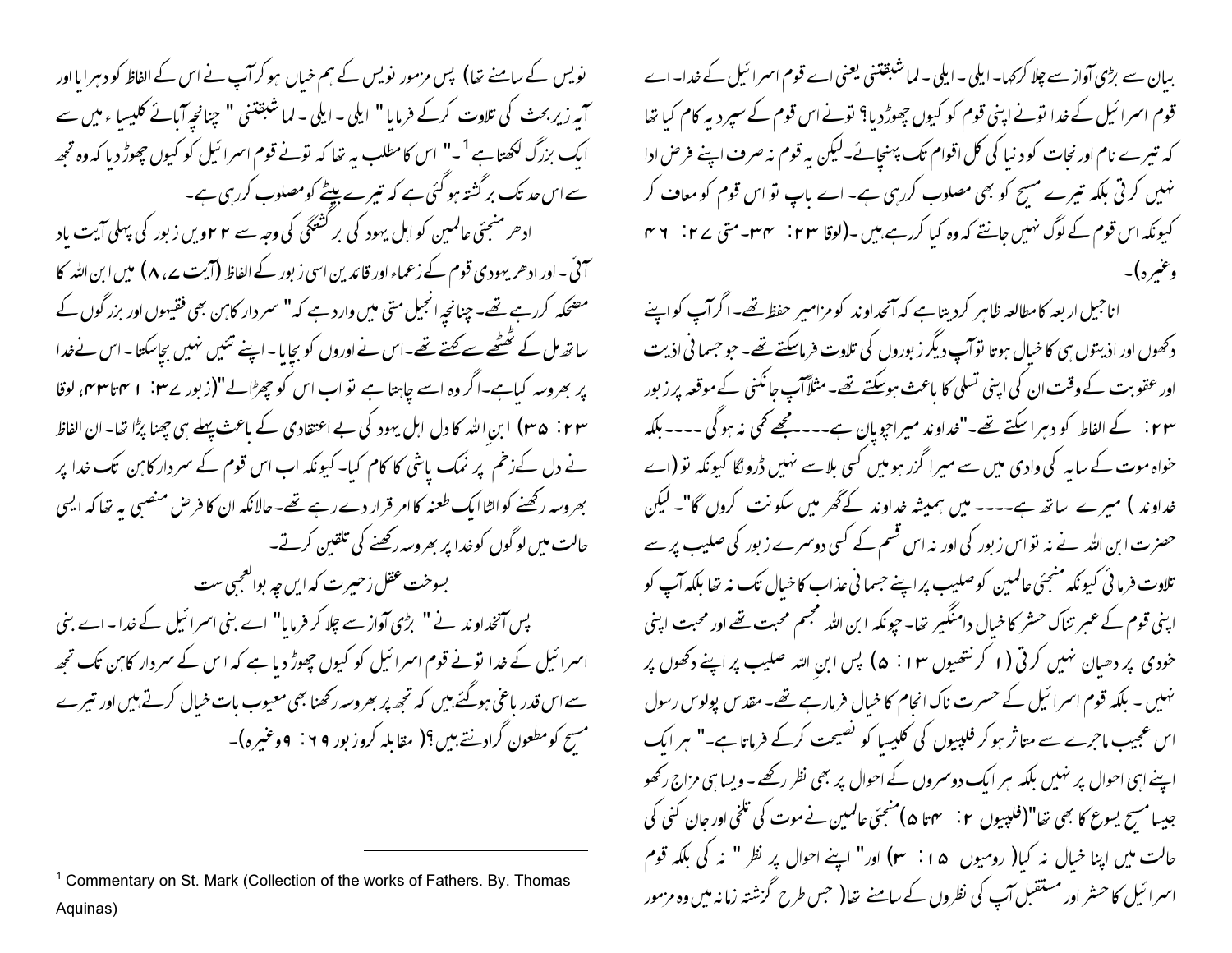کلمتہ اللہ نے اپنی جانکنی کی حالت میں تمام کے تمام مزمور کی تلاوت کی بھی ہو توجائے تعجب نہیں ۔ کیونکہ آپ کو یہ احساس تھا کہ اس مزمور اور یسعیاہ نبی کے صحیفہ کے " خادم یہوواہ" اور کتاب حکمت ۱۲ : ۱۲ تا ۲۰ آبات میں راستیاز کے حن دکھوں کا ذکر ہے وہ آپ کی ذات قدسی صفات میں بدرجہ احسن پورے ہورہے، بیں۔ ہم نے مرحوم مولوی صاحب کے سوال کا تشفی بخش حبواب صحیح اصول تفسیر کے مطابق دینے کی کوشش کی ہے۔ ہمیں امید ہے کہ تمام متلاشیان حق پر اب واضح ہو گیا ہو گا کہ منجئی کونین نے صلیب پر جان دیتے ہوئے آبہ زیر بحث کو کیوں پڑھا؟ اس آبہ سٹریفہ کی مندرجہ پالا تاویل صرف صحیح اصول تفسیر پر مبنی ہے۔ یہ تفسیر مزمور نویس کے خیالات کا صحیح نقشہ ہے اور ۲۲ویں زبور کے قرائن اور سیاق وسیاق اس کے جامی بیں۔ یہ تفسیر آنخداوند کے خیالات ، کلمات اور جذبات اور معتقدات کے مطابق ہے اور آپ کی روحا فی حالت اور تجربہ۔آپ کا حقیقی منشا اور مطلب آپ کا پروگرام اور طرز عمل سب اس تفسیر کی نصدیق کرتے ہیں۔ کتب مقدسہ کی زبان، الفاظ اور محاورات سے اس کی تائبید ہو تی ہے اورانجیل جلیل کی آیات محکمات حبن کا فکر پاب دوم میں کیا گیا ہے اس تفسیر کی موبد بین۔ پس ہماری مرحوم کی تاویل کی طرح تفسیر بالرائے نہیں ہے ۔ بلکہ صحیح تفسیر ہے حوصرف صحیح اصول پر مېنى يىمە اختلاف قرات

مولوی ثناء الله صاحب باوجود دعویٰ ہمہ دا نی (صفحہ ۳۸) مسیحیت کی کُتُب مقدسہ سے اس درجہ نابلد بیں کہ ان کو یہ بھی معلوم نہیں کہ یہ کٹتب کس زبان میں لکھی گئیں تھیں۔اور مناظر ہونے کے باوجود وہ بچارے ان زبا نوں سے بھی آشنا نہیں۔ پس ہم ان سے یہ امید نہیں کرسکتے کہ وہ انجیل کی مختلف قرائوں اور ترجموں سے واقف ہوں۔ ہم ناظرین کی واقفیت کی خاطر آیت زیر بحث کی مختلف قرانوں کا ذکر کرتے ہیں ۔

سمر دار کاہنوں نے صرف طعنے دینے پر ہی اکتفا نہ کی بلکہ انہوں نے ۲۲ویں زبور کی مختلف آیات میں حن مصائب وآلام کا ذکر ہے ان کاآپ کو نشا نہ بنا کر چھوڑاتا کہ حدیکہ صلب پر آپ کی بیرو نی اور خارجی حالت عین اس ز بور کے مصداق ہو گئی۔مثلاًصلیب پر آپ کے مبارک یانخوں اور یاؤں کو چھیدا گیا(زبور ۲۲مآیت ۱۹-مرقس ۱۵: ۱۳، ۱۴، ۲۴) صلیب پر آپ کے جسم اطہر اور بڈیوں کو تھینیا اور تا نا گبا- (آیت ہم ا ، متی × ۲ : F ) آپ کے کیپڑوں پر قرعہ ڈالا گیا۔ آیت ۱۸، ومرقس ۱۵: ۲۴ - یوحنا ۱۹: ۲۳، ۴۳، آپ کی اذیت کی حالت میں آپ کو تاکا اور تھورا گیا۔ (آیت ۲۷ و متی ۲۷٪ سومہ اوقا ۲۳٪ rv، ۴۵) آپ کے دشمنوں نے آپ کو دلخراش طعنے سنائے (آیت <sub>م</sub>ے، ۸ - متی ے ۲ : ۹ سہ تا ۴۴ س)۔ وعنیرہ وعنیرہ۔ بہ سب پاتیں ایسی تھیں کہ قدر تی طور پر آنخداوندِ کے ذہن میں ۲ ۲ ویں زبور کی پہلی آیت آئی اورآپ نے اس کی تلاوت فرما کر قوم یہود کی بر کشتگی پر اظہار تاسف فرمایا اور کھا - اے قوم اسمرائیل کے خدا- اے قوم اسمرائیل کے خدا- تونے قوم اسرائیل کو کیوں چھوڑ دیا؟"۔

منسجَی عالمین کی حو بیرو فی حالت صلیب پر تھی اس کی مطابقت اس زبور کے ساتھ اس حدیک ہے کہ آیائے کلیساء میں سے ایک بزرگ ٹر ٹولین <sup>1</sup> کھتا ہے کہ " یہ زبور مسح کے دکھوں پر مشتمل ہے"۔ دور حاصرہ میں بھی مسیحی کلیسا اس کو مبارک جمعہ کے روز پڑھتی ہے جب وہ منجئی عالمین کی مبارک موت کی باد گاری کرتی ہے اور عبرانیوں کے خط کا مصنف آبات ۲۲ تاآمخر کا اطلاق ۱ بن الله پر کرتاہے۔ کیونکہ یہ زبور امید اور محبت کے الفاظ پر ختم ہوتاہے۔(۲ باب)۔ یہ امر یاد رکھنے کے قابل ہے۔ کہ اس زبور کی کسی آیت میں بھی زبور ۱ ۵ کی طرح گناہ کااقرار موحود نہیں۔اور نہ اس کی کسی آیت میں دشمنوں پر لعنت کی گئی ہے پس اگر حصرت

<sup>1</sup> Ad Marcion iii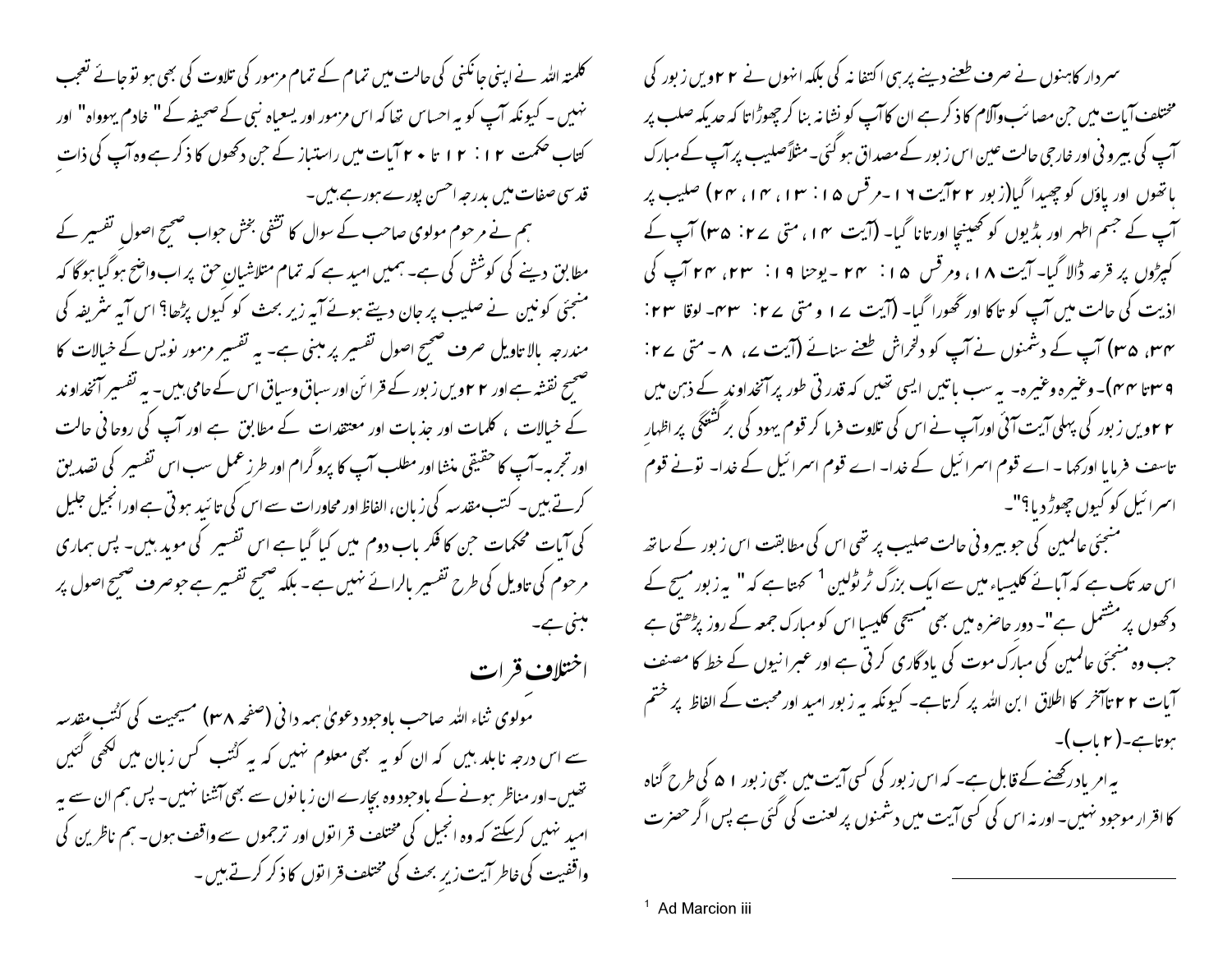حپوں بشنوی سخن اہل دل مگو کہ خطاست سخن شناس نه دلبراخطاایں جاست آپه زیر بحث اور مسئله کفاره مرحوم ثناء اللہ نے اپنے اعتراض میں حو اس رسالہ کے باب اول میں نقل کیا گیا ہے۔آپہ زیر بحث" ایلی۔ایلی۔لماشبقتنی کومسئلہ کفارہ سےمتعلق کیاہے۔ ہمیں اس بات پر تعجب آتا ہے کہ آپ جیسے کُھنہ مشق اور سال خوردہ مصنف نے کس منطق کی روسے یہ نتیجہ کالا کہ یہ آیت مسئلہ کفارہ سے تعلق رکھتی ہے۔اس آیت میں بلکہ سیاق وسیاق کی پوری عبارت اور پاپ میں گناہ یا گناہ کے بوجھہ کا یا کفارہ کا ذکر تک تہیں ملتا۔اگر با بالفرص محال مولوی صاحب کے اعتراض کو ایک لمحہ کے لئے تسلیم بھی کرلیاجائے کہ " خدا نے مسح کو ترک کردیا تھا"۔ تو بھی ہم کو تھیں اس بات کا نام ونشان نظر نہیں آتا کہ اس کے ترک کردینے کا باعث د نیا کی نافرما ٹی اور گناہ تھااور کہ خدا پاپ نے اپنے بیٹے کوحہان کے گناہ کی سزا یوں دی کہ اس کو " حچھوڑ دیا" ۔اگر آپ کا یہ خیال ہے توآپ مسیحی کفارہ کا مفهوم سمرے سے نہیں سمجھے۔مسیحی عقیدہ بہ نہیں ہے کہ مسح کوصلیب پر د نیا کے گناہوں کی سمرا ملی بلکہ کفارہ کاعقیدہ یہ ہے کہ " مسح ہمارے گناہوں کے لئےموا"۔ ( ا کرنتھیوں ۵ ا : ۳ ) " مسح بے دینوں کی خاطر موا"۔ حب ہم گنہگار ہی تھے۔ مسح ہماری خاطر" موا" ۔ " خدا سے اس کے پیٹے کی موت کے وسیلے سے ہمارا میل ہوگیا۔" (رومیوں ۵: ۱، ۸، ۱۰ وعیرہ) ان دو نوں پا توں میں زمین آسمان کا فرق ہے۔ لیکن معترض " د نبا کے نور" کی دشمنی میں روشنی سے دور جا پڑے بیں ۔ ا گر اس آبہ سٹریفہ کا تعلق مسئلہ کفارہ سے ہوتا تو مقدس پولوس یا مقدس پطرس یا مقدس یوحنا یاانجیلی مجموعه میں سے کوئی مصنف تواس کواپنی مختلف تحریروں یا تقریروں میں مسئلہ کفارہ کے شبوت میں پیش کرتا۔انجیل جلیل کی کٹتب مقدسہ میں سے کتاب اعمال الرسل

(الف۔) آرامی قرات۔ ہم باب دوم میں بتلاپچے ہیں ۔ کہ آنخداوند کی مادری زبان آرامی تھی۔ پس اصل انجیل حبو اس زیان میں لکھی گئی تھی وہ کلمتہ اللہ کے کلمات طیبات پر خاص طور پر روشنی ڈالتی ہے۔اس انجیل میں یہ آیہ سٹریفہ یوں ہے<sup>1</sup> ۔ " اے میرے خدا-اے میرے خدا- میں اس گھڑی کے لئے پیدا ہوا تھا"۔ پہ ظاہر ہے کہ مولوی صاحب کااعتراض اس قرات پر سمرے سے وارد نہیں ہوسکتا۔ اس قرات کے ساتھ یوحنا ۱۲ : ۲۷ کے الفاظ کامقابلہ کرو: (ب-)" اے میرے خدا۔اے میرے خدا۔ تونے مجھے کیساجلال بخشا۔" (ج-) " اسے میرے خدا۔اے میرے خدا۔ نونے مجھے کیوں رسواہونے دیا۔" مذکورہ بالا دو نو قرائیتں کتاب Mission and Message of Jesus کے صفحه ۱۹۶ پردرج بیں آپ کااعتراض ان دو نوں قرا نوں پر بھی وارد نہیں ہوسکتا۔ (د۔) ایک اور قرات ہے حبو یہودی عالم ڈاکٹر مونٹی فیوری مرحوم (Montefiori) نے اپنی تفسیر اناجیل ثلاثہ پر لکھی ہے اور وہ یہ ہے ۔" اے میرے خدا - اے میرے خدا تونے مجھے کیوں طعن اور تشنیع کا نشانہ ہونے دیا"۔ مرحوم لکھتے ہیں کہ اس قرات کو حرمن نقاد ڈاکٹر بار نیک درست تسلیم کرتا ہے - یہ ظاہر ہے کہ مولوی صاحب کا اعتراض اس قرات پر وار د نهبس ہوتا۔ (ہ-) " اے میرے خدا - اے میرے خدا قونے مجھے کیوں چھوڑ دیا "؟ ہم نے سطور بالامیں ثابت کردیا ہے کہ مولوی صاحب کا اعتراض حوآپ نے اس قرات پر کرتے ہیں باطل ہے کیوں کہ آپ نے اس اعتراض کرنے میں ہر صحیح اصولِ تفسیر کوطاقِ نسیان پرر کھ دیا ہے۔

See Lam sa, the Four Gospels.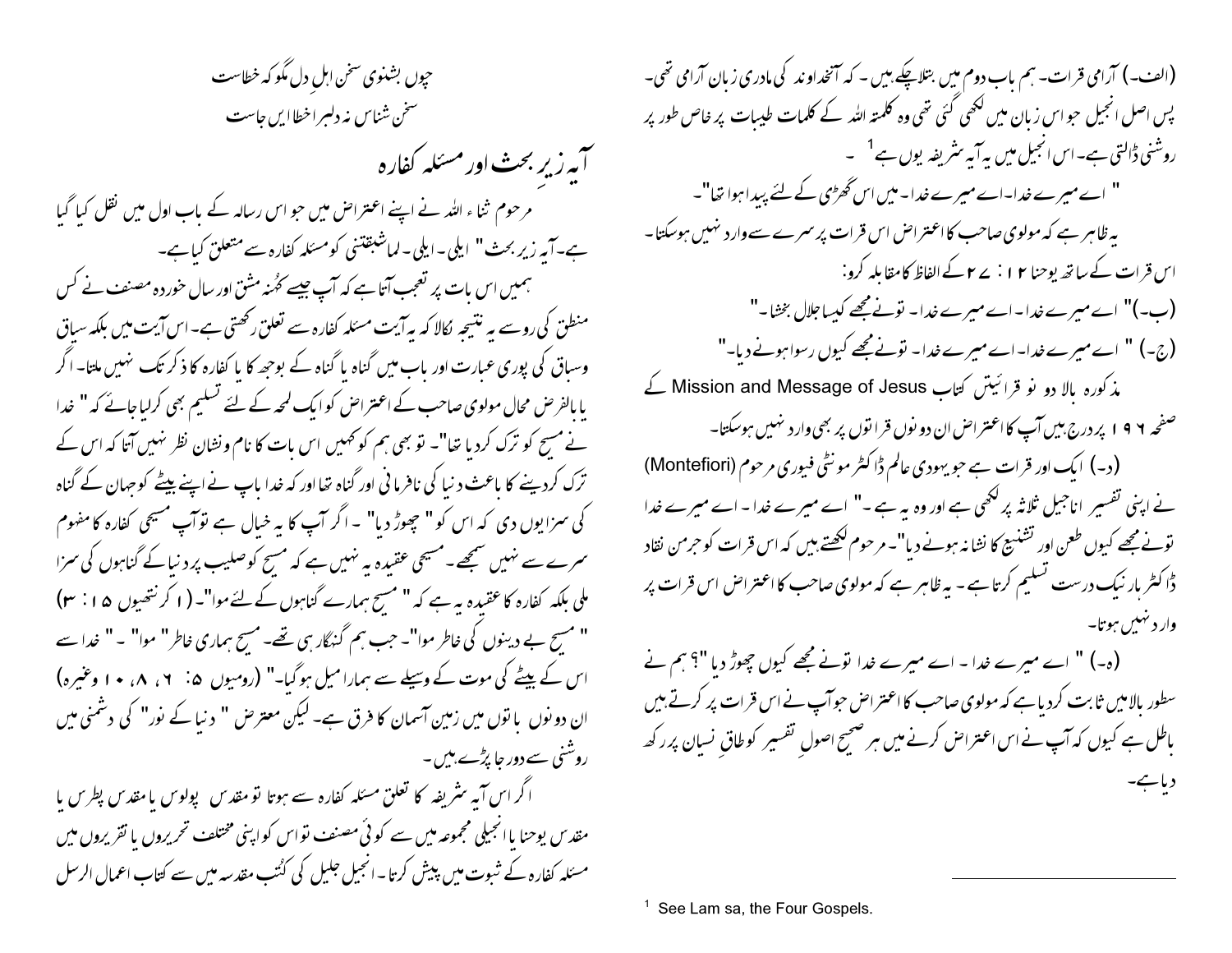معترضین کی توجہ بالخصوص اپنی کتاب توضیح العقائد کے پہلے چند ابوب کی جانب میذول کرتے ہیں۔ اکر مرحوم نے میری کتاب" دین فطرت - اسلام یامسیحیت" اور رسالہ مسیحیت کی عالمگیری "(حن کا حواب وہ لکھنے بیٹھے تھے) بعور مطالعہ کیا ہوتا نوان کومعلوم ہوجاتا ہے کہ ہم گس معنی میں خدا کو " عالب علی الکل با قدر نوں اور طاقتوں کا مالک مانتے بیں۔ وہ خود دیکھ <u>لی</u>تے کہ ان کا یہ مایہ ناز اعتراض (حس کا بتکرار اعادہ کیا جاتا ہے) بالکل بے معنی رہ جاتاہے لہذا ہم آپ کی نوجہ پھر اول الذ کر کتاب کے صفحہ ۳۴ اور موخر الذ کر کتاب کے صفحہ ۱ سا کی طرف مبذول کرنے پر ہی اکتفا کرتے ہیں۔ عاقل را اشارہ کافی است۔ ہم نے ان کی کتاب میں بہتیراڈھونڈا کہ کھمیں انہوں نے ان صفحوں کے مضمون پر کچھ لکھا ہو۔ لیکن آپ نے ہر جگہ اس اہم اور بنیادی نکتہ کو نظر انداز کردیا ہے۔ جس کامطلب یہ ہے کہ ان سے اس کا کوئی حواب بن نہیں پڑا اور یا "طبعیت کی تھروری اور عوارض کی کثرت" نے ان کو اپنے مخاطب کے ۔ نظر یہ کو یہ سمجھنے کی فرصت نہیں دی تھی۔ ا کر کتاب" اسلام اور مسیحیت " خاکسار کی کتابوں کے حبواب میں لکھی گئی تھی تو پھر کیاوجہ ہے کہ مولوی صاحب نے ان اہم میائل کفارہ اور نجسم کا ذکر کرتے وقت ہماری تصنیف کردہ کتا بوں کو نظر انداز کرکے دیگر مناظرین کی کٹتب کولے کران پرمفصل بحث کی ہے؟مثلاً الوہیت مسج کی بحث میں آپ نے ایک قدیم مسیحی گیت پر (حوڈیڑھ ہزار سال ہوئے لکھا گیا تھااور جس کا ذکر تک میری کُٹب میں نہیں آتا ) بحث کی ہے۔(صفحہ ٧ ۵ تا ۷ ۵) اور یادری فنڈر کی کتاب میزا الحق مطبوعہ ۸۹۲ء کا (صفحہ ۵۹) یادری ہیئر س کی کتاب کا (صفحہ ۷ ۵ تا ۵ ۵ ) ریئس المناظرین یادری عبد الحق صاحب کے رسالہ اثبات التثلیث کا (صفحہ ا ۲ تا ۲۰ ، ۱ + ۲ وعنیره) رساله اخوت کا (صفحه ۹۵) مرحوم ڈپٹی عبداللہ آتھم صاحب کی جنگ مقدس کا (صفحہ ے ۷ ) اقتیاس کرکے ان کی عبار نوں پر اعتر حن کئے بیں۔ اسی طرح کفارہ کی بحث میں آپ نے یادری گولڈ سیک کی کتاب(صفحہ • ۲ ا تا ۱۲ ) رسالہ المائدہ کا

اور مکتوبات کی ایک ایک سطر پڑھ لو تم کو اس قسم کا کو ئی فقرہ پا کلمہ نہیں ملیگا۔ جس سے اس ماطل نتیجہ کو تقویت مل سکے۔ ان سب کی معنی خیبز خاموشی پہ ثابت کررہی ہے کہ آپہ زیر بحث کا مسئلہ کفارہ کے ساتھ دور کا واسطہ بھی نہیں ہے۔ جب معتر ص کے استد لال کی بنیاد انجیل جلیل کی گسی ایک آیت پر بھی نہیں توان کی صد اور ہٹ دھرمی میں کیا شُک رہ گیا-ھا تو برھا ن<sup>ی</sup>مہ ان کنتمہ صادقین-آیه زیر بحث اور مسئله نجسم ہم نے باب اول میں مولوی صاحب کے اعتراضات کو نقل کیا ہے کہ حوآپ نے اس آیہ سٹریفہ پر کئے ہیں۔آپ اپنی کتاب" اسلام اور مسیحیت" میں بڑے طمطراق کے ساتھ کھتے ہیں۔"ہم پادری بر کت اللہ صاحب اینڈ پار ٹی اوران کی معرفت کل مسیحی د نیا سے سوال کرتے ہیں کہ انجیل متی کا بہ فقرہ کہ " مسح نے صلیب پر چلا کر جان دی"۔اس چلا کرجان دینے کے وقت بھی مسیح مجسم خدا تھا یا نہیں اوراس میں اور خدامیں کو ئی مغائرت تو نہ تھی پھر چلا کر جان کس نے دی؟ یہاں پہنچ کرہم تورک جاتے بیں آپ ہی بتائیے کہ وہ کون تھا؟ع" اگر تم زبان سوز "(صفحہ ۲۹) ان الفاظ سے ظاہر ہے کہ مولوی صاحب ہہ خیال کرتے ہیں کہ مسیحی عقیدہ یہ ہے کہ نعوذِ باﷲ خدا مصلوب کیا گیا۔ اعتراض ظاہر کرتا ہے کہ یہ بیچارے نرے مولوی ہی بیں اور مسیحی عقائد کے علم اور تاریخ سے پالکل کورے بیں۔ان کو کیامعلوم کہ انیس سوسال سے جہور کلیسائے جامع نے اس قسم کے نظر یہ کو کفر قرار دے دیا ہوا ہے۔مولانا نے مسئلہ تجسم اور الوہیت مسیح کوسمجیا ہی نہیں۔ہم نے مانا کہ آپ ان مسائل کو نہیں مانتے لیکن ۔<br>اپ کو ان مسائل (<sup>ح</sup>ن بر آپ اعتراض کرتے ہیں) کے سمجھنے کی <sup>ک</sup>م از کم کوشش نو کرنی چاہیے۔آپ میری کتابوں کوجہاں اس میائل کا ذکر کیا گیاہے عور سے دوبارہ پڑھیں تب آپ پرواضح ہوجائے گا کہ یہ اعتراض مسیحیت پرسمرے سے وارد ہی نہیں ہوتا۔اس سلسلہ میں ہم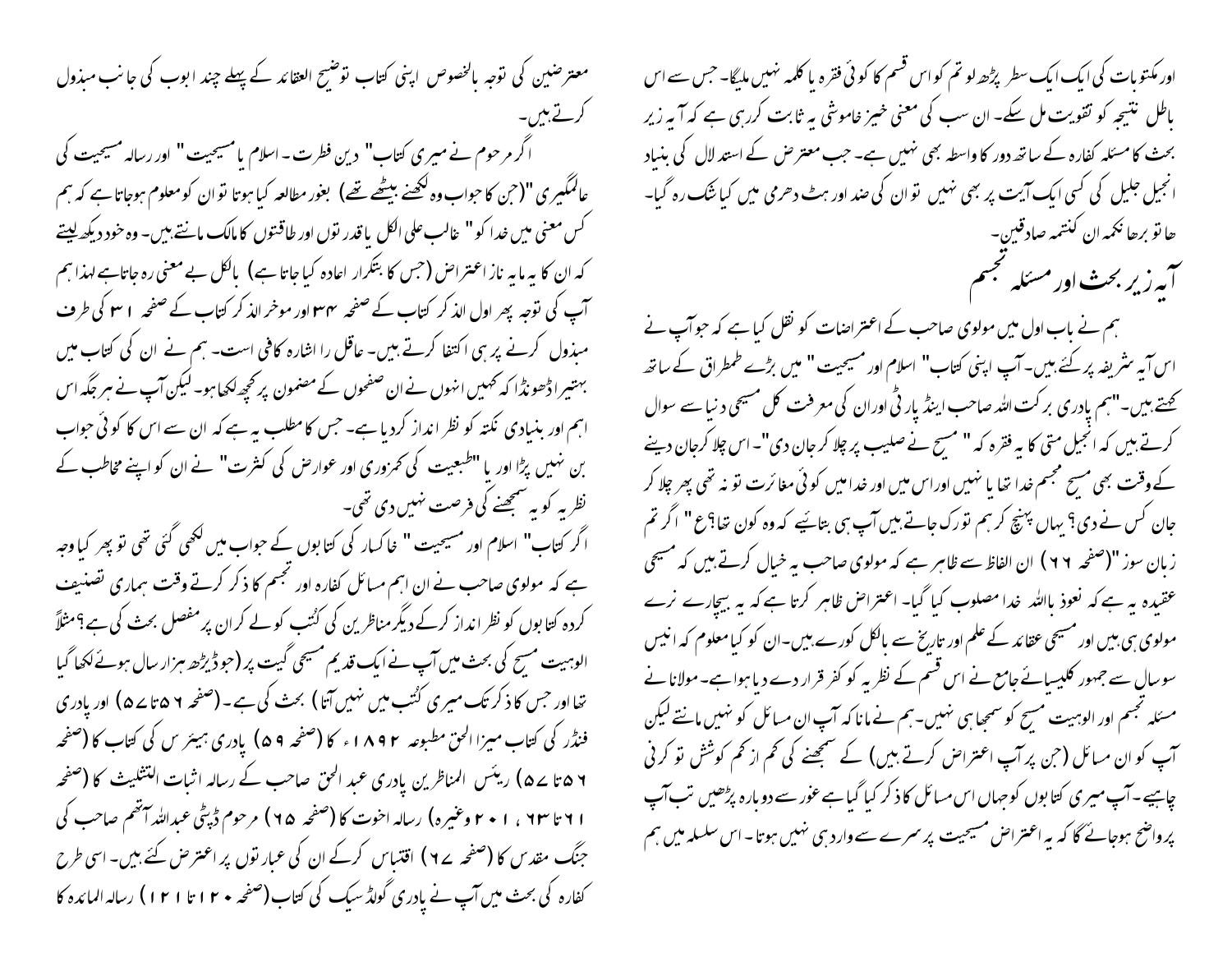صفحہ ( ۱۲۳ ) مرحوم یادری ٹامس باول کی کتاب کا صفحہ ۱۲۳ تا ۱۲۴ ) کا ذکرکے ان پر اعتتراض کئے بیں اور پھر خا کسار سے ان کے حبواب کامطالبہ کرتے اور مجھے مخاطب ہو کرکھتے ہیں کہ "یادری برکت اللہ صاحب - بقول گونگے کی بولی گونگے کی ماں سمجھے آپ ہی بتلائیے وعیمرہ وعنیرہ " صفحہ ۱۲۴" یادری گولڈ سیک کا یہ قول یادری برکت اللہ صاحب کو بھی مسلم ہونا چاہیے۔اس لئے اب یادری صاحب ہمارے سوالات ٹھنڈے دل سے سن کر ان پر عور کریں وعنيره وعنيره " صفحه • ٢ ا " يادري عبدالحقّ صاحب حونكه منطقي تقرير كيا كرتے بين-اس لئے ہم ان سے پوچھناچاہتے ہیں وغیرہ وعنیرہ" (صفحہ ٢١)۔

ناظرین خدارا آپ ہی بتلائیے مولوی صاحب ان اصحاب کا حواب لکھنے بیٹھے تھے یا خا کسار کی کتا بوں کا حن کوآپ نے کفارہ اور نجسم کی بحث کے دوران میں بالکل نظر انداز کردیا ہے؟ آپ تو ہم کو آداب مناظرہ سکھانے چلے تھے(صفحہ ۱۲، ۱۴، ۱۵) کیا مناظرہ اور مباحثہ کے آداب یہی بیں ؟ اگرآپ ہماری کُتُب کو نظر انداز نہ کرتے تو ہم کوآپ سے ان کو دو مارہ بغور مطالعہ کرنے کی ناگوار درخواست نہ کرنا پڑتی ۔اور اگرآپ نے میرِ ی دیگر کُٹَب کو بھی دیکھ لیا ہوتا توآپ کواپنی" عمر کی آ*خر*ی منزل" میں چند ایک بوسیدہ اعتراضات کواپنی کتاب میں بار بار دہرانے کی صرورت نہ پڑتی ۔مثلاًا گرآپ نے میرا رسالہ" اسرائیل کا نبی با جہان کا منجی "؟ (جس کا ذکر میں نے " مسیحیت کی عالمگیری " کے دیباچہ میں کیا تھا)دیکھا ہوتا توآپ مرقس پے : ۲۴ تا • سواور متی ۱۵ : ۱ ۲ تا ۲۸ پراعتراض کرنے کی بار بار زحمت نہ اٹھاتے (صفحہ ۲۲، ۷۵ و ۵ + ۲ وعنیرہ) پھر اگرآپ نے میری کتاب" کلمتہ اللّٰہ کی تعلیم" (جس کا ذکر " مسیحیت عالمگیری " کے دیباجہ (صفحہ ۲ ) میں کیا گیاہے ) پڑھا ہوتا۔ توآپ کو مسیحیت اور نثر یعت پر بار بار بحث نه کرنا پڑتی (صفحه ۱۳، ۸۸ تا ۹۲، ۲۳ وعنیره)-

ہم نے مولوی ثناء اللہ صاحب اوران کے ہم خیالوں کو آبہ زیر بحث کی صحیح تفسیر سنا کران پراتمام حجت کردی ہے پس ہم اپنا فرص سمجھتے ہیں کہ ہم ان سے پھر ایک بار اپیل کریں کہ وہ اس سوء ادبی ، تضحیک اور توہین کے لئے اور ان ناسمزا کلمات کے لئے حوامنوں بار گاہ ایزوی میں خشوع وخصوع کے ساتھ توبہ کرکے خدا سے معافی کے طلبگار ہوں۔ روز حسٹر حس خدا کے سامنے وہ جائینگےوہ ان کو مخاطب کرکے تنبیہ کرتا ہے: أَلَمْ تَرَ إِلَى الَّذِينَ يُحَادِلُونَ فِي آيَاتِ اللَّهِ أَنَّى يُصْرَفُونَ الَّذِينَ كَذَّبُوا بِالْكِتَابِ وَبِمَا أَرْسَلْنَا بِهِ رُسُلَنَا فَسَوْفَ يَعْلَمُونَ إِذِ الْأَغْلَالُ فِي أَعْنَاقِهِمْ وَالسَّلَاسلُ يُسْحَبُونَ فِي الْحَمِيمِ ثُمَّ فِي النَّارِ يُسْحَرُونَ ترحمہ: یعنی کیا تم نے ان لوگوں کے حال پر نظر نہیں کی حو خدا کی آیتوں میں حِمَکڑے کالا کرتے ہیں کدھر کو پہلے چلے جارہے ہیں؟ بہ وہ لوگ بیں حو کتاب حو جھٹلاتے ہیں اور ان کتابوں اور صحیفوں کو بھی جھٹلاتے ہیں حو ہم نے اپنے رسولوں اور نبیوں کی معرفت بھیجے

مولوی صاحبان سے اپیل

ہیں۔ سوآخر کار ان کو اس جھٹلانے کا نتیجہ معلوم ہوجا ئیگا- جب کہ طوق ان کی گرد نوں میں ہوں گے۔اور طوق کے علاوہ زنجیریں- یا نی پلانے کے لئے تھسیٹتے ہوئے ان کو جلتے یا نی میں لے جائیں گے۔ پھر آپ میں جھونکنے جائینگے۔ (سورہ مومن آبات س<sup>م</sup>ے تا ۵ <sub>ک</sub>ے)۔ مولوی صاحب نے فرمایا ہے " یہودی مسح کے حق میں اپنی ناراضٹی کااظہار ایسے سنگین لفظوں میں کرتے تھے کہ ع" اگر گوئم زباں سوزہ" صفحہ ۹ س<sup>ے</sup> لیکن اس پر بھی آپ نے ناشائستہ الفاظ اپنے قلم سے لکالے۔آپ نہ صرف یہود کے " سنگین لفظوں " کوبلکہ مرزائے قادیا فی کو بھی (جو بقول آپ کے " دُرسْت کلامی میں مہارت نامہ رکھتے تھے"۔اہل حدیث ھ ا مئی ۱۹۴۲ء مات کرگئے۔ کیونکہ جہاں تک ہم کو ان کی نصنیفات پڑھنے کا ناگوار اتفاق ہوا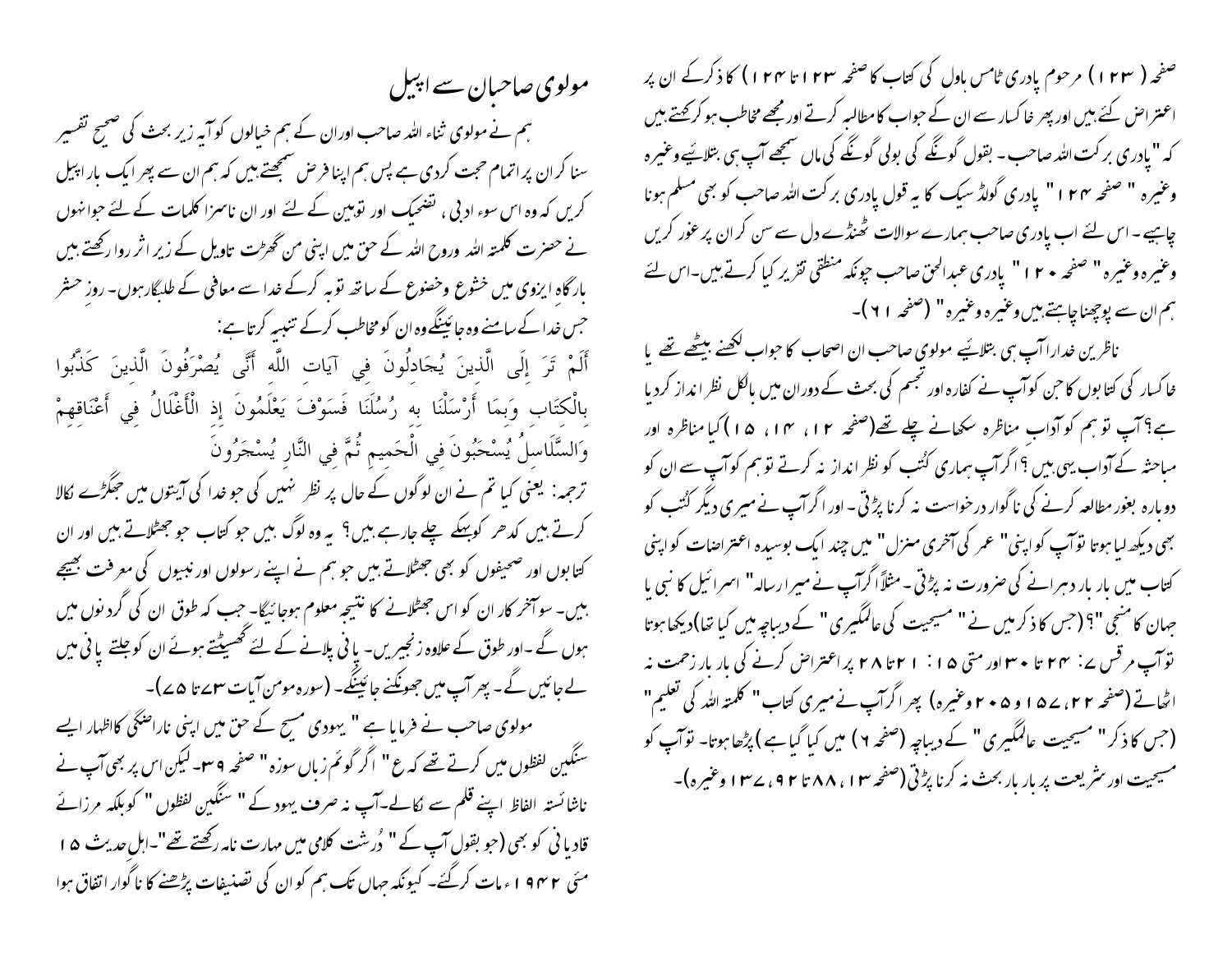مسیحی کلیسا عوام الناس میں زبردست ہیجان اور بے چینی پیدا کرکے گورنمنٹ سے سزا کا مطالبہ کرنے کاوطیرہ اختیار نہیں کرتی۔ لطبیف طبع کولازم ہے سوزعم بھی لطبیف بلند آتش کل کا کسجی دھوآں نہ رہا ہم اپنے آقا اور مولار بنا المسح کے اسوہ حسنہ پر چل کرمرحوم مولوی ثناء اللہ صاحب اور ۔<br>سنجہا نی مر زائے قادیا نی کی ذیارت کے حق میں خدائے عفور الرحیم کی بار گاہ میں دست بدعابیں کہ خدا ان سب کومعاف فرمائے اور وہ قعر مذلت سے لکل کر نجات ایدی حاصل کریں۔آئین ثم آفين-مرحوم مولوی ثناء اللہ صاحب حدیث کی حجیت کے قائل اور امام بخاری کے پجاری تھے۔ امام صاحب کی صح الکتب بعد از کتاب اللہ کے حیوبیسویں پارہ کتاب اللیاس میں حیودہ حدیشیں موجود پیں حن میں تصویروں کی مذمت اور تصویر بنانے والوں کی سخت سمزا کا ذکر ہے جس کو پڑھ کر بدن پر رو<u>نگٹے</u> تھڑے ہوجاتے بیں۔لکھاہے کہ رسول اللہ نے ارشاد فرما یا کہ " جس گھر میں کتا ہو یا تصویریں ہوں وہاں رحمت کے فرشتے نہیں آتے "۔ اور کہ " حوالوگ تصویریں بناتے ہیں قیامت کے روز ان کو عذاب دیا جائے گا "۔ عبد اللہ بن مسعود سے روایت ہے کہ " میں نے رسول اللہ سے سنا کہ سب سے زیادہ سخت عذاب قیامت کے دن تصویریں بنانےوالوں کو دیاجائے گا۔" مولوی صاحب نے نویہ خیال کیا تھا کہ پہ مکروہ تصویر ان کی " نحات کا ذریعہ" ہو گی (صفحہ الف) لیکن مندرجہ بالا احادیث کی رو سے وہ جہنم کے شدید ترین عذاب کے مستحق ہوگئے ۔ اس قسم کے ذووالجہین قرآن وحدیث سے منحرف ہو کر یہ خیال پنہ کریں کہ وہ مواخذہ خداوندی سے چھوٹ جائیں گے ۔ چنانچہ عبداللہ بن عمر روایت کرتے ہیں کہ ایک مرتبہ حبیرائیل نے حصرت سے آنے کاوعدہ کیااور بہت دیر ہو گئی۔رسول خدا کو بڑا انتظار ہوا۔ آمخر کار آپ گھر سے پاہر لکلے نووباں حبیرا ئیل ملے۔ آپ نے دیر سے آنے کی شکایت کی۔ حبیرا ئیل نے کہامجھے اس لئے گھر میں آنے کا تامل ہوا کہ جہاں تصویر ہو یا کتا ہو

ہے سب نے اپنے اعتراضات کو" الفاظ کی شکل" (صفحہ ۲۰۷ ) تک ہی محدود رکھا تھا۔ کسی کے ہذیان نے آپ کی طرح اس سے تحاوز کرکے ایک گھنونی" تصویر کی شکل" (صفحہ ۷۰ ) اختیار نه کې تھي۔ ہم ہیروی قیس نہ فرباد کرینگے ہم طرز جنوں اور ہی ایجاد کرینگے مولوی صاحب نے اپنی کتاب" اسلام اور مسیحیت " میں مسح مصلوب کی ایک نہایت بھونڈی اوردل آزار نصویر شائع کی تھی(صفحہ ۹ • ۱ ) حس پر ہم نے اخبار اُخوت لاہور میں میں صدائے احتحاج بلند کی تھی۔ لیکن مولوی ثناء اللہ صاحب اپنے سٹرمناک فعل پر نادم ہونے کے بجائے " عذر گناہ اور بد تر از گنا" نہایت بے پا کی سے فخر پہ کچتے ہیں " اس نصویر میں مسح کومولو یا نہ شکل میں دکھا یا گیا ہے -مثلاًداڑھی کھنی ، مونچییں سٹرعی اور سمر پر بال رکھے ہوئے اچھی صالحا نہ شکل نظر آتی ہے ۔" (اہل حدیث ۲ ۲ فروری حبون ۱۹۴۲ء) قادیا نیوں نے بدیں خبال کہ مبادامولوی ثناء اللہ مسح کی توہین میں ہم سے سبقت لے جائے قادیان کے سمر کاری گزٹ الفصل میں اس کو شائع کردیا کیونکہ بحکم احل بیت اعرف فی البیت (گھر والے ٹھر کی بات جانتے ہیں ) یہ دو نوں ایک دوسمرے کے باطن سےواقف بین۔ اس طرز عمل سےدو نوں اخباروں کے ایڈیٹروں نے اس مکروہ حرکت سے اپنااور دیگر نام نہاد مسلما نوں کا دل خوش کرکے حصرت روح اللہ سے قساوت قلبی کا ثبوت دے دیا۔ مولوی ثناء اللہ صاحب بھول گئے کہ انگریزی ہفتہ وار اخبار پیرسن نےاپنی • ا خروری ۴۳۴ ا ء کی اشاعت میں رسول عربی، پی پی عائشہ اور بلال کی نصاویر شائع کی تھیں جس پر ہندوستان کے طول وعرص میں کہرام میچ گیا تھا۔تمام اسلامی حرائد نے(جس میں آپ بھی شامل تھے)۔ قیامت صغریٰ برپا کردی تھی۔ اس واویلا کا نتیجہ بہ ہوا تھا کہ گورنمنٹ نے اس اخیار کے مصنمون کو ضبط کرلیا تھا۔ کیونکہ اس سے مسلمانوں کے دل مجروح ہوئے تھے۔ لیکن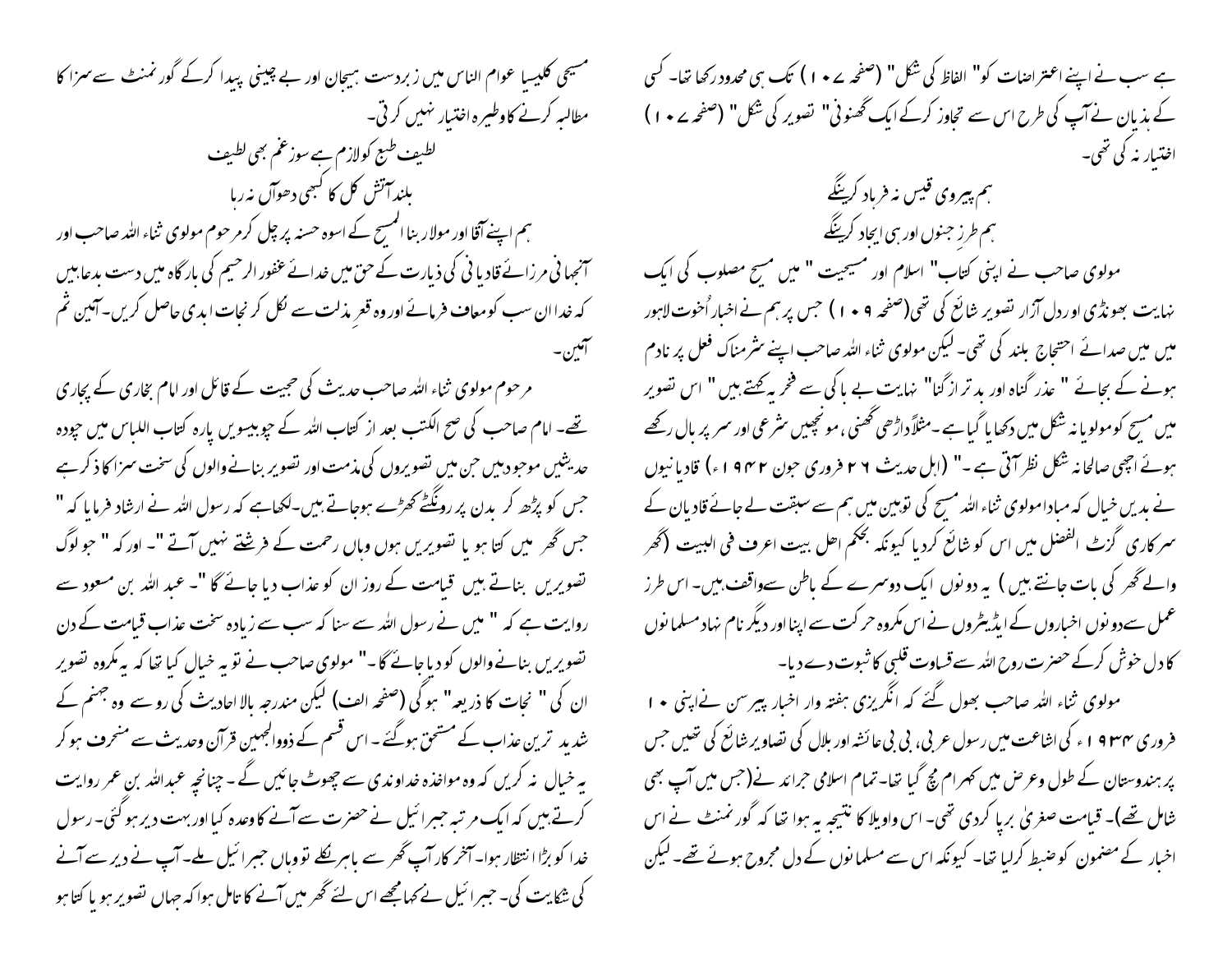نزدیک قابل تحسین ہے جس میں بدلہ لینے کی خواہش اور طاقت ہو۔ اوراس کے باوحود وہ بدلہ نہ لے کلمتہ اللہ میں جذبہ انتقام نو نہیں تھا۔ کیونکہ آپ اس کو نہ صرف مکروہ بلکہ حرام صمجھتے یتھ( متی ۵ باب -۱۸ باب ، مرقس ۱۱: ۲۵ وغیرہ) گوآپ بدلہ لینے پر قدرت اوراختیار رکھتے تھے(متی ٢٦: ٥٣ - يوحنا • ١ : ٢ - فلبيوں ٢: ٨ وعنيره) پس آپ کی به مثر ط بھی پوری ہو گئی لیکن آپ کامفروصنہ حبواس اعتراص کی بناہے علط ہے۔ دیکھئے جب رسول عربی اور مسلما نوں پر بکی زمانہ میں طرح طرح کےمظالم ڈھانے گئے توآپ ان کومنجئی عالمین کا نمونہ دکھلا کر تسلی دیتے اور فرماتے" تم سے پہلے ایک نبی تھے۔ ان کی قوم نے اس کواس قدر مارا کہ خون آلود کردیا اور وہ نبی اپنے منہ پر سے خون پو پھتے جاتے اور فرماتے جاتے تھے۔ اے اللہ میر ی قوم کی خطاؤں کو بخش دے کیونکہ وہ نہیں جانتے "۔(بخاری جلد سوم صفحہ ٢٠٣٩) جب آپ کو جنگ اُحد میں کفار کے باتھوں شکست ملی اور آپ کا سمر اور جہرہ زخمی کیا گیا اور آپ کے دانت توڑدئے گئے کیاآپ کاصبرو برداشت اس زمانہ میں آپ کے فارسی شعر کے مصداق تھا اور آپ کی تواصع " گدایا نہ " تھی؟

مولوی صاحب علط فرماتے بیں کہ رسول عربی نے فتح مکہ کے روز اپنے دشمنوں کو معاف کیا۔ اس روز آپ نے سیاسی تدبیر اور دور اندیشی سے کام لے کر سا کنین مکہ کو پناہ دی تھی۔ حقیقت بہ ہے کہ آپ نے بد ترین دشمنوں کومعاف نہیں کیا تھا بلکہ ان خون بدر کردیا اورضم دیا تھا کہ ان کوجہاں یاؤ مار ڈالو۔ ان دشمنوں میں مرد اور عور تیں دو نوں شامل تھیں ۔ کیاآنھنرت نے جنگ بدر کی فتح کے بعد ابوجہل، نصر بن حارث، عقبہ بن معیط، وعنیرہ بد ترین دشمنوں کومعا**ت** کردیا تھا؟ کیا کعب بن استُرف، حسَی بن اخطب ، سلام بن ابی الحقیق وعبرہ معاف کئے گئے تھے؟ کیا یہود کے قبیلہ بنی قریظہ کے تمام مرد قتل نہیں کئے گئے تھے؟ اگر مولوی صاحب تاریخ محمدی سے اس درجہ ناواقف بیں تو ہم ان کی توجہ مشارق الانوار کی احادیث نمبری ۸۷۸، ۱۸۷۹، ۱۸۱۴، ۱۸۹۱، ۱۸۹۲، وعنیره کی طرف میذول کرتے ہیں۔ مولوی صاحب صروران واقعات سے واقف بیں۔ لیکن اپنے فتویٰ کو بھول گئے کہ

وہاں ہم نہیں آتے"۔ حب رحمت کے فریشتے رسول اللہ کے گھر میں نہ گئے توان لوگوں کی کبا حقیقت ہے کہ ان کو جہنم کا شدید ترین عذاب نہ بلے گا؟مولوی صاحب " اسلام اور قرآن مجید سے مدافعت "۔ (صفحہ الف) کا عاقبت نا اندیشی سے نرالہ طریقہ ایجاد کیا۔(صفحہ ۷ • ۱ ) اور دوسروں کا شگون بگاڑنے کی خاطر اپنے لئے عاقبت کا عذاب مول لے لبا- اس میں وہ آنجہا نی مرزائے قادیا فی (عفر اللہ ذیوبہ) کے نقش قدم پر چلے۔ (ریویو آف ریلجینس - قادیان بابت فروري ١٩٣٢، صفحه ٥٥) اور قرآن كو بِحول كَيْح - نَسُواْ اللَّهَ فَنَسيَهُمْ إِنَّ الْمُنَافِقِينَ هُمُ الْفَاسقُونَ ۔ وہ غدا کو بھول گئے ۔ پس غدا بھی ان کو بھول گیا۔ بے شک وہ فاسق ہوگئے۔(سورہ توبہ آیت ۲۸)۔ سسمجھائیں جائیں گے تہیں ہر لحظہ ہر گھڑی ما نو نہ ما نواس کا تہمارااختیار ہے مولوی ثناء اللہ اور مسح کی دعائے مغفرت مولوی ثناء اللہ صاحب ایک جگہ لکھتے بیں" مسح کو دشمنوں نے ستایا اور آپ نے ایے وقت میں معاف کیا جب کہ آپ بدلہ نہ لے سکتے تھے۔ مگر رسول عربی نے اپنے ظالم دشمنوں کوایسی حالت میں معاف کیا جب کہ آپ ابروئے جشم کے ایک اشارے سے سب کا قتل عام کراسکتے تھے۔



(صفحه ۱۲۵) ہم اس بات سے قطع نظر کرتے ہیں کہ آپ نے حصرت روح اللہ کی شان میں یہاں اور صفحہ ۴۸ اور دیگر مقامات میں مرزائے قادیا فی کی طرح سب وشتم روا رکھا ہے۔ مولانا کا مطلب ہے ہے کہ صرف اسی شخص کی دعائے مغفرت خدا کے حصنور قابل قسول اورانسان کے